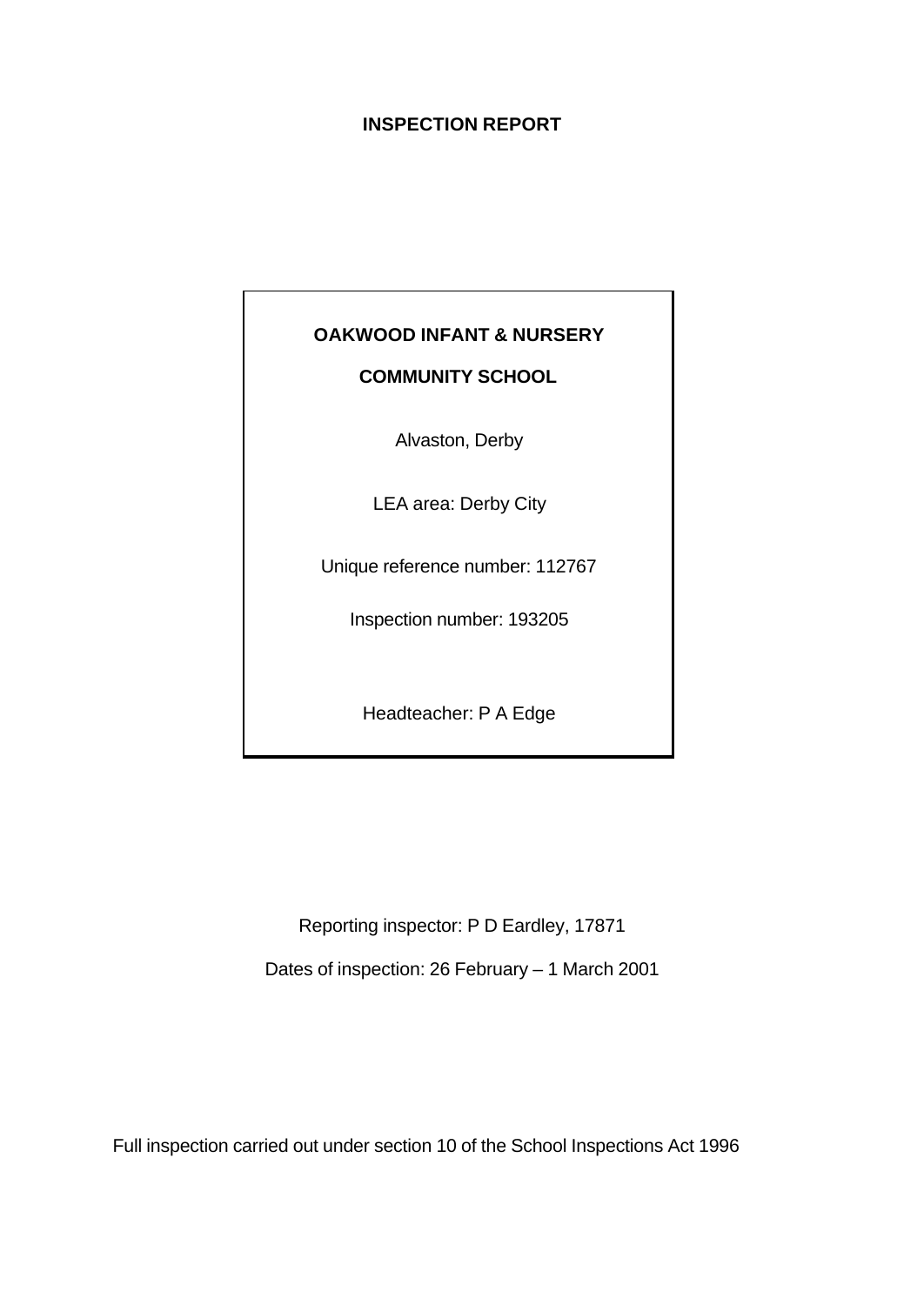Under the School Inspections Act 1996, the school must provide a copy of this report and/or its summary free of charge to certain categories of people. A charge not exceeding the full cost of reproduction may be made for any other copies supplied.

© Crown copyright 2001. This report may be reproduced in whole or in part for noncommercial educational purposes, provided that all extracts quoted are reproduced verbatim without adaptation and on condition that the source and date thereof are stated. Further copies of this report are obtainable from the school.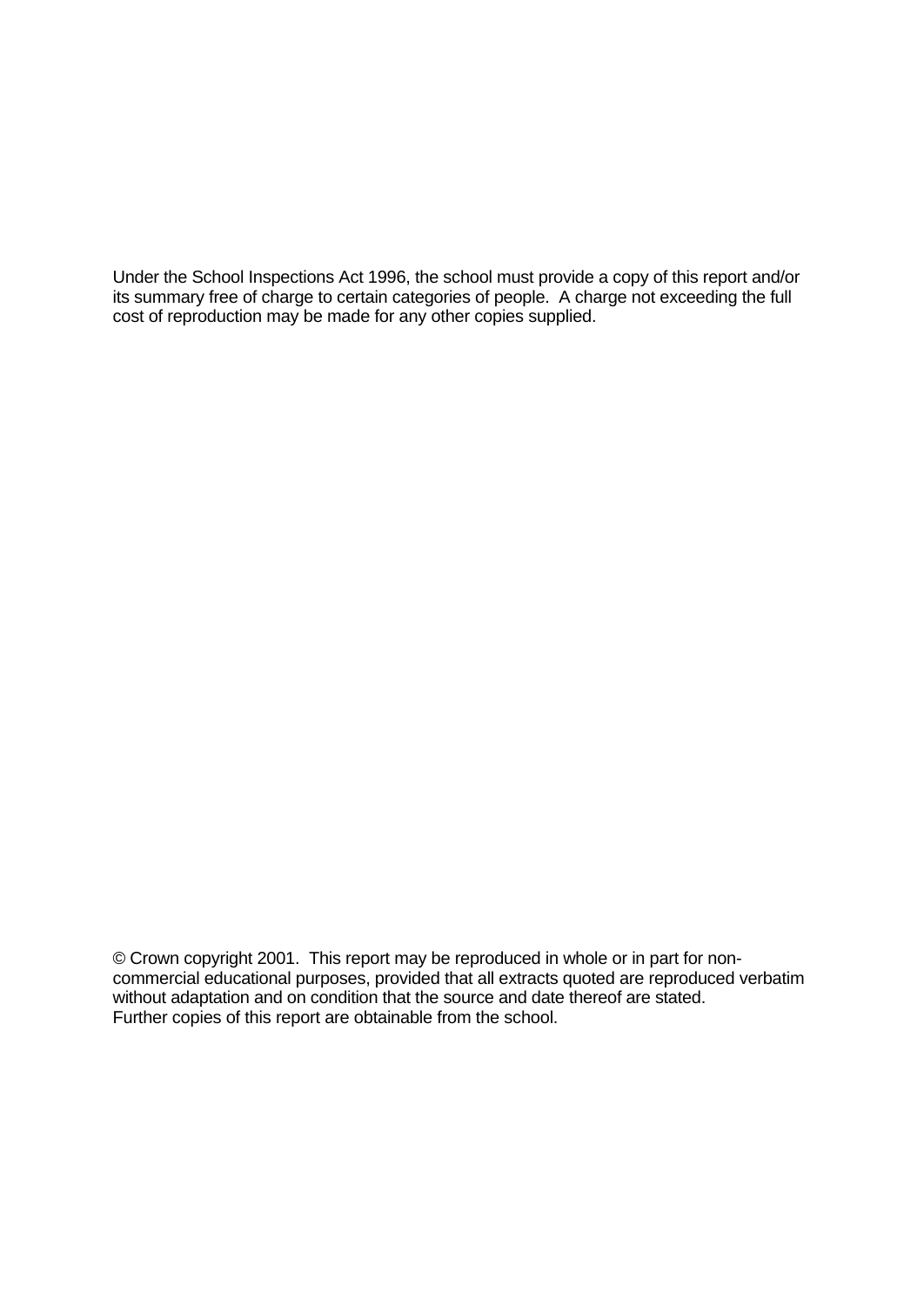# **INFORMATION ABOUT THE SCHOOL**

Type of school: Infant and nursery school School category: Community Age range of pupils: 3-7 Gender of pupils: Mixed School address: Waldene Drive Alvaston Derby Postcode: DE24 0GZ Telephone number: 01332 574192 Fax number: 01332 574192 Appropriate authority: The Governing Body Name of chair of governors: J Hughes Date of previous inspection: 7 April 1997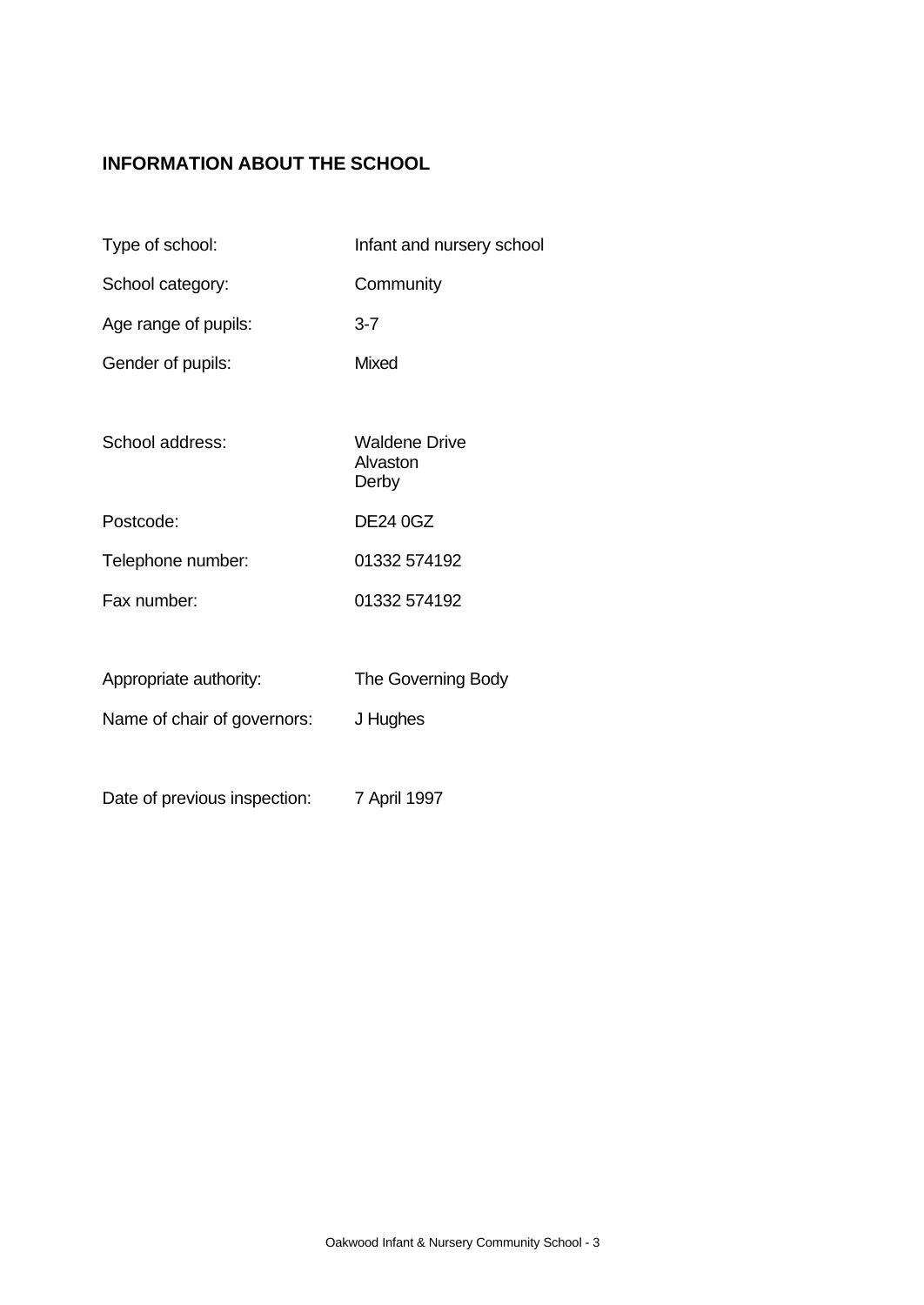### **INFORMATION ABOUT THE INSPECTION TEAM**

|       | <b>Team members</b>  |                      | <b>Subject</b><br>responsibilities                                                                                 | <b>Aspect</b><br>responsibilities                                                                                                                                              |
|-------|----------------------|----------------------|--------------------------------------------------------------------------------------------------------------------|--------------------------------------------------------------------------------------------------------------------------------------------------------------------------------|
| 17871 | Peter Eardley        | Registered inspector | <b>Mathematics</b><br>Information &<br>communication<br>technology                                                 | What sort of school is<br>it?<br>The school's results<br>and achievements<br>How well is the school<br>led and managed?<br>What should the<br>school do to improve<br>further? |
| 19498 | James Nugent         | Lay inspector        |                                                                                                                    | Pupils' attitudes,<br>values and personal<br>development<br>How well does the<br>school work in<br>partnership with<br>parents?                                                |
| 4306  | Kris Sharma          | Team inspector       | Science<br>Art & design<br>Design &<br>technology<br><b>Under fives</b><br>English as an<br>additional<br>language | How well are pupils<br>taught?                                                                                                                                                 |
| 15965 | <b>Warwick Ellis</b> | Team inspector       | Geography<br>History<br>Music<br>Physical<br>education<br>Equal<br>opportunities                                   | How good are the<br>curricular and other<br>opportunities offered to<br>pupils?<br>How well does the<br>school care for its<br>pupils?                                         |
| 12805 | Valerie McCartney    | Team inspector       | English<br>Religious<br>education<br>Special<br>educational<br>needs                                               |                                                                                                                                                                                |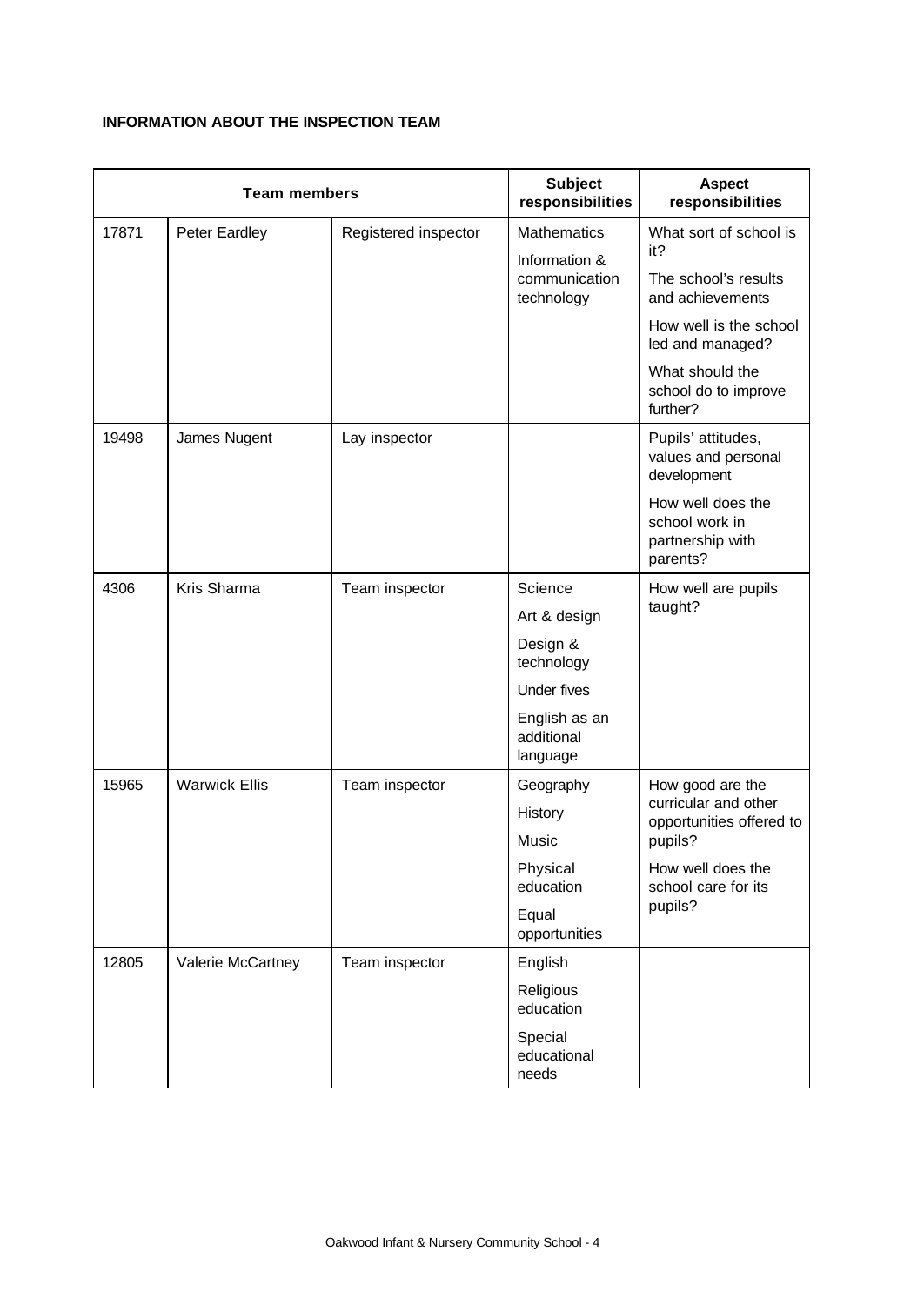The inspection contractor was:

NEMIC

Advisory and Inspection Service Eastbourne Centre Station Road Sutton-in-Ashfield Nottinghamshire NG17 5FF

Any concerns or complaints about the inspection or the report should be raised with the inspection contractor. Complaints that are not satisfactorily resolved by the contractor should be raised with OFSTED by writing to:

The Complaints Manager Inspection Quality Division The Office for Standards in Education Alexandra House 33 Kingsway London WC2B 6SE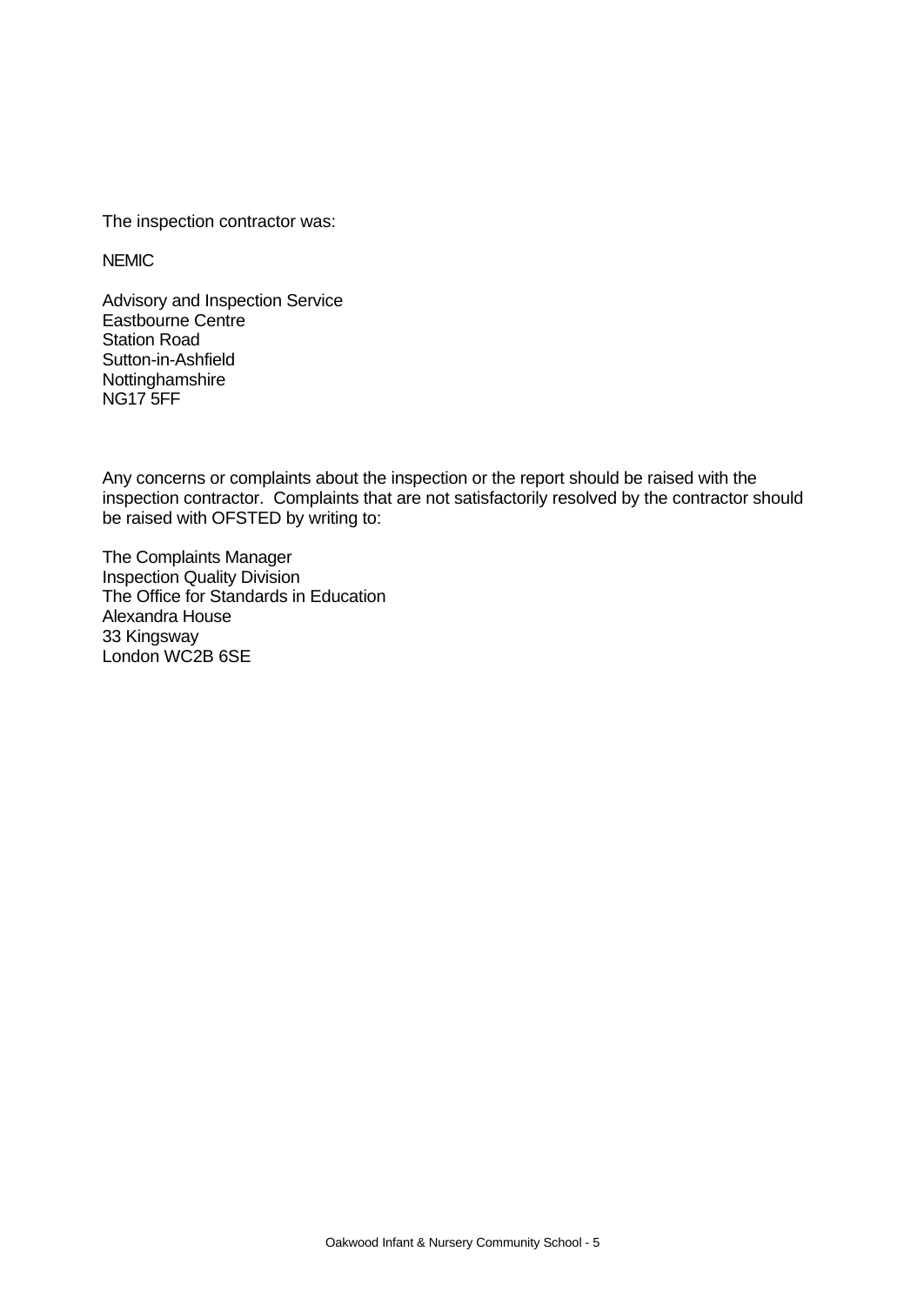# **REPORT CONTENTS**

|                                                                                                                                                                                                                                                                                                                                                                          | Page |
|--------------------------------------------------------------------------------------------------------------------------------------------------------------------------------------------------------------------------------------------------------------------------------------------------------------------------------------------------------------------------|------|
| <b>PART A: SUMMARY OF THE REPORT</b>                                                                                                                                                                                                                                                                                                                                     | 7    |
| Information about the school<br>How good the school is<br>What the school does well<br>What could be improved<br>How the school has improved since its last inspection<br><b>Standards</b><br>Pupils' attitudes and values<br>Teaching and learning<br>Other aspects of the school<br>How well the school is led and managed<br>Parents' and carers' views of the school |      |
| <b>PART B: COMMENTARY</b>                                                                                                                                                                                                                                                                                                                                                |      |
| <b>HOW HIGH ARE STANDARDS?</b>                                                                                                                                                                                                                                                                                                                                           | 12   |
| The school's results and pupils' achievements<br>Pupils' attitudes, values and personal development                                                                                                                                                                                                                                                                      |      |
| <b>HOW WELL ARE PUPILS TAUGHT?</b>                                                                                                                                                                                                                                                                                                                                       | 14   |
| <b>HOW GOOD ARE THE CURRICULAR AND OTHER</b><br><b>OPPORTUNITIES OFFERED TO PUPILS?</b>                                                                                                                                                                                                                                                                                  | 16   |
| <b>HOW WELL DOES THE SCHOOL CARE FOR ITS PUPILS?</b>                                                                                                                                                                                                                                                                                                                     | 18   |
| <b>HOW WELL DOES THE SCHOOL WORK IN</b><br><b>PARTNERSHIP WITH PARENTS?</b>                                                                                                                                                                                                                                                                                              | 19   |
| <b>HOW WELL IS THE SCHOOL LED AND MANAGED?</b>                                                                                                                                                                                                                                                                                                                           | 19   |
| WHAT SHOULD THE SCHOOL DO TO IMPROVE FURTHER?                                                                                                                                                                                                                                                                                                                            | 22   |
|                                                                                                                                                                                                                                                                                                                                                                          |      |
| <b>PART C: SCHOOL DATA AND INDICATORS</b>                                                                                                                                                                                                                                                                                                                                | 23   |
| <b>PART D: THE STANDARDS AND QUALITY OF TEACHING IN</b><br><b>AREAS OF THE CURRICULUM AND SUBJECTS</b>                                                                                                                                                                                                                                                                   | 27   |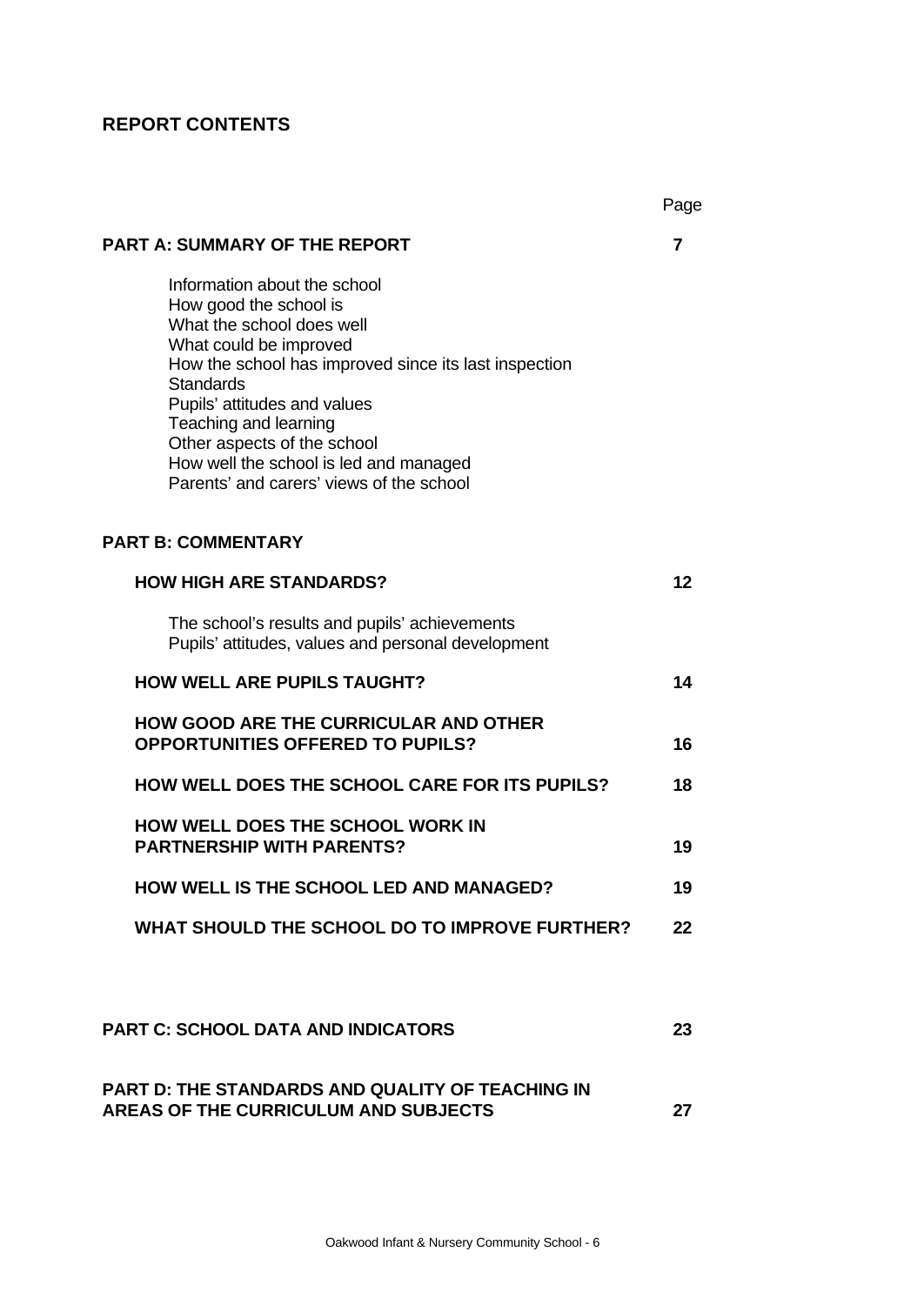### **PART A: SUMMARY OF THE REPORT**

### **INFORMATION ABOUT THE SCHOOL**

Oakwood is a large infant and nursery school with 294 boys and girls aged between three and seven. Most pupils spend two or three terms part-time in the nursery before joining the reception year at the start of the term in which they are five. Twenty one percent of pupils are entitled to free school meals (slightly above average) and 12% (below average) are on the school's register of special educational needs. No pupils have English as an additional language. Attainment on entry to the school is below average for most pupils in language, literacy and mathematical development.

### **HOW GOOD THE SCHOOL IS**

Oakwood Infant and Nursery School provides a satisfactory education for its pupils. Leadership by the head teacher and key staff is good and they are well supported by a strong and active governing body. Pupils' attitudes and behaviour are good and they enjoy going to school. The provision the school makes for pupils with special education needs is good and provision for pupils' personal and social development is very good. The school has given high priority to improving standards in English and mathematics over the past two years. Pupils achieve satisfactory standards of work in English and most other subjects because teaching is always satisfactory and almost half is good or very good. Pupils' standards in mathematics are improving but they need to be still higher. Pupils make satisfactory progress in the nursery and reception classes and good progress in Years 1 and 2. The head teacher creates an excellent climate of care and relationships in the school are very good. As a result pupils, staff and parents feel valued. The strong emphasis on promoting pupils' self-esteem is helping them to become successful learners. The school provides satisfactory value for money.

### **What the school does well**

- Leadership of the school is good.
- Teaching is satisfactory and often good or better.
- Pupils' attitudes to school, and their behaviour are good. They enjoy going to school.
- Relationships within the school and pupils' personal development are very good.
- The provision for pupils with special educational needs is good.
- Pupils are well cared for by teachers and support staff.
- The partnership the school has developed with parents is very good.
- Provision for pupils' moral and social development is very good.

### **What could be improved**

- Some aspects of the school improvement plan.
- Teachers' planning for the Foundation Stage.
- Standards in mathematics.
- The attainment of more able pupils.

*The areas for improvement will form the basis of the governors' action plan.*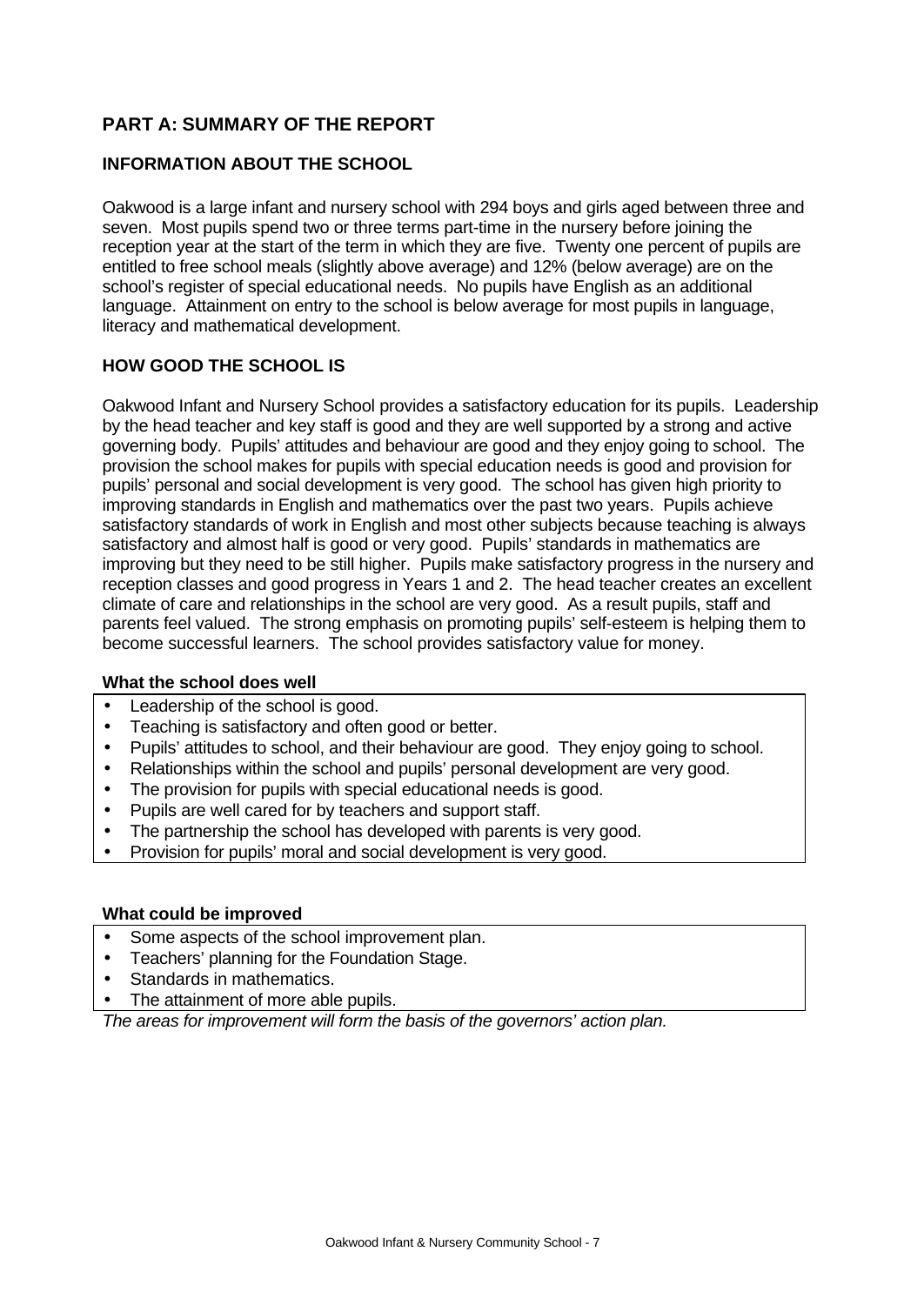### **HOW THE SCHOOL HAS IMPROVED SINCE ITS LAST INSPECTION**

Overall, the school has made satisfactory improvement since the last inspection, and good progress over the last two years. It is well placed to continue to improve. Pupils' standards in English have improved and broadly meet national expectations. Standards in reading, writing and spelling are now satisfactory but further improvement is needed in pupils' handwriting and speaking skills. Standards in mathematics have also improved and although they are still below national levels in tests they are much closer to them now in lessons. Planning is better because it provides for the differing abilities of pupils, builds on their previous experiences and ensures sound coverage of the National Curriculum. Teachers plan work for more able pupils but sometimes the work is still not sufficiently challenging. Planning in the Foundation Stage needs further improvement to take into account the introduction of the national Early Learning Goals. The school's arrangements for the assessment of pupils are better now than at the time of the last inspection. Assessment is now closely related to the National Curriculum and has built-in procedures so that pupils' academic achievements are carefully monitored. Pupils' records of achievement and termly individual records include comments on behaviour and personal development, presenting a rounded picture of their progress. The quality of teaching is much better than it was during the last inspection with all teaching now satisfactory and nearly half good or better. The school has improved the provision for pupils in the playground by marking out games which pupils are taught to use. Pupils are well supervised at break and lunchtimes. Staff and governors are much more closely involved in the production of the school improvement plan. The plan is detailed and has the right priorities, but some aspects of planning need further improvement.

### **STANDARDS**

|                 |             |      | compared with |                    |                                               |
|-----------------|-------------|------|---------------|--------------------|-----------------------------------------------|
| Performance in: | all schools |      |               | similar<br>schools | Key                                           |
|                 | 1998        | 1999 | 2000          | 2000               |                                               |
| reading         | Е           | E    | D             | С                  | well above average<br>Α<br>above average<br>в |
| writing         | D           | E    | D             | C                  | average<br>below average                      |
| mathematics     | E           | Е    | E             |                    | well below average<br>F                       |

The table shows the standards achieved by 7 year olds based on average point scores in National Curriculum tests.

After a flat period standards improved in 2000. Standards in lessons in English and mathematics are higher than the most recent test results indicate and the school is well placed to continue to improve them. This is because of the improvements the school has made to the quality of teaching and the strong leadership provided by subject coordinators.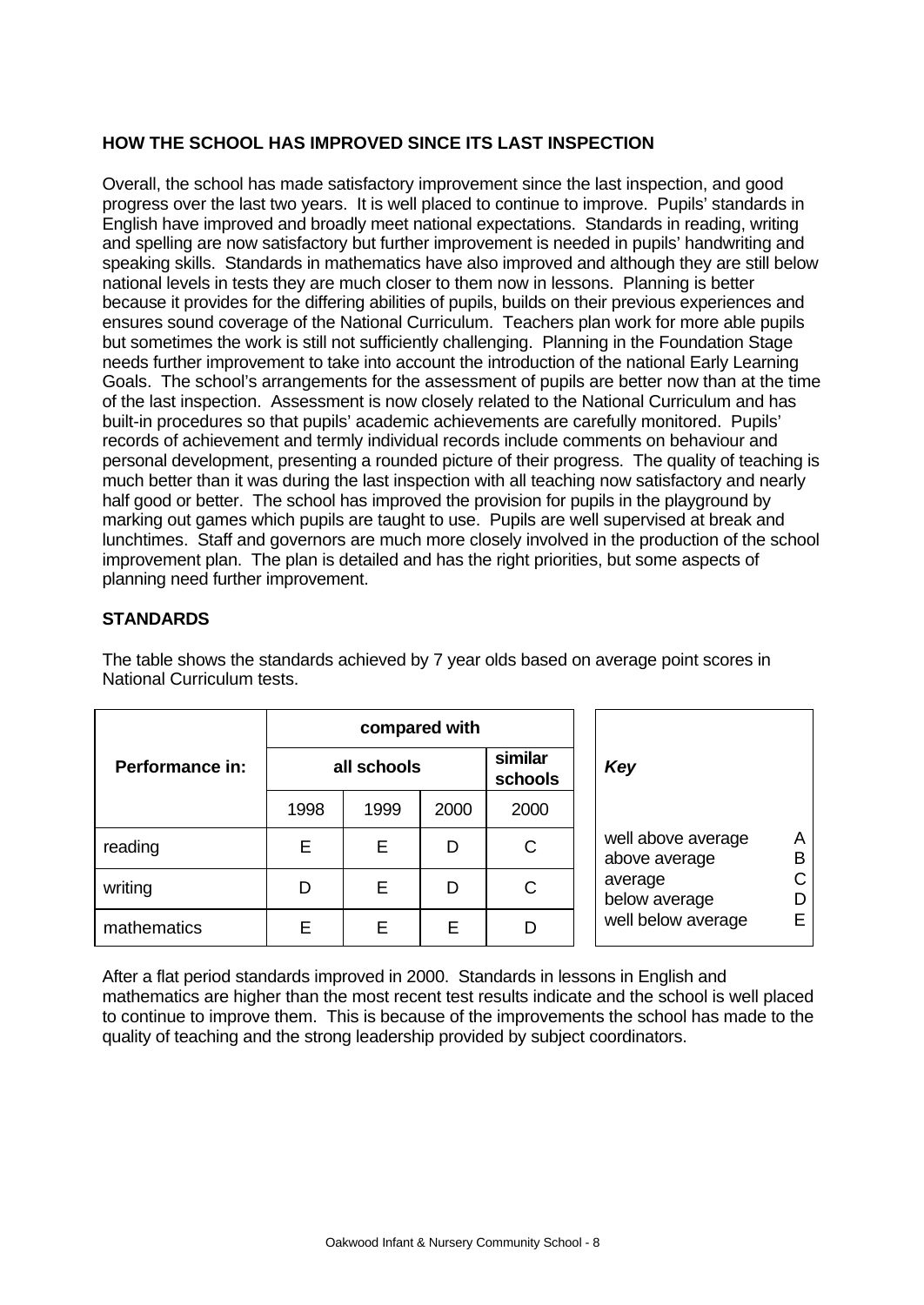### **PUPILS' ATTITUDES AND VALUES**

| <b>Aspect</b>                             | <b>Comment</b>                                                                                                                                         |
|-------------------------------------------|--------------------------------------------------------------------------------------------------------------------------------------------------------|
| Attitudes to the school                   | Good: pupils are enthusiastic about school, work hard and show good<br>levels of interest.                                                             |
| Behaviour, in and out of<br>classrooms    | Good: pupils behave well in lessons and this enables them to learn<br>effectively.                                                                     |
| Personal development<br>and relationships | Very good: pupils take on responsibilities enthusiastically. They relate<br>well to each other and to adults and are sensitive to the needs of others. |
| Attendance                                | Satisfactory: pupils are generally punctual and lessons start on time.                                                                                 |

Pupils' attitudes are good and they enjoy going to school. They are enthusiastic, work hard and are interested in their lessons. They are good listeners and show sensitivity to and awareness of others.

### **TEACHING AND LEARNING**

| <b>Teaching of pupils:</b> | aged up to 5 years | aged 5-7 years |
|----------------------------|--------------------|----------------|
| Lessons seen overall       | Satisfactory       | Good           |

The quality of teaching is satisfactory and in almost half of lessons it is good or better. This is a significant improvement since the last inspection when teaching in one in five lessons was unsatisfactory. Teaching in the nursery and reception classes is satisfactory overall and there is some good and very good teaching, but planning needs to be better coordinated and have a stronger emphasis on what pupils should learn. Teaching in Years 1 and 2 is generally good. In English teaching is good and in mathematics it is satisfactory. Planning provides for the differing needs of pupils, although sometimes tasks for more able pupils should be more challenging. Teachers' questioning skills are good and challenge pupils to think hard about what they are doing. Teaching of pupils with special educational needs is good because teachers and learning support staff know them well and teach to the targets in pupils' Individual Education Plans (IEPs). Skills of literacy are well taught and teachers encourage their use across the curriculum, but more attention should be given to improving pupils' speaking and handwriting skills. Numeracy skills are soundly taught but pupils do not always make the best use of them. Pupils make satisfactory progress in the nursery and reception classes and good progress as they get older. Relationships are very good so that pupils feel secure in asking for help when they need it.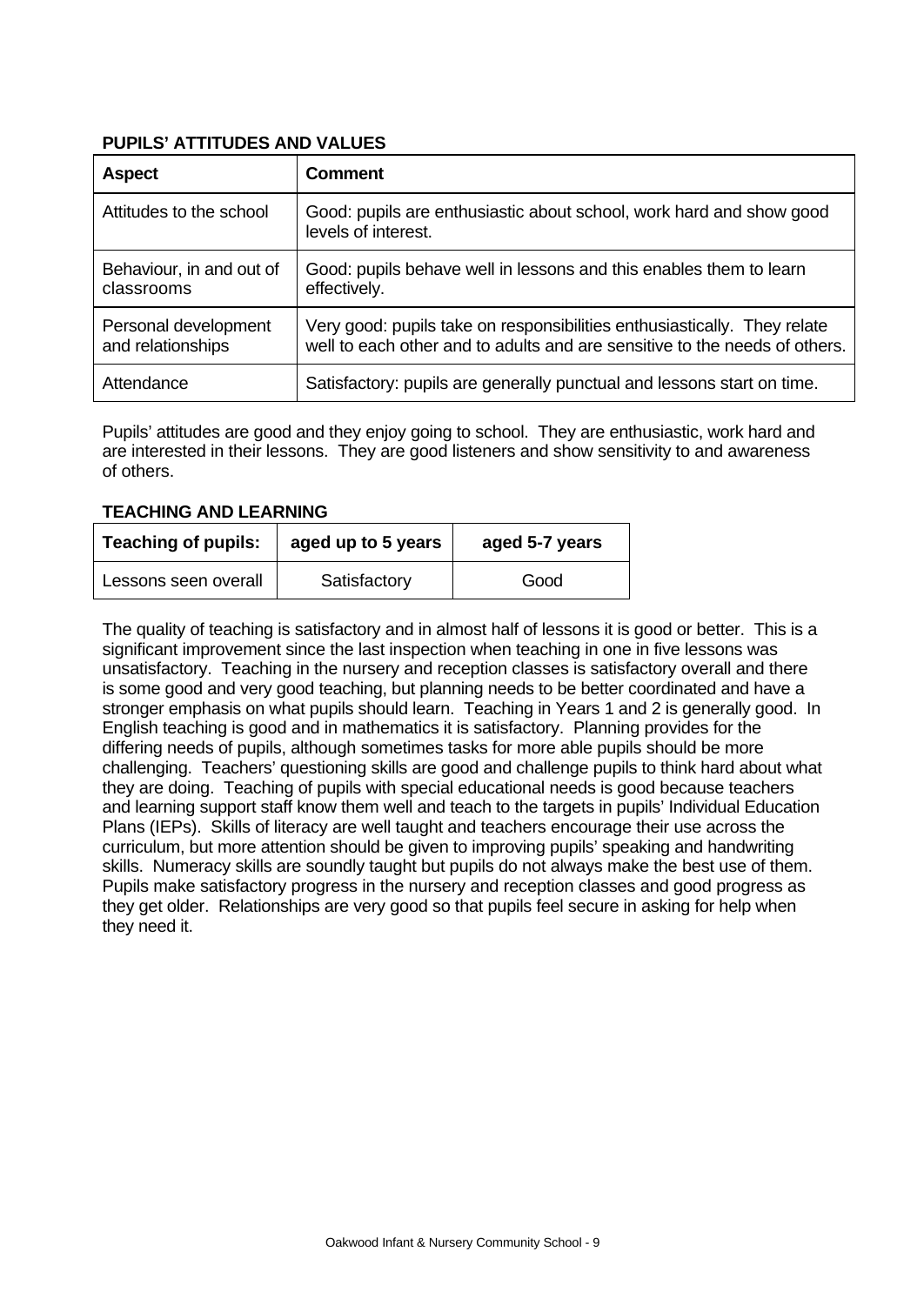### **OTHER ASPECTS OF THE SCHOOL**

| <b>Aspect</b>                                                                                        | <b>Comment</b>                                                                                                                                                                                                  |
|------------------------------------------------------------------------------------------------------|-----------------------------------------------------------------------------------------------------------------------------------------------------------------------------------------------------------------|
| The quality and range of the<br>curriculum                                                           | Satisfactory: the curriculum meets statutory requirements. The<br>school gives a high priority to raising standards in English and<br>mathematics. Planning for the Foundation Stage needs some<br>improvement. |
| Provision for pupils with<br>special educational needs                                               | Good: the school's provision is effective. Teachers plan carefully for<br>pupils and they are well supported by the school's teaching<br>assistants.                                                            |
| Provision for pupils'<br>personal, including spiritual,<br>moral, social and cultural<br>development | Good: provision for pupils' personal, social and health education is a<br>strength of the school. The provision for pupils' moral and social<br>development is very good.                                       |
| How well the school cares<br>for its pupils                                                          | Very good: the school has maintained high standards. Procedures<br>for assessing and monitoring pupils' performance are good.                                                                                   |

The school makes good use of visits and visitors to enrich the curriculum and involves older pupils in discussing ways in which some aspects of school life could be improved.

| <b>Aspect</b>                                                              | <b>Comment</b>                                                                                                                                                                                                                                                 |
|----------------------------------------------------------------------------|----------------------------------------------------------------------------------------------------------------------------------------------------------------------------------------------------------------------------------------------------------------|
| Leadership and<br>management by the<br>head teacher and other<br>key staff | Good: the head teacher and staff work well together and are committed<br>to improving standards. The management of provision for pupils with<br>special educational needs is strong.                                                                           |
| How well the governors<br>fulfil their<br>responsibilities                 | Good: governors are active and provide strong support. They are well<br>informed about the school's progress and work closely with the head<br>teacher to make improvements.                                                                                   |
| The school's evaluation<br>of its performance                              | Satisfactory: the school has good procedures for analysing National<br>Curriculum tests and uses the results to make improvements. The<br>school monitors standards of pupils' work but the monitoring of teaching<br>needs to be more regular and systematic. |
| The strategic use of<br>resources                                          | Good: financial planning and administration are good. The head teacher<br>and governing body budget systematically for the school's needs. The<br>use of teaching assistants helps to support pupils' good progress.                                           |

### **HOW WELL THE SCHOOL IS LED AND MANAGED**

The school has sufficient qualified teachers and support staff to meet the needs of the curriculum. Accommodation is well used and the range and quality of learning resources are good. The school provides satisfactory value for money.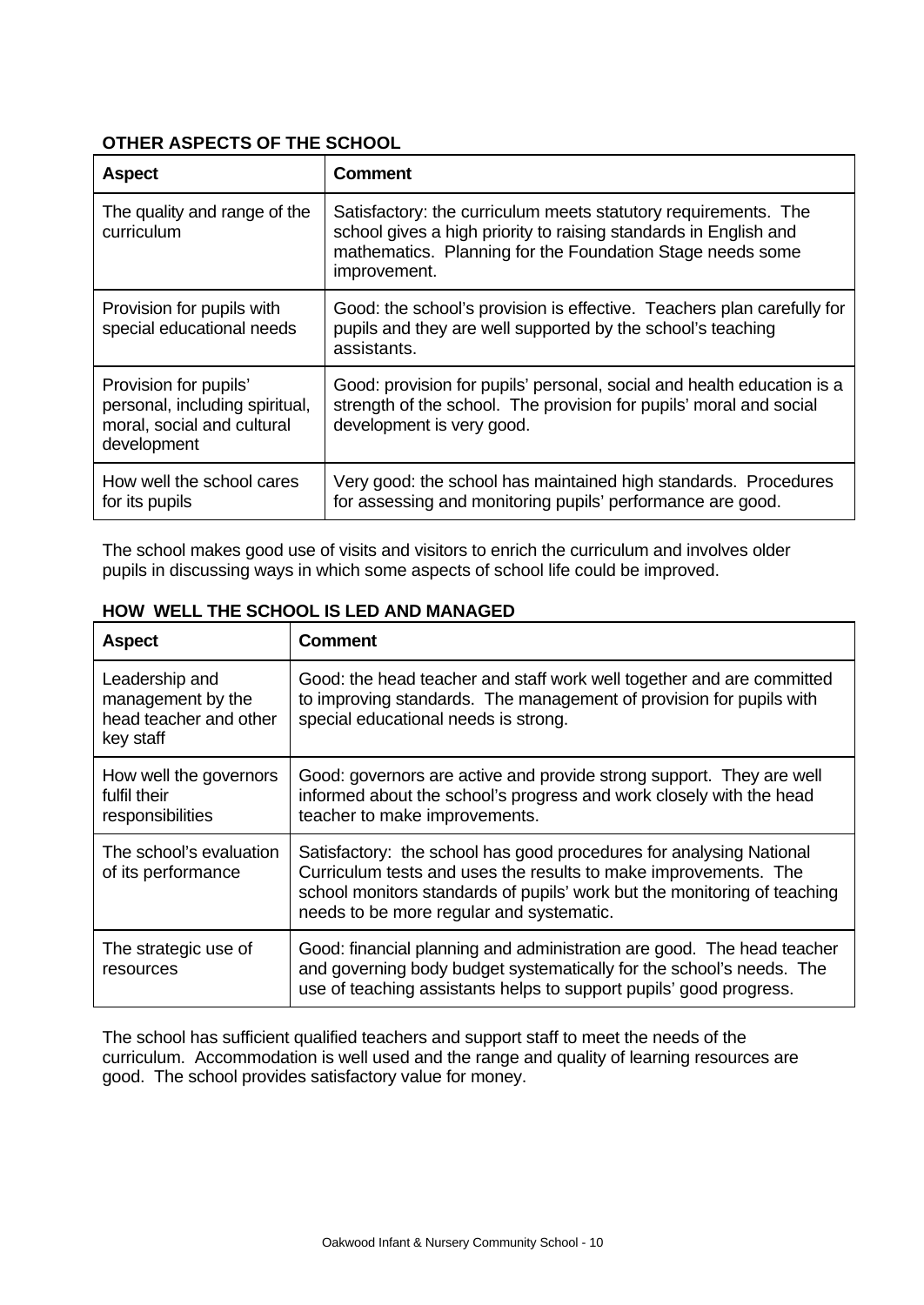### **PARENTS' AND CARERS' VIEWS OF THE SCHOOL**

| What pleases parents most                   | What parents would like to see improved   |
|---------------------------------------------|-------------------------------------------|
| Pupils like school, they behave well and    | The range of extra-curricular activities. |
| make good progress.                         | Some parents would like more information  |
| The school works closely with parents and   | about how their children are getting on.  |
| keeps them well informed about how pupils   |                                           |
| are getting on.                             |                                           |
| The quality of teaching is good. The school |                                           |
| expects pupils to work hard and do their    |                                           |
| best.                                       |                                           |
| Parents feel comfortable about              |                                           |
| approaching the school.                     |                                           |
| The school is well led and managed and is   |                                           |
| helping pupils to become mature and         |                                           |
| responsible.                                |                                           |
|                                             |                                           |

Inspectors agree with the positive points made by parents. The school is currently considering a range of extra-curricular activities including a lunchtime drama club. The school provides good information about pupils' progress.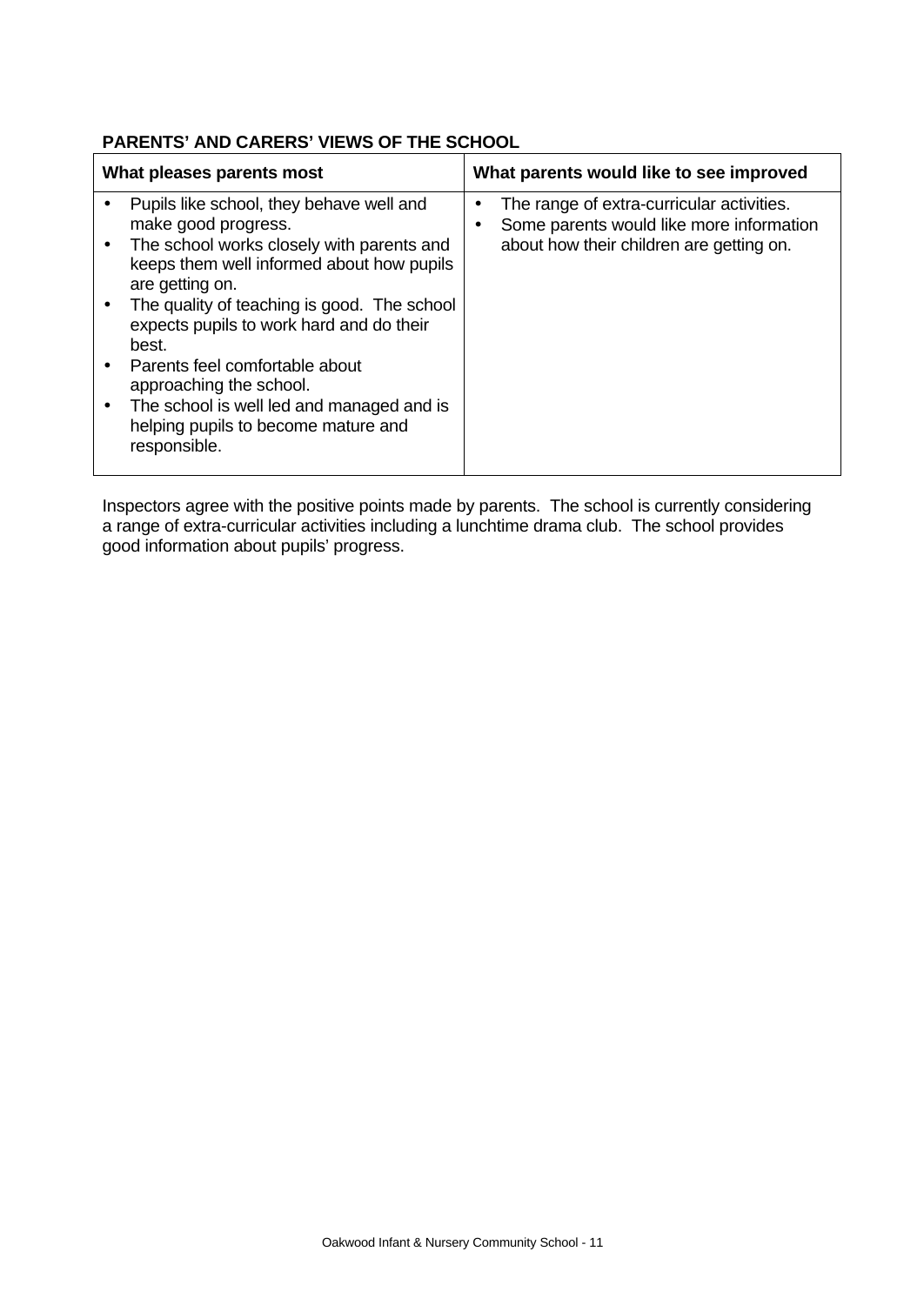### **PART B: COMMENTARY**

### **HOW HIGH ARE STANDARDS?**

### **The school's results and pupils' achievements**

1 Most pupils spend two or three terms part-time in the nursery before joining the reception year at the start of the term in which they are five. On entry to the nursery the skills of most pupils in speaking and listening, number and personal independence are not well developed. Attainment is generally below the levels expected for pupils of this age. By the end of their time in reception a substantial majority of pupils achieve the Early Learning Goals in personal, social and emotional development, knowledge and understanding of the world and physical and creative development. This represents an improvement since the previous inspection when attainment was below expectations in most areas of learning. Although most pupils make satisfactory progress in the Foundation Stage, a significant number do not achieve the expected levels in language, literacy and numeracy.

2 By the time pupils are seven attainment in English is broadly in line with the national average. The results of the 2000 National Curriculum tests indicate that although attainment in English was judged to be below the national average in reading and writing, the results were just below average in reading, and in writing the results were very close to the national average. The number of pupils achieving the higher level 3 in writing was in line with the national average. Over time, boys have made better progress in writing than they have in reading, although they do generally less well than girls. In comparison with similar schools, pupils perform just as well in English and achieve better results at the higher levels in writing. Whilst there has not been a gradual upward trend since the previous inspection there has been a very noticeable improvement between 1999 and 2000 because of the successful introduction of the literacy hour and the school's planned strategies to develop pupils' confidence and self-esteem. Literacy skills are well taught and teachers encourage their use across the curriculum.

3 The results of the 2000 National Curriculum test results indicate that attainment in mathematics was well below the national average and below those of similar schools. Attainment in lessons is still below the national average but it is closer to the expected level than that indicated by the most recent test results. This is because of the implementation of the National Numeracy Strategy, which has led to improvements in planning and teaching. In the last inspection standards for pupils in Year 2 were below national averages with significant numbers not reaching the expected level. Standards since then have remained low except in 2000 when the results for seven year olds in the national tests improved significantly. The school's rate of improvement between 1999 and 2000 was better than that achieved nationally and the school is well placed to continue this improvement. The 2000 test results also indicate that the number of pupils achieving the higher levels was well below the national average and below those of similar schools. Inspection evidence indicates that these pupils should do better.

4 Pupils make very sound progress in reading. Most are positive about books and enjoy shared reading. They are developing the skills needed to use a library and gain information. Standards in writing are improving. Pupils know about the use of full stops and capital letters and the most able pupils are beginning to use speech marks and commas. Pupils now write in a wide range of ways including stories and poems, but standards in handwriting are not good enough. Standards in spelling are developing well because of the systematic teaching of phonics and sight vocabulary. The vast majority of pupils have good listening skills. Most pupils are able to talk about things that interest them but are less good at using spoken language to question and explore ideas. The school is aware of this and plans good opportunities for pupils to develop speaking skills across the curriculum.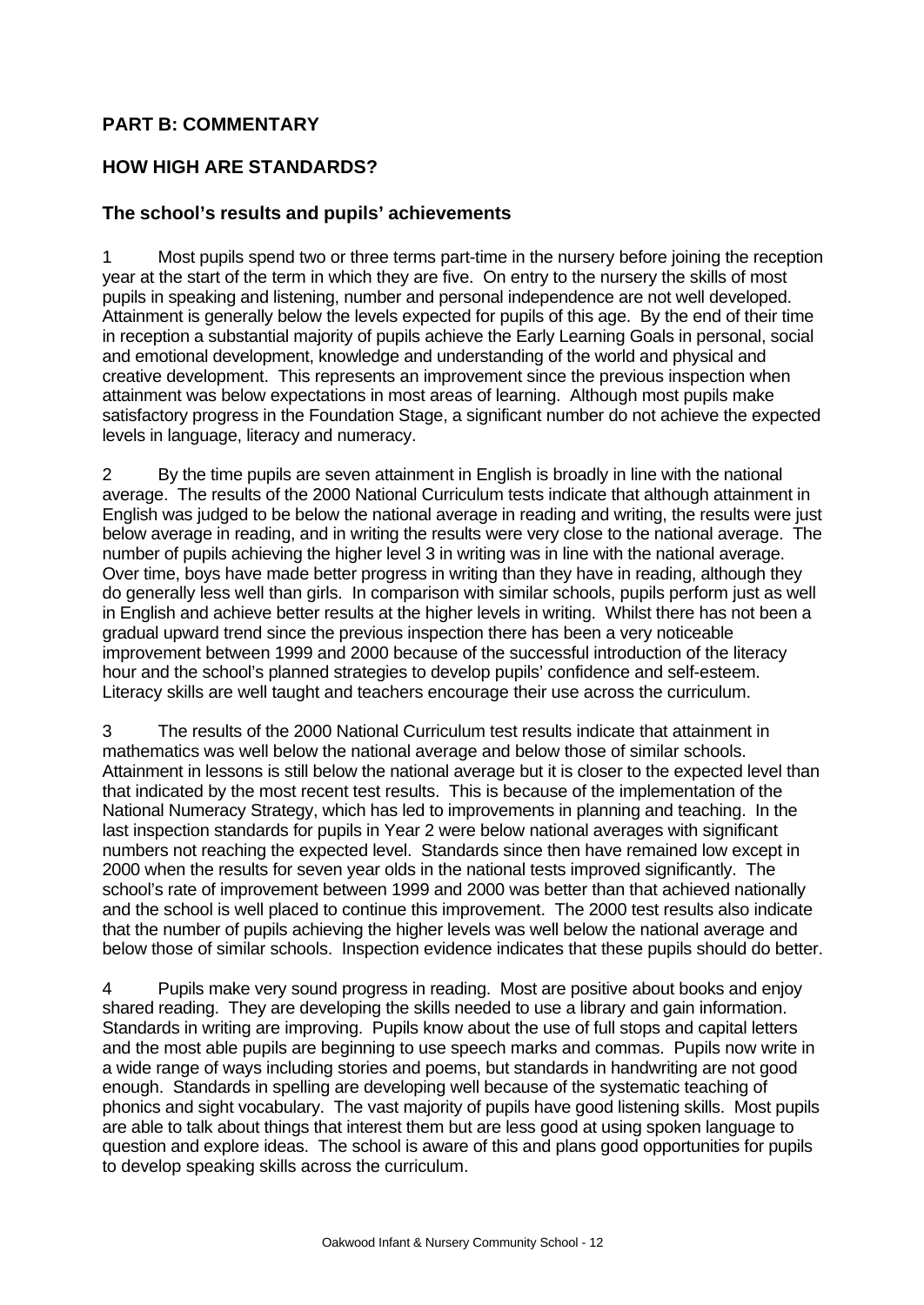5 Most pupils make satisfactory progress in mathematics. By the time they are seven most are beginning to solve problems involving money and time and measure with reasonable accuracy. They can recognise, name and say something about the properties of twodimensional shapes. Some can recognise, sequence and count numbers to 100 and a few can go beyond this. Pupils are being taught some methods for mental calculation but the range of methods should be wider. Even though they have been taught efficient methods for mental arithmetic pupils do not always use them in their work, often reverting to counting from zero on their fingers. This slows their progress and lessens their confidence in using number across the curriculum. Although attainment is better than at the time of the last inspection, further improvements are needed in pupils' ability with mental calculations and the recording of their work. Pupils' methods of recording do not always support their mathematical understanding. Throughout the school pupils' ability to estimate, and to check their own work is developing and more opportunities are provided for them to solve problems. This is an improvement since the last inspection. The progress of more able pupils is sometimes restricted because tasks are not sufficiently challenging. Numeracy skills are soundly taught but pupils do not always make the best use of them in other subjects.

6 The school set and exceeded targets for the proportion of pupils reaching level 2 and above in English and mathematics in 2000. Higher targets have been set for 2001 including a target for pupils achieving the higher level 3. Raising standards in English and mathematics was a key issue in the last inspection. The school has made satisfactory progress but standards in mathematics need further improvement.

7 Attainment in science meets national expectations and most pupils make at least satisfactory progress. Progress in investigative work is good. The school has been successful in improving pupils' skills in investigative work since the last inspection because the coordinator has been influential in stressing their importance and has provided good support for teachers' planning. In practical work pupils undertake a number of experiments, making predictions about what will happen, taking care to conduct a fair test.

8 Standards in information and communication technology (ICT) are in line with national expectations. This is an improvement since the last inspection when standards were judged to be broadly satisfactory but with some weaknesses. Throughout the school pupils use computers with growing confidence and enthusiasm. Most pupils are now able to save and retrieve their work. They collect information and present their findings, for example in block graphs. Pupils use word processing to draft stories, poems and newspapers and are beginning to use CD-ROMS and the Internet to locate information, for example in science.

9 In art and design pupils' attainment in making and recording first hand observations is above national expectations and their skills in using a variety of materials and processes matches the expected level. This is an improvement since the last inspection. Standards In design and technology (D&T), geography and history match the nationally expected levels and this is also an improvement. In music standards are in line with national expectations. It is not possible to make an overall judgement about standards in physical education (PE) because only gymnastics and one dance lesson was observed, but standards in these lessons were in line with those expected nationally. There is insufficient evidence to make a judgement about standards in religious education (RE), but displays, photographic evidence and teachers' planning indicate that the school is well placed to promote good standards.

10 In Key Stage 1 pupils make good progress. Pupils with special educational needs (SEN) also make good progress because of the good provision and the good ethos of the school, which is supportive of inclusion. Pupils try hard and want to do their best. They know the targets on their Individual Education Plans (IEPs) and those with behaviour targets are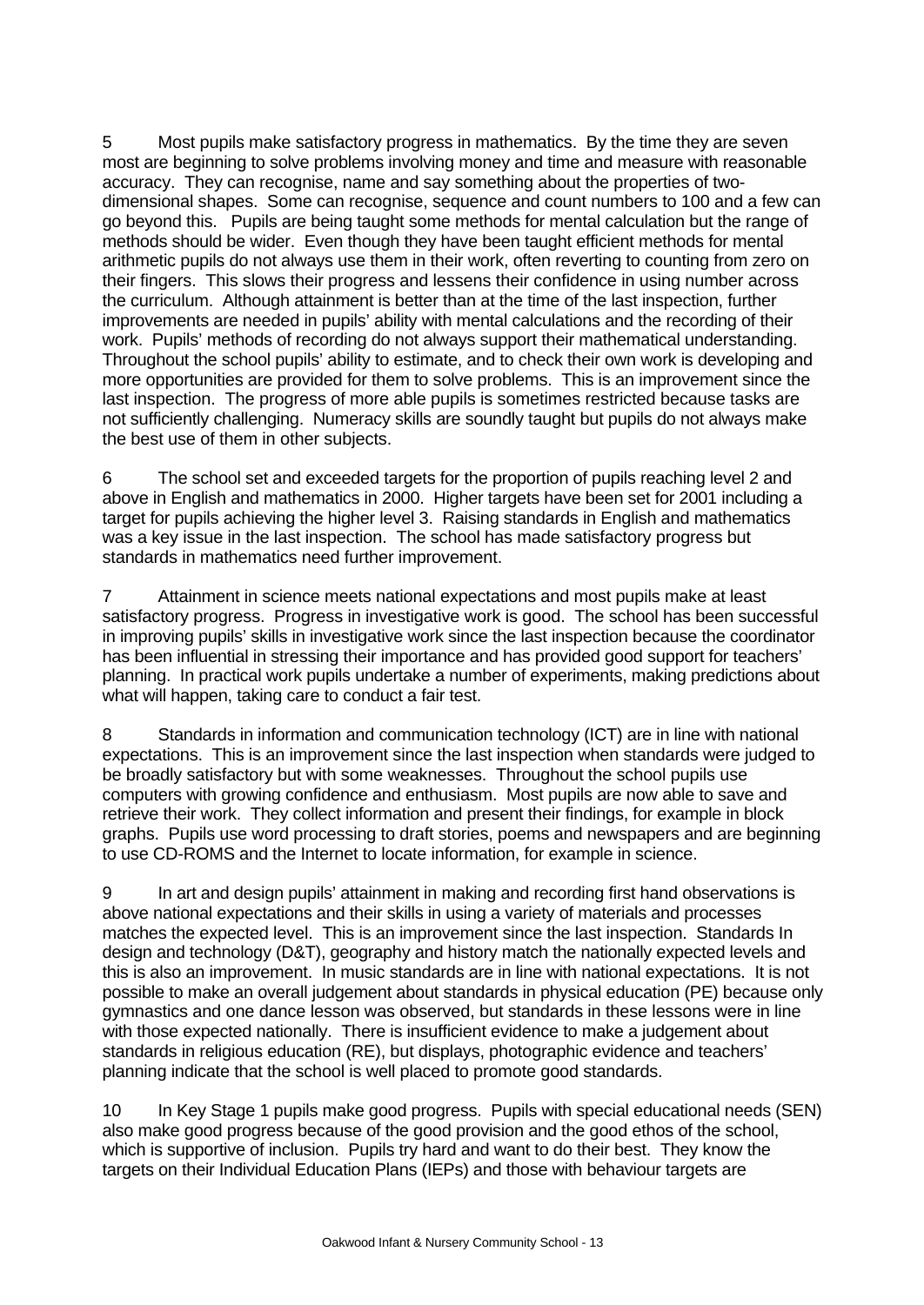motivated by the rewards they receive for success. The school's good provision results in pupils' high self-esteem which helps them to learn.

### **Pupils' attitudes, values and personal development**

11 Pupils' attitudes to school are good and they enjoy going to school. They are enthusiastic, work hard and are interested in their lessons. Behaviour is good and there have been no exclusions during the past year. Pupils usually behave well in class and this enables them to learn effectively. The attention of a very small number of pupils can wander when they are not fully occupied but teachers know them well and encourage them back to work. Pupils are well aware that good behaviour will be rewarded and they are avid collectors of stickers, stamps, certificates and 'brilliant bricks'. Teachers work very hard to promote good behaviour and they use praise effectively to encourage pupils.

12 During personal, social and health education lessons (PSHE), pupils are good listeners and show sensitivity and awareness of how their actions affect others. This has a positive impact on other areas of the curriculum, for example in English where pupils feel confident to express their feelings about characters in stories. Pupils react well and carry out their tasks diligently when given the opportunity to undertake a wide range of responsibilities. Parents value highly the school's caring ethos and pupils show they care through their work habits and in the way they help others. Pupils feel valued and know that their ideas and feelings are important. They relate well with one another and to the teachers and other adults who work with them. They work well in pairs and small groups and readily share resources.

13 Pupils with SEN make good progress, particularly in those areas that relate to attitude and personal development. This progress is the result of good provision and the inclusive ethos of the school. Pupils try hard and want to do their best. They share fully in class activities. In withdrawal groups, where pupils feel more confident, they are particularly eager to participate and enjoy their success. Pupils know the targets on their IEPs and those with behaviour targets are motivated by the rewards that mark small steps in their progress. They are pleased with themselves when they succeed. The very good provision for the personal development of pupils with SEN results in a growth in confidence and self-esteem which makes them more ready to learn.

14 Although pupils like coming to school attendance is only broadly in line with the national average. The school is dealing with this situation and has introduced positive initiatives, including excellent cooperation with external agencies, to improve attendance. Registers are monitored effectively and registration time is well used, creating a calm and purposeful start to sessions. In one class for example, pupils were able to respond to the marking of attendance and dinner registers using simple phrases in other languages. This raises pupils' interest and focuses their attention on the teacher who can then move smoothly into the first lesson. This is an improvement since the previous inspection.

### **HOW WELL ARE PUPILS TAUGHT?**

15 The quality of teaching is satisfactory overall and in almost half of lessons it is good or better. During the past two years the school has improved the quality of teaching. No unsatisfactory lessons were observed and this is a significant improvement since the previous inspection when teaching in one in five lessons was unsatisfactory. The proportion of very good teaching has also improved. Teaching is satisfactory in the Foundation Stage and generally good in Key Stage 1.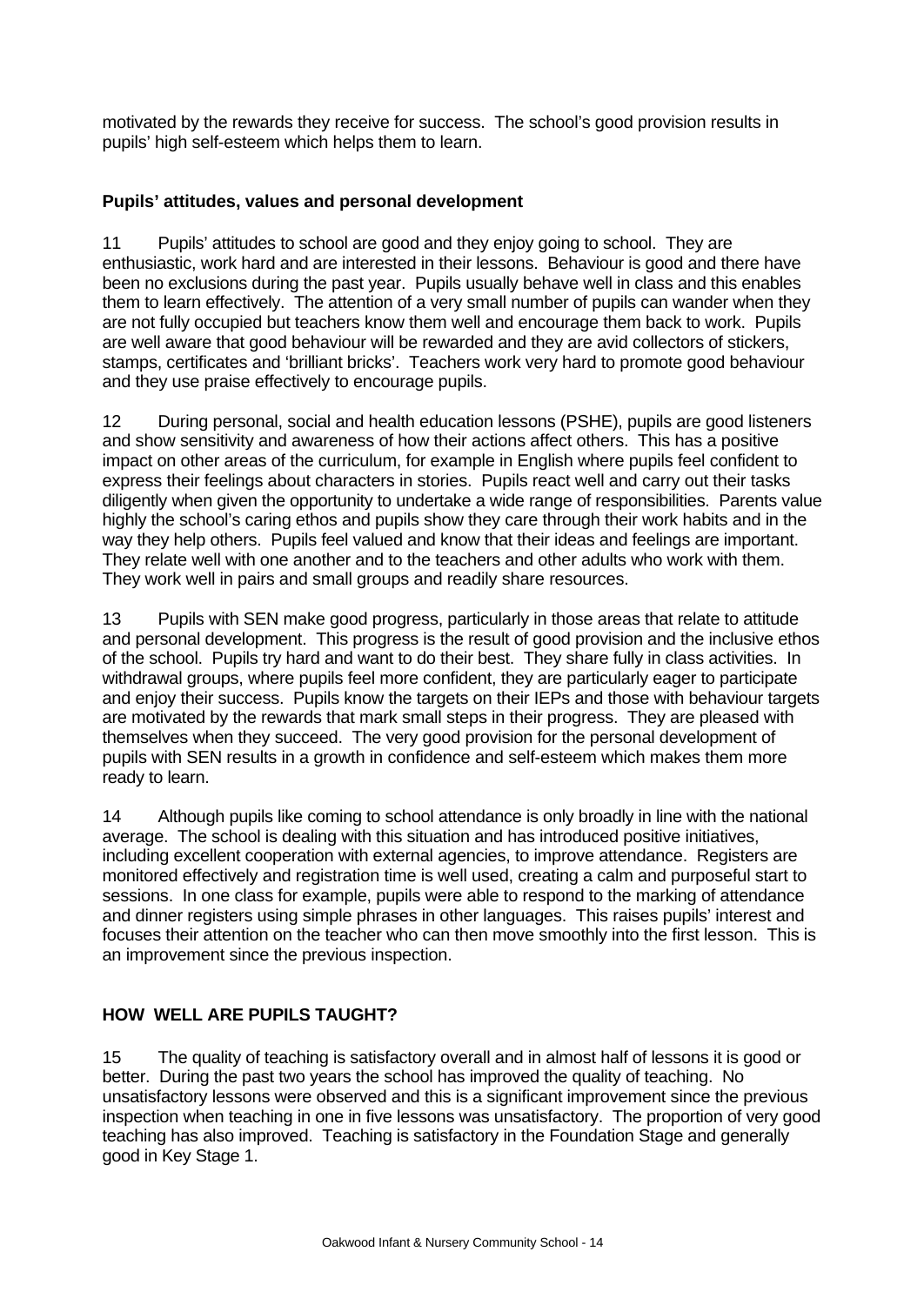16 The teaching of pupils with SEN is good because teachers know the pupils very well and are very familiar with the targets on the IEPs. These targets are very well used, particularly in literacy and numeracy, to ensure that pupils are given activities which in the great majority of cases match their needs. In lessons teachers use support staff effectively and ensure that all pupils are able to participate.

17 Within the Foundation Stage the quality of teaching varies. In the nursery and in one reception class teaching is satisfactory and sometimes better. In another reception class teaching is good or very good. Planning in the nursery focuses too much on activities and not sufficiently on the Early Learning Goals. It does not take sufficient account of the 'stepping stones' linked to each component of these goals. Teachers in the reception year have successfully adapted their teaching to accommodate the National Literacy and Numeracy Strategies. All adults in the Foundation Stage focus on pupils' personal and social development and this is helping them to become better learners.

18 Teaching in English is good and this is an improvement since the last inspection when many weaknesses were identified. Teachers are clear about what they want pupils to learn and planning reflects very closely the requirements of the Literacy Hour. Teachers use technical vocabulary confidently and accurately so that the pupils are beginning to acquire this for themselves. Tasks are generally well matched to the ability levels in the class although in some lessons tasks could be made more challenging in order to encourage pupils to achieve more highly.

19 Teaching in mathematics is satisfactory and this is also an improvement since the last inspection. Teachers are becoming more familiar with the National Numeracy Strategy and this has resulted in a higher proportion of direct teaching of mathematics. Teaching in the main part of the lesson is satisfactory although in a small number of lessons the proportion of direct teaching is lower and too much time is taken in simply supervising pupils. There is still too much reliance on worksheets and this restricts the way in which pupils use written methods to help them develop their mathematical understanding. Planning is detailed, of good quality and takes into account the different ability of pupils, but tasks for more able pupils could be harder and more open-ended to increase the level of challenge.

20 The quality of teaching of science is satisfactory or better and has improved since the last inspection. Planning is good because it builds on previous teaching and ensures coverage of the programme of study. Teachers have good subject knowledge and effectively promote the use of correct scientific vocabulary in lessons. Teachers' questioning skills are effective in extending pupils' scientific thinking and in improving pupils' attainment, particularly in experimental work. No overall judgement can be made about the quality of teaching in history, geography, art and design and ICT because too few lessons were observed in these subjects, although the teaching seen was satisfactory or better. As in the last inspection teaching remains good in RE. In music, PE and D&T it is satisfactory and often good.

21 Planning is now good and this is a significant improvement since the previous inspection. Planning meets the differing needs of pupils and seeks to build on their prior knowledge. More able pupils are withdrawn for work on thinking skills, but the work given for the higher attaining pupils in some lessons does not make sufficient demands of them because the tasks are not open-ended enough to challenge them. In a minority of lessons the tasks provided do not encourage pupils to explore and go beyond the tight boundaries set by teachers so that the progress made by some pupils is not as good as it should be. Teaching which challenges more able pupils was a key issue in the last inspection report. Although the school is making determined efforts to address this it still remains an issue.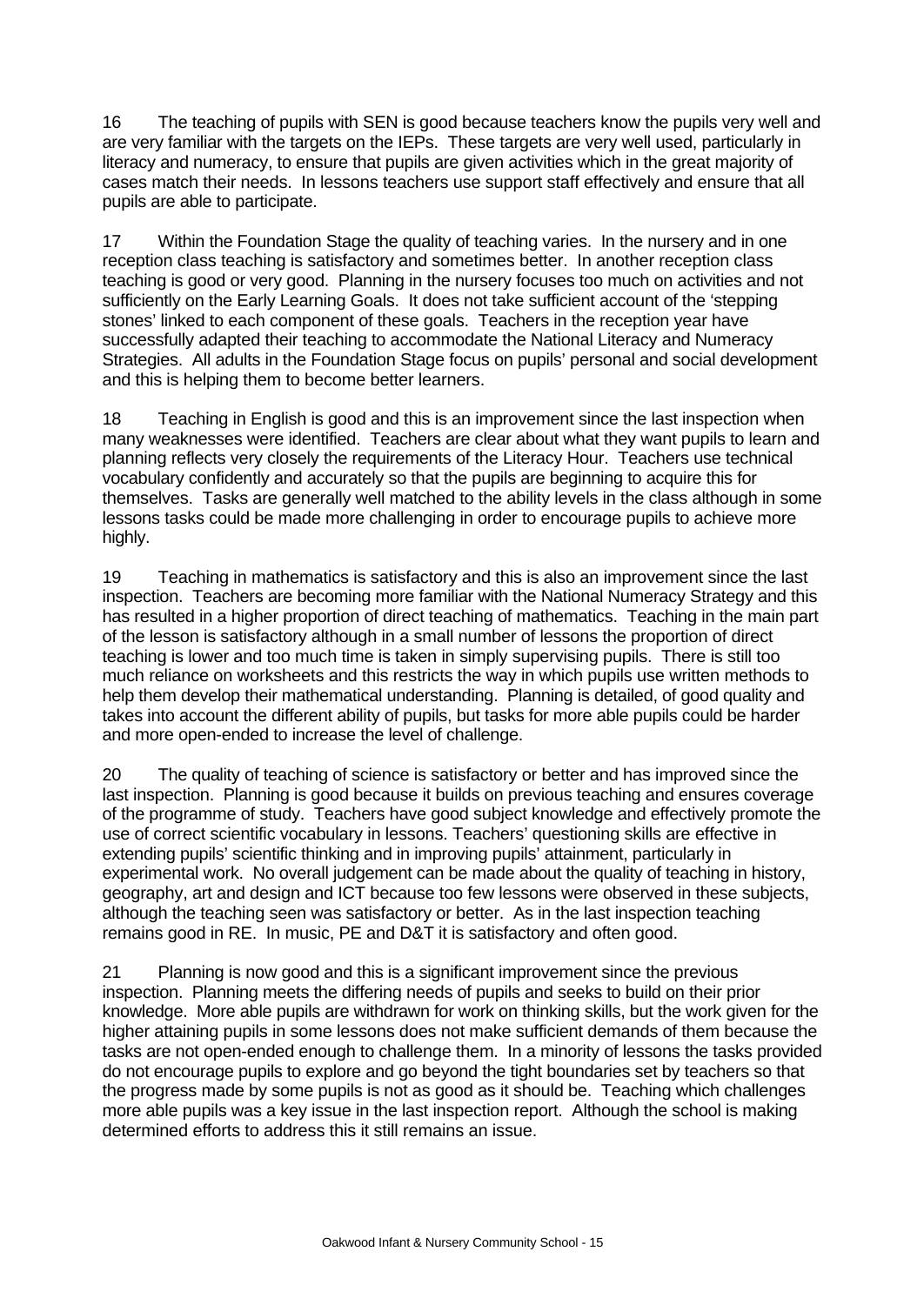22 Teachers' questioning skills are good and invite pupils to think hard about what they are doing. In the introduction to most lessons teachers keep pupils alert by their effective questioning and exposition, but in a minority of lessons introductions are too long and this restricts the time that pupils have to complete their work. Teachers' management of pupils' behaviour is good. Teachers encourage pupils to work well together and provide opportunities for them to work in pairs and small groups. Relationships between teachers, support staff and pupils are very good. As a result pupils feel secure in asking for help when needed. The use of support staff is effective. They are well planned and organised and their contribution to pupils' learning is very good.

### **HOW GOOD ARE THE CURRICULAR AND OTHER OPPORTUNITIES OFFERED TO PUPILS OR STUDENTS?**

23 The quality and range of opportunities offered to pupils meet statutory requirements in all National Curriculum subjects and RE. In recent years the school has developed a curriculum plan which embraces national schemes of work and ensures that planning is focused on the National Curriculum programmes of study. In the nursery the curriculum covers all the required areas of experience, although the planning of activities needs to be improved. A clearer focus is required on the skills, knowledge and understanding which pupils are expected to gain.

24 The school gives high priority to raising standards in English and mathematics and has successfully adopted the national strategies for teaching literacy and numeracy. The previous inspection report indicated the school was beginning to gather data from National Curriculum tests and teachers' own assessments, and was using these to make some changes to planning. This is now well established. The information is analysed in terms of strengths and weaknesses, the relative performance of boys and girls and of higher and lower attainers. Changes are made to provision as a result of these analyses and the school is beginning to evaluate how effective the changes have been. Planning and assessment were key issues in the last inspection and the school has made good progress on both.

25 Specialist skills of the staff are used effectively to provide strong support to teachers with their planning. Joint planning in year groups and the involvement in planning of teachers with expertise ensures that lessons are generally well structured. Pupils with SEN make good progress as a result of effective planning and good support from teachers and teaching assistants. The needs of most pupils are met well, but inspection evidence indicates that in mathematics teachers' expectations of the higher attainers are too low. In science, history, geography and English the closed nature of some tasks limits what some pupils, particularly higher attainers, could achieve.

26 All pupils have equal access to the curriculum. The school's inclusive policy works well. The support given to pupils with SEN ensures they have full access to the curriculum. However, on occasions a small number of pupils is withdrawn from core and foundation subjects to receive extra support for literacy. The effect of this is minimised by rotating the subjects from which pupils are withdrawn and integrating them on their return. This generally works well although when pupils miss the teaching at the start of lessons they make less progress. The daily quiet reading sessions are not a positive experience for some pupils because some books are too difficult for them to read without adult support. This prevents a number of pupils becoming absorbed in their reading.

27 At present the school has no extra-curricular activities and parents have expressed a wish for the school to provide some. The school has already canvassed Year 2 pupils to see if they would like to take part in a lunchtime drama club and their response has been very enthusiastic. The school makes good use of visits in RE, history and geography to enrich the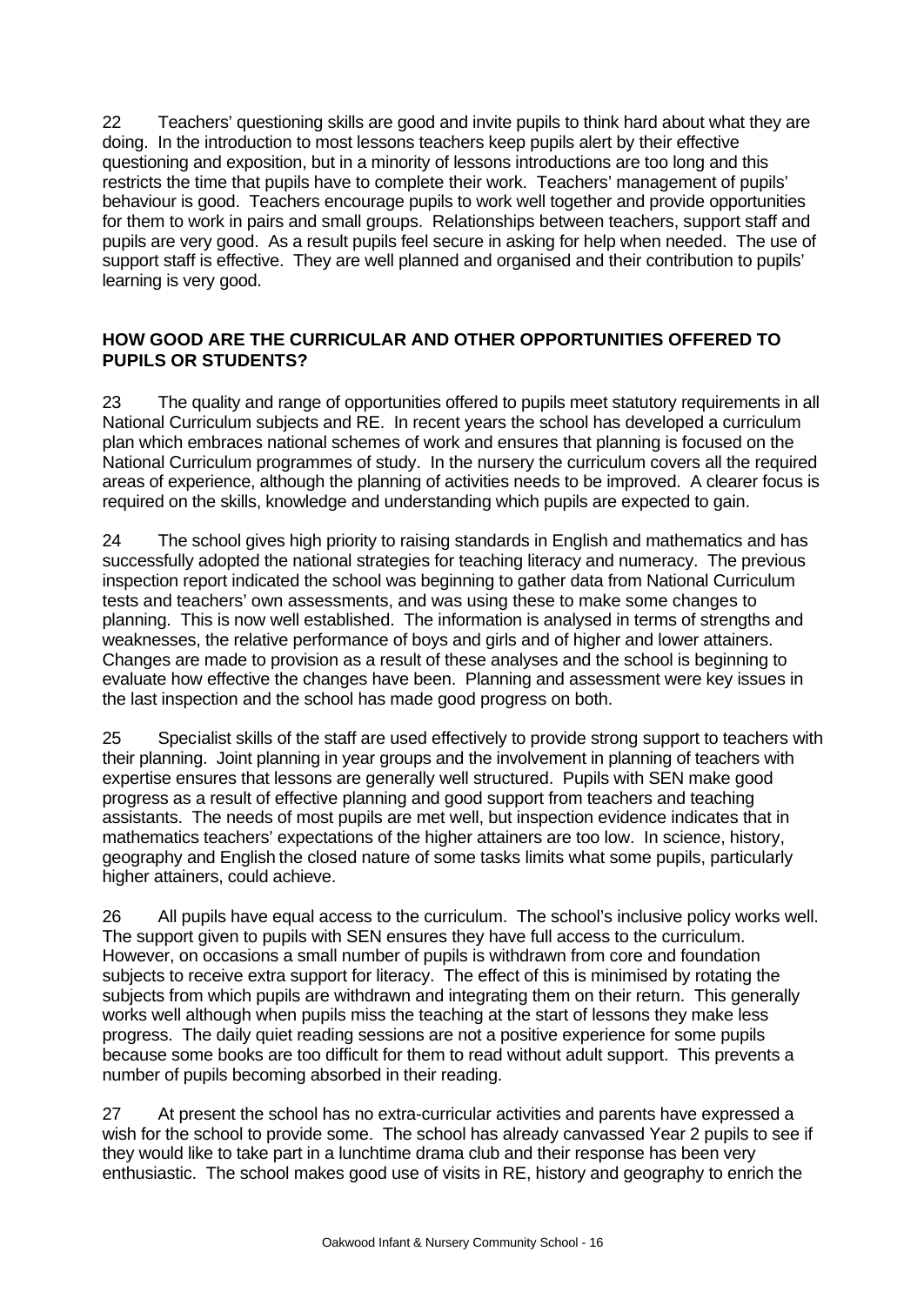curriculum and deepen pupils' understanding. Visitors to the school include storytellers, theatre groups, musicians and artists. The English curriculum has also been enriched by the school's participation in national initiatives such as a poetry day and National Book Week.

28 The school's provision for personal, social and health education (PSHE) is a strength. It is well planned through each of the age groups so that pupils' experiences are coherent and include units of work devoted to anti-bullying and anger management. These units are shortly to be evaluated. Discussion with several groups and agencies associated with the school indicates that pupils' behaviour has improved significantly in recent years, in part due to the emphasis given to PSHE. The school successfully involves pupils in deciding on aspects of school life which need to be improved and about what action needs to be taken. For example in a Year 2 PSHE lesson pupils identified situations in school when they needed help and support. This became the agenda for a discussion. The pupils proposed appropriate sources of help and support. The teacher acted as scribe and word-processed the minutes of the meeting, posting these up in the classroom the following day and asking pupils to consult them when similar difficulties arose in future.

29 The school makes provision for sex education, health education and drugs misuse which is appropriate to the age and maturity of the pupils. Access to the Internet has just been established and staff are undertaking training so that in future pupils will have the opportunity of world wide contact as a resource for learning.

30 The quality and extent of the school's links with pupils' families is also a strength. Liaison of both a formal and informal nature is very good and parents are well informed about curriculum provision. The school maintains close links with the neighbouring junior school to which almost all pupils transfer. The transfer arrangements are effective so that pupils change schools with significantly less anxiety than would otherwise be the case. The two schools have collaborated on teaching spelling and RE to improve continuity for pupils. Parents expressed their satisfaction with the school's arrangements both for induction and transfer.

31 The provision for pupils' spiritual development is satisfactory. Assemblies provide appropriate opportunities for pupils to reflect on important issues such as sharing. Through the syllabus for RE pupils consider the different beliefs of other faiths, for example in one lesson they handled Hindu artefacts with care and reverence.

32 The provision for pupils' moral development is very good. Staff consistently expect high standards of behaviour, an awareness of right and wrong and consideration for others. Teaching in subjects such as PSHE and geography, for example when environmental issues are considered, also supports pupils' awareness of moral issues.

33 The social development of pupils is very good. Teachers often plan opportunities for paired and small group work and pupils cooperate well in decision making. They share resources without rancour and in whole class discussions they listen to one another respectfully. Teachers present a very good model to pupils. It is rare that voices are raised. However, they do establish clear behavioural boundaries and almost always explain calmly the reasons for any unacceptable behaviour.

34 Pupils' cultural development is satisfactory. The school makes good use of visits and visitors to help pupils understand ethnic and cultural diversity. This is supported by a good range of books about different homes and world religions and their major celebrations. Subjects such as art and design, music and geography help pupils to understand the work of artists, musicians and environments which are very different in character from the pupils' own. These experiences broaden pupils' understanding of the world around them.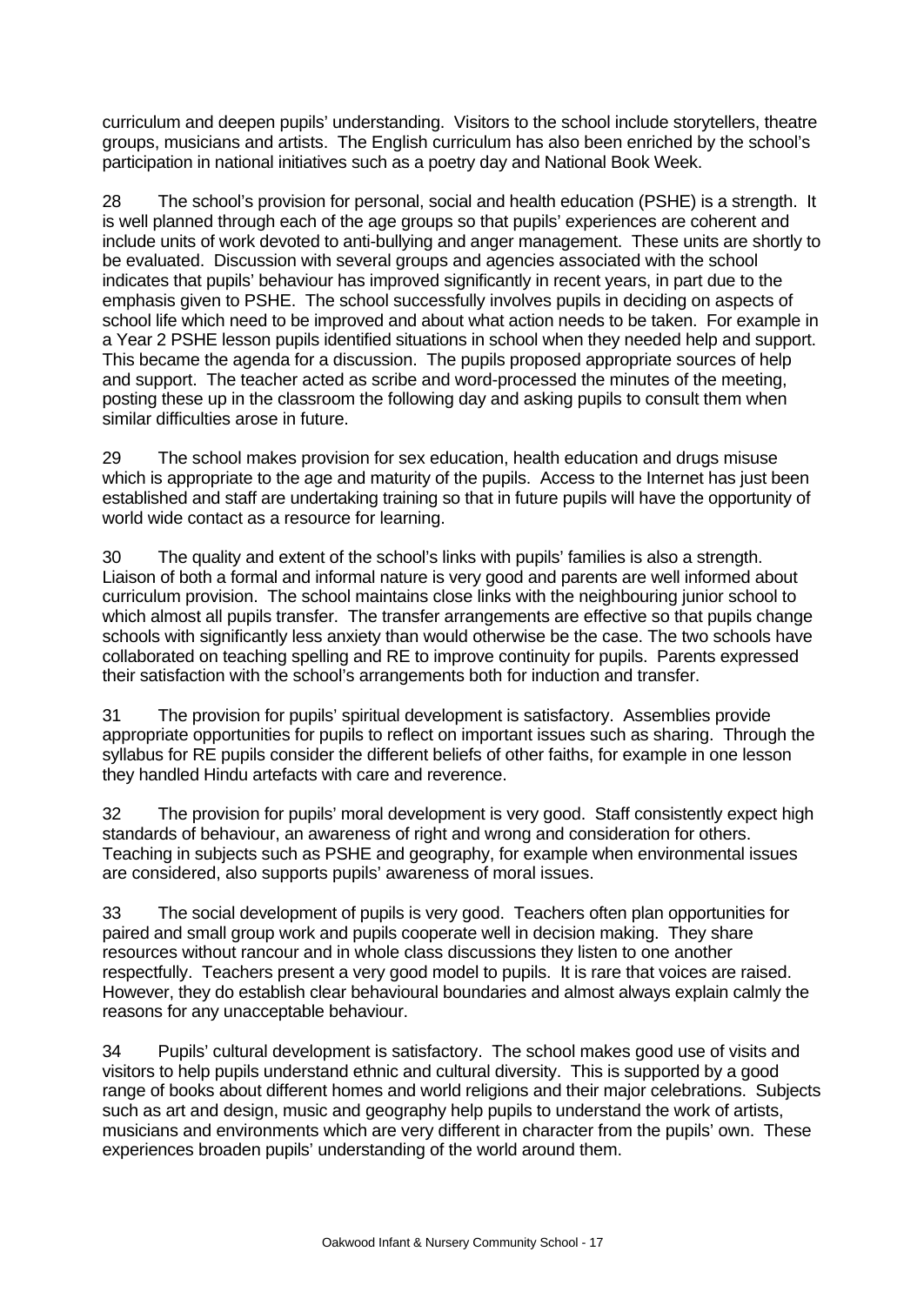### **HOW WELL DOES THE SCHOOL CARE FOR ITS PUPILS?**

35 The school has maintained the high standards of care for its pupils which were reported at the last inspection. The relationships between teachers and support staff and the pupils are a strength and pupils turn to staff readily when they need help. The school has good security systems and effective arrangements for maintaining the safety of the premises so that pupils and staff work in a safe environment. Appropriate use is made of outside agencies such as the Educational Psychology Service, Education Welfare Officers and Social Services. The nature of their involvement and any action taken is carefully documented.

36 Parents feel welcome in school and well informed about their children's progress. The extent and quality of these relationships are a strength and represent a significant improvement since the last inspection. The school has appropriate systems to promote good attendance, which are carefully monitored by the head teacher. Parents told us they know they will be contacted if their children are persistently late. They are also aware the matter will be handled sensitively and that their children will not be blamed for being late. Child protection arrangements fully comply with statutory requirements. Staff have been trained and are aware of the necessary procedures.

37 Pupils are happy in school. Very good and effective arrangements are in place to teach pupils to be respectful to one another and bullying is very rare. The school maintains a record of any incidents, the causes and the actions taken. The extensive PSHE programme makes an important contribution to pupils' behaviour, their relationships with one another and their attitudes towards dealing with any difficulties. Many opportunities have been created for pupils to undertake classroom responsibilities and attached to some of these are job descriptions which become more detailed and exacting as pupils move up the school. These opportunities help pupils grow in their confidence and self-reliance.

38 The school's assessment arrangements are better than at the time of the last inspection. They are now firmly rooted in the National Curriculum programmes of study and units of work have built-in assessment systems so that pupils' academic achievements are carefully monitored. Records of achievement and the termly individual records include comments on pupils' behaviour and personal development, presenting a rounded picture of pupils' progress. The school analyses the data from national tests in English and mathematics, using the information to make changes to provision in order to remedy weaknesses. It is beginning to evaluate systematically the impact these changes are having on standards. For example, the school is tracking the progress of some pupils now in the junior school to see if their attainment has been raised as a result of modifications to teaching when they were still in the infant school.

39 Pupils' special needs are regularly assessed and reviewed. All pupils who have SEN have IEPs. These are very good because the targets are specific, realistic and manageable. It is clear what support is in place to help the pupil meet the targets. The targets are known to pupils and parents and both are involved in the review of IEPs. The targets address behaviour as well as learning and are effective because the pupils make good progress, particularly in their personal development. Learning support staff are carefully deployed on the basis of pupils' needs and timetabled appropriately. Regular review ensures that the support is directed effectively.

### **HOW WELL DOES THE SCHOOL WORK IN PARTNERSHIP WITH PARENTS?**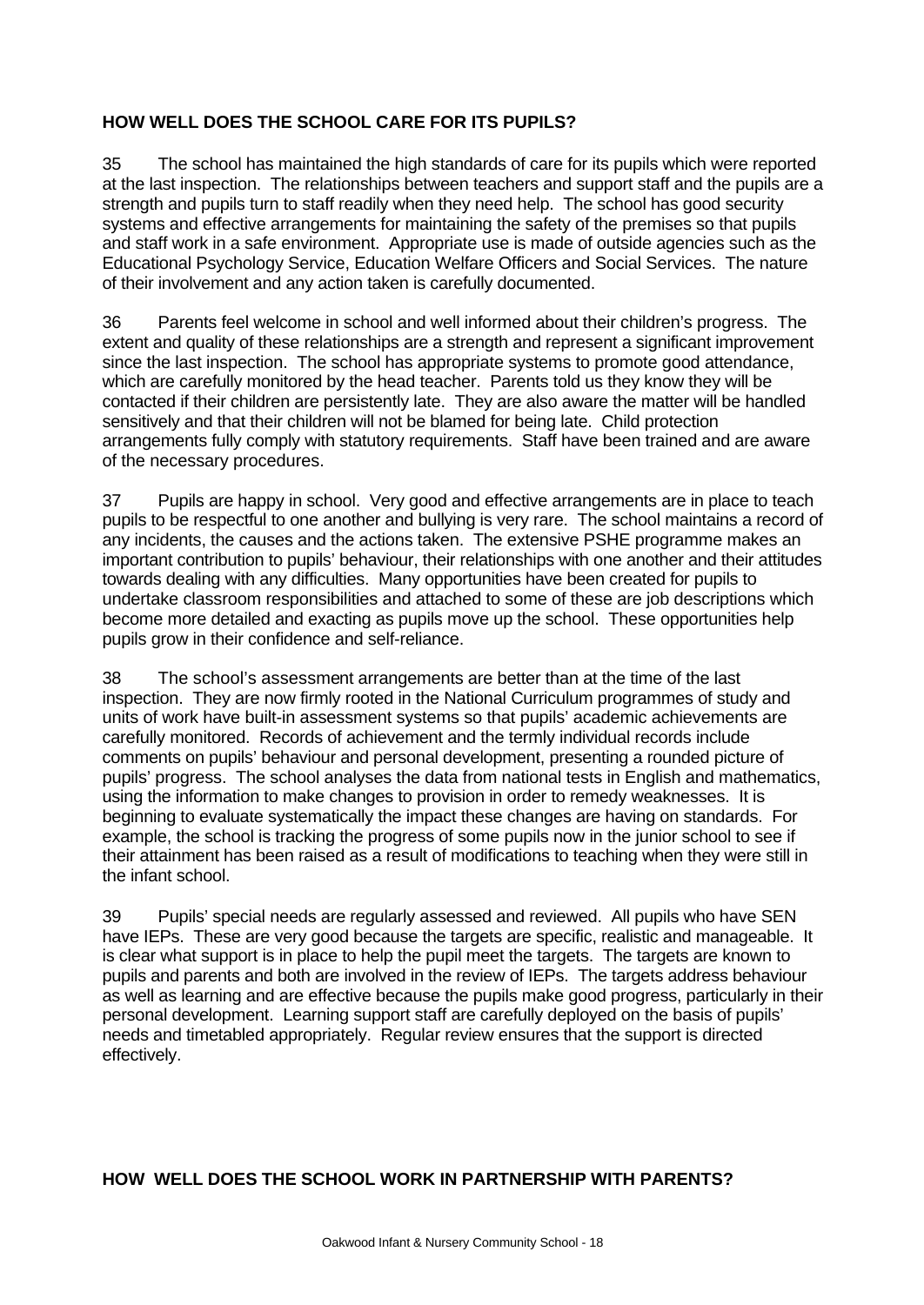40 The school's partnership with parents is very good and this is an improvement since the last inspection. Parents who attended the meeting prior to the inspection were overwhelmingly positive in their praise for both the education their pupils receive and for the way in which the school has improved over the last two years. For example one family journeys across the city to ensure their children can attend this school and most parents feel the school has high expectations of its pupils. Parents feel able to approach the school with any problems that they have.

41 The school offers good opportunities for parents to attend sessions explaining curricular initiatives so they can become effective helpers in their children's learning. Parents are invited into school each half term to work with their children in a special activity morning. Parents are also informed about the areas of the curriculum being studied so they can contribute in school or with their children at home. A significant number of parents (22%) who returned questionnaires would like the school to provide more activities out of lessons. The school is currently considering a range of extra-curricular activities including a lunchtime drama club.

42 The school provides good information for parents about how their children are getting on and this promotes an effective partnership with the school. The reports issued at the end of each year are detailed and give parents useful information about the progress their children make. They include helpful information about targets and this is an improvement from the previous inspection. The amount of homework expected of children varies according to year group and is appropriate for their age. The school arranges early information meetings for parents so they can have an impact on pupils' achievements before the end of the year.

43 Partnership with parents is a strength of the school's arrangements for pupils with SEN. They feel involved with the provision and are able to talk with teachers informally about their child's targets. The school is aware of the significant impact on progress of parental involvement and is continuing to develop this partnership. Parents generally value the school's open approach and feel welcomed and listened to. A very active parents' association has recently been established and contributes to some of the social and financial needs of the school. Parents value the opportunity to contribute towards the school's improvement through questionnaires sent out by governors and the head teacher. The effectiveness of the school's partnership with parents has a positive impact on the progress pupils make in school.

### **HOW WELL IS THE SCHOOL LED AND MANAGED?**

44 The present head teacher has been in post for a little over two years, and leadership and management by the head teacher and key staff is good. Working closely with the staff and governors the head teacher has successfully developed an ethos in which pupils are valued, well cared for, behave well, are enthusiastic about coming to school and are keen to learn. The head teacher has also been successful in communicating the aims and visions of the school, which address the personal and social development of pupils as well as their academic progress. Together the head teacher and staff share a strong commitment to school improvement. The newly appointed deputy head teacher has already begun to establish longer term priorities, for example the professional development of staff.

45 The head teacher has appropriately delegated leadership responsibilities to subject coordinators and other key staff with management responsibilities. Subject coordinators are well supported by the head teacher. Their roles and responsibilities are clear and time is provided for them to carry out key tasks related to the school improvement plan. Results of National Curriculum tests in reading, writing, mathematics and science are analysed and the findings used to established priorities for improvement. The results are also effectively used to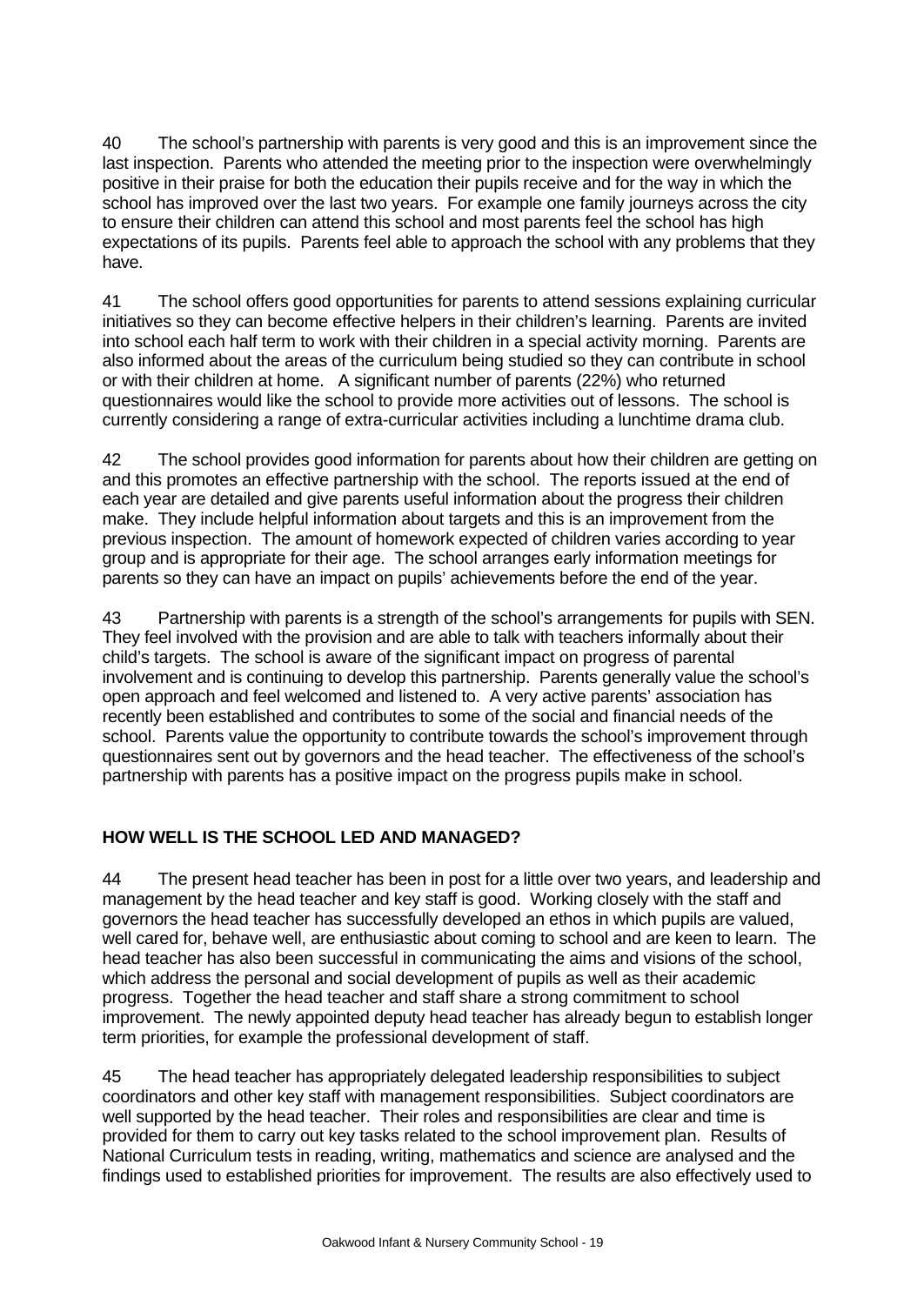set non-statutory targets for English and mathematics. The school exceeded its targets for 2000 and has set appropriately higher targets for 2001. Subject coordinators keep up to date with developments in their subject area and have been influential in providing advice about planning and teaching in their subject areas. As a result teachers are becoming more confident in teaching subjects where they have less expertise.

46 The head teacher works closely with the governing body and keeps them well informed. Governors are active and provide good support. They work hard and are successful in their aim of being a critical friend for the school. Planned programmes of regular meetings, committees and working parties enable them to be fully involved in personnel, financial, premises and curriculum matters. The staff work closely with governors to ensure the health and safety of the pupils. Individual governors have visited the school to observe the implementation of the National Literacy and Numeracy Strategies. A planned programme of reports by subject coordinators ensures that governors are fully aware of curriculum matters. Governors are also informed about the results of national tests and have an accurate and well-informed view about the school's strengths and weaknesses. This is an improvement since the last inspection. Governors fulfil their statutory responsibilities. Arrangements for appraising the work of the head teacher are effective and the governing body has set appropriate targets for her.

47 The leadership and management of the provision for pupils with SEN are a strength of the school. The coordinator is well-organised and effective systems have been established for record keeping. This enables the school to have a clear overview of the provision and to ensure that areas for development are appropriate. The governing body is increasingly well informed about the provision and the governor with responsibility for SEN is very knowledgeable and supportive. Leadership ensures that teaching and support staff have sufficient expertise to plan for pupils with SEN. Support staff are carefully deployed and valued as important members of the team. Resources allocated to the school to provide for pupils with SEN are used well and additional funding is carefully targeted.

48 The school is establishing a sound process for monitoring teaching and has been well supported by the LEA's literacy and numeracy consultants. The head teacher and some coordinators, particularly in English, mathematics and ICT have observed teaching and provided some helpful feedback to teachers, but have also identified the need to improve their own classroom observation skills. As yet monitoring is not systematic enough and feedback is not clear enough. Establishing systems for monitoring teaching and learning was a key issue in the last inspection and over the last two years the school has made satisfactory progress.

49 The school's planning process has been greatly improved since the last inspection by involving staff and governors more closely. The head teacher, governors and subject coordinators carry out an annual audit and this is used to establish the priorities of the school improvement plan. The current plan covers a period of only one year but contains appropriate priorities, including English, mathematics, ICT, PE and music. The plan is fully costed, linked to the school's budget and the action to be taken to bring about further improvement is clear. Progress of the plan is carefully monitored. Although the success criteria are linked to standards, they are not specific enough to be fully effective in helping the school evaluate the impact of the actions taken. The next improvement plan is at a draft stage and includes priorities over a longer period of time, but it does not yet contain an overview of priorities beyond one year or make clear the order of the priorities.

50 The school has sufficient qualified and experienced teachers to meet the demands of the curriculum for all pupils. There is good support for pupils with SEN. The school's arrangements for the implementation of performance management are going well. Provision for the induction, support and professional development of staff is good and relates to both the priorities of the school improvement plan and to the individual needs of staff. The requirement to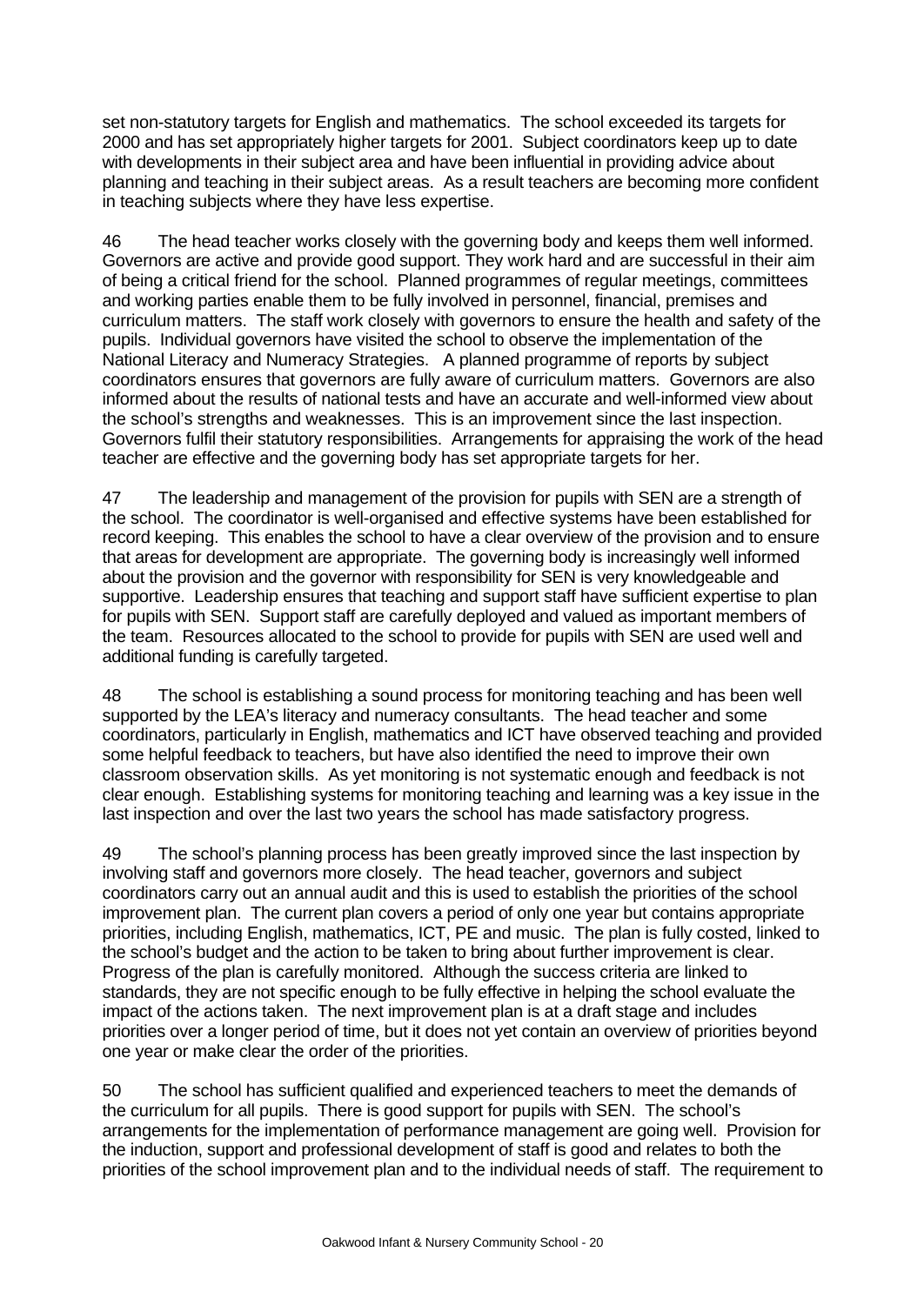share the outcomes with other staff and to evaluate the impact of training on the teacher's performance ensures that the school achieves maximum benefit from these opportunities.

51 Financial planning, administration and control are good and the recommendations in the latest auditor's report have been acted upon. The head teacher and governing body has sensibly reduced a significant underspend to an appropriate level over the past two years. The governing body budgets systematically for all expenditure, and plans to improve aspects of the accommodation are appropriate. The school is beginning to make good use of the principles of best value in considering spending decisions. The school has made effective use of questionnaires to consult parents and make improvements, for example parents have been consulted over changes to the teaching of English and mathematics. The school is beginning to make good use of new technologies. Administrative systems are now computerised and the day to day running of the school is carried out efficiently by the office manager. All staff now use computers for curriculum planning and the school is linked to the Internet. When taking into account the very low unit costs of the school, the improvements made since the last inspection and the standards achieved, the school provides satisfactory value for money.

52 The school has sufficient accommodation for the present nine classes and the nursery. The accommodation is well maintained internally and kept clean and in good condition by the caretaker and his team. Spare accommodation is well used to withdraw and teach pupils with SEN. Access to the building has been improved through the provision of a ramp and handrails. Playground areas are small, but pupils are well supervised by teachers and midday supervisors. The school's arrangements for split assemblies, breaktimes and lunchtimes ensure that these areas do not become overcrowded. Improving the provision for pupils at lunchtimes was a key issue in the last inspection. The playground is well marked out with games and pupils are taught how to use them. The school has made good progress on this key issue.

53 The school makes good use of the two halls for assemblies, PE, music and drama. At times the particular open plan design of the main school building makes it difficult for some pupils to hear during lessons, particularly when PE or music is taking place. The school has worked hard to overcome this problem by careful timetabling. Staff are sensitive and try to keep noise to an appropriate level. The governing body is aware of this problem and is considering some internal improvements to the building. Resources in all subjects are good or better and have improved significantly over the past two years because of the detailed audits which have been carried out, followed by careful spending decisions.

### **WHAT SHOULD THE SCHOOL DO TO IMPROVE FURTHER?**

54 The governing body should include the following key issues in its post-inspection plan.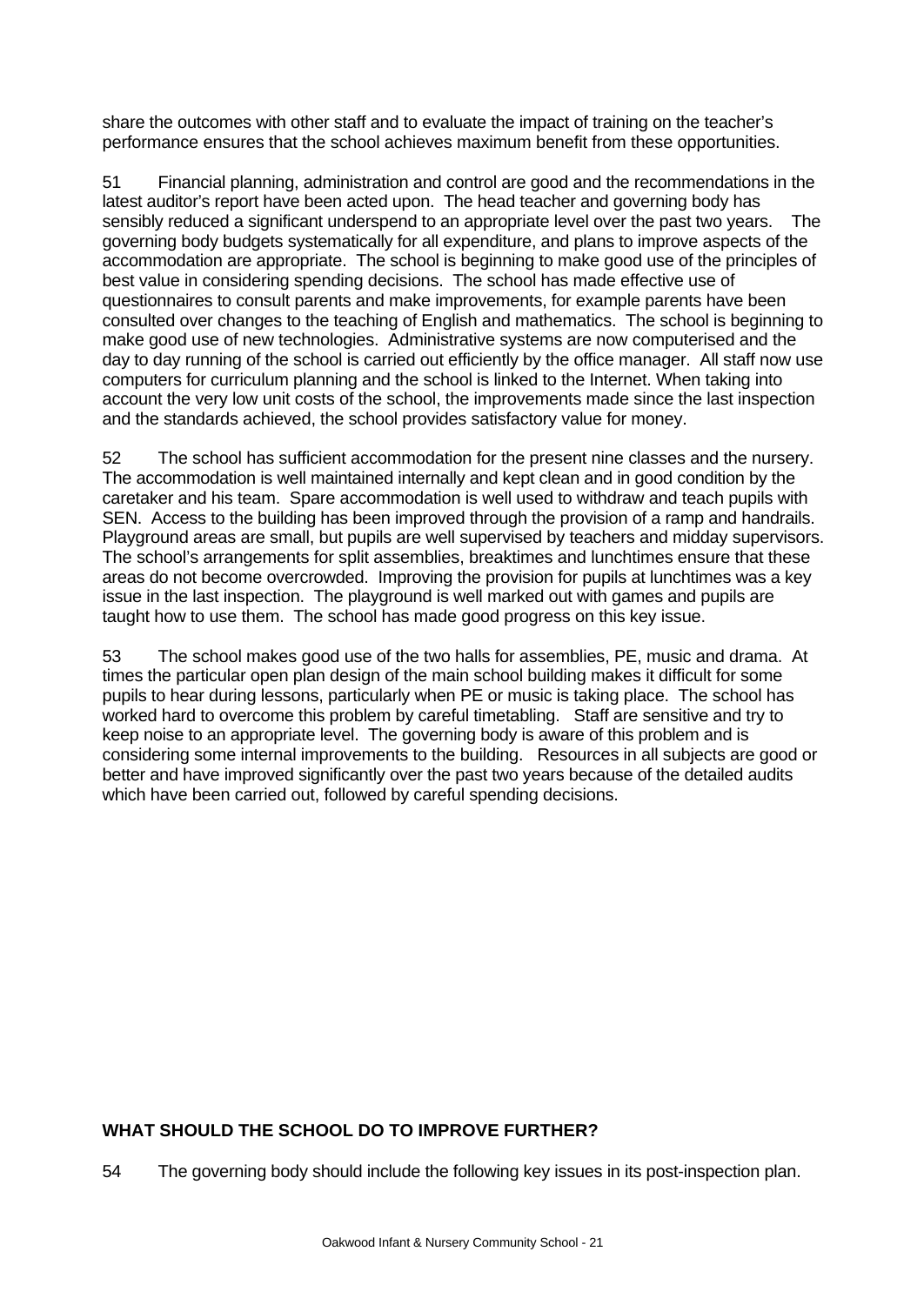### **Sharpen the effectiveness of the school's improvement plan by:**

- providing staff and governors with a clear overview of the priorities beyond one year (paragraph 49);
- ensuring that the priorities are ranked in order of importance (paragraph 49);
- improving the evaluation criteria so they are more quantifiable and measurable (paragraph 49);
- using the evaluation criteria to evaluate the impact of the actions taken on raising pupils' standards of attainment (paragraphs 48, 49, 95 and 110).

### **Improve the attainment and progress of pupils in the Foundation Stage by:**

- planning a scheme of work to improve continuity and progression between the nursery and reception classes (paragraphs 66, 105 and 109);
- improving the quality of planning by identifying clear learning objectives which embrace the 'stepping stones' of the Early Learning Goals (paragraphs 23 and 65);
- improving procedures for the monitoring and evaluation of standards and teaching (paragraphs 48, 49 and 66).

### **Improve pupils' attainment in mathematics by:**

- teaching pupils a more effective range of methods for mental calculation and encouraging their use in lessons (paragraphs 5, 19, 77 and 80);
- teaching pupils a wider range of methods for recording their work to improve their mathematical understanding (paragraphs 5 and 78);
- increasing the proportion of direct teaching during lessons (paragraphs 19 and 78).

### **Improve the attainment of more able pupils by:**

• providing tasks which are harder and more open ended in all subjects, but especially in English and mathematics (paragraphs 5, 18, 19, 21, 25, 72, 75, 79, 81, 98, 101, 103 and 117).

### **Other issues that the school should consider:**

- improving pupils' speaking skills (paragraphs 4, 56, 57, 69, 79 and 92);
- improving pupils' handwriting skills (paragraphs 4 and 71).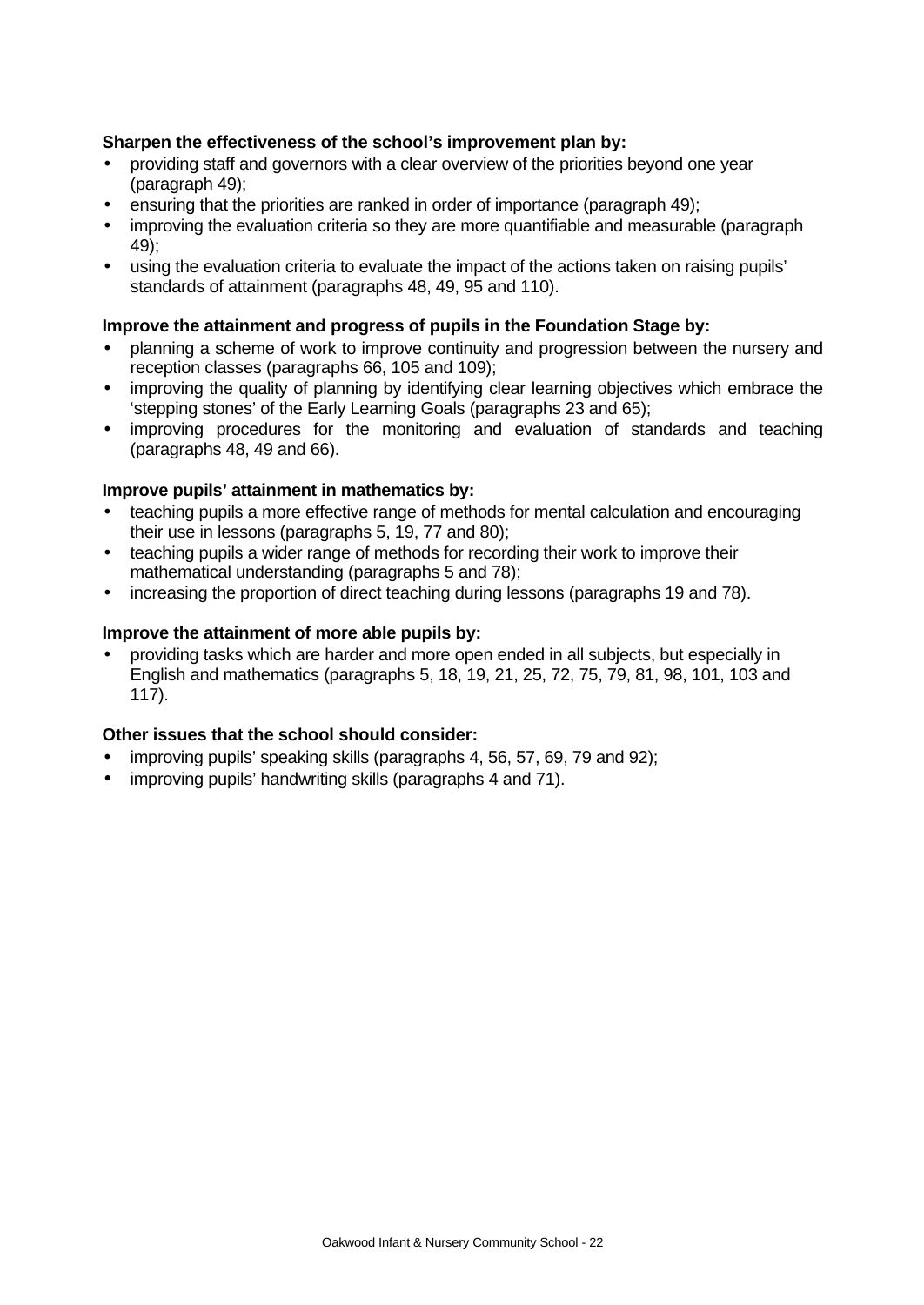# **PART C: SCHOOL DATA AND INDICATORS**

#### *Summary of the sources of evidence for the inspection*

Number of lessons observed **55** 

Number of discussions with staff, governors, other adults and pupils 17 and 17 and 17 and 17 and 17 and 17 and 17 and 17 and 17 and 17 and 17 and 17 and 17 and 17 and 17 and 17 and 17 and 17 and 17 and 17 and 17 and 17 and

#### *Summary of teaching observed during the inspection*

| Excellent | √ery good | Good         | Satisfactorv | Unsatisfactory | Poor | Very Poor |
|-----------|-----------|--------------|--------------|----------------|------|-----------|
|           |           | $\sim$<br>∠∣ | 28           |                |      |           |

*The table gives the percentage of teaching observed in each of the seven categories used to make judgements about lessons.*

#### *Information about the school's pupils*

| Pupils on the school's roll                                           | Nurserv | YR– Y6 |
|-----------------------------------------------------------------------|---------|--------|
| Number of pupils on the school's roll (FTE for part-time pupils)      | 39      | 216    |
| Number of full-time pupils known to be eligible for free school meals |         | 38     |

*FTE means full-time equivalent.*

| Special educational needs                                           | Nurserv | $YR - Y1$ |
|---------------------------------------------------------------------|---------|-----------|
| Number of pupils with statements of special educational needs       |         |           |
| Number of pupils on the school's special educational needs register |         | 26        |

| English as an additional language                                            | No of pupils |
|------------------------------------------------------------------------------|--------------|
| Number of pupils with English as an additional language                      | 0            |
|                                                                              |              |
|                                                                              |              |
| Pupil mobility in the last school year                                       | No of pupils |
| Pupils who joined the school other than at the usual time of first admission | 21           |

#### *Attendance*

#### **Authorised absence Unauthorised absence**

|                           | %   |                           | %   |
|---------------------------|-----|---------------------------|-----|
| School data               | 5.4 | School data               | 1.0 |
| National comparative data | 5.2 | National comparative data | 0.5 |

*Both tables give the percentage of half days (sessions) missed through absence for the latest complete reporting year.*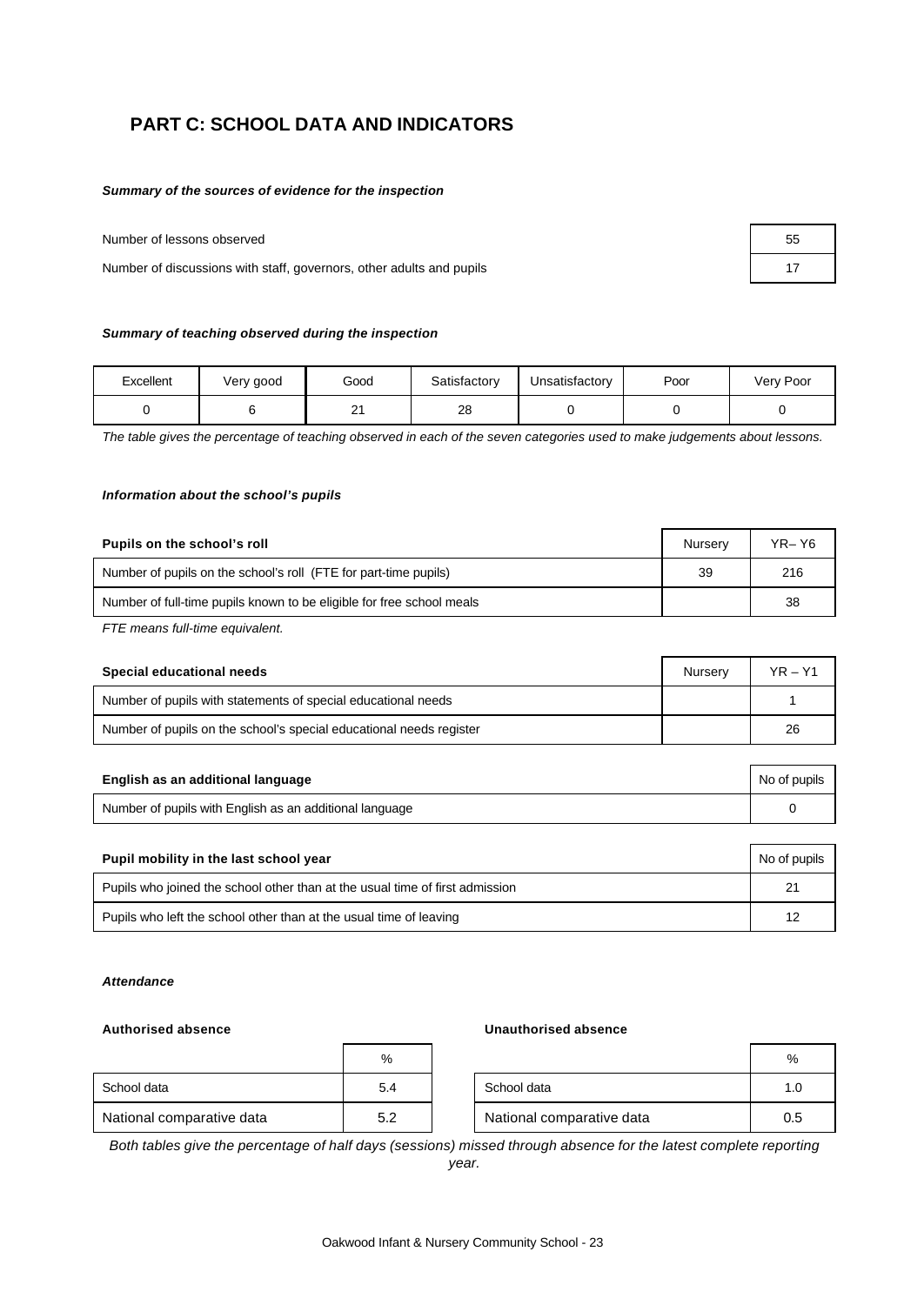### *Attainment at the end of Key Stage 1*

|                                                                                        | Year | Bovs | Girls | $\tau$ otal |
|----------------------------------------------------------------------------------------|------|------|-------|-------------|
| Number of registered pupils in final year of Key Stage 1 for the latest reporting year | 2000 |      |       |             |

| <b>National Curriculum Test/Task Results</b> |             | Reading | Writing | <b>Mathematics</b> |
|----------------------------------------------|-------------|---------|---------|--------------------|
| Numbers of pupils at NC level 2<br>and above | <b>Boys</b> | 29      | 30      | 33                 |
|                                              | Girls       | 40      | 41      | 43                 |
|                                              | Total       | 69      | 71      | 76                 |
| Percentage of pupils                         | School      | 79 (65) | 82 (68) | 87 (78)            |
| at NC level 2 or above                       | National    | 83 (82) | 84 (83) | 90(87)             |

| <b>Teachers' Assessments</b>                 |             | English | <b>Mathematics</b> | <b>Science</b> |
|----------------------------------------------|-------------|---------|--------------------|----------------|
|                                              | <b>Boys</b> | 28      | 34                 | 38             |
| Numbers of pupils at NC level 2<br>and above | Girls       | 41      | 43                 | 42             |
|                                              | Total       | 69      | 77                 | 80             |
| Percentage of pupils                         | School      | 79 (69) | 89 (74)            | 92 (77)        |
| at NC level 2 or above                       | National    | 84 (82) | (86)<br>88         | 88 (87)        |

*Percentages in brackets refer to the year before the latest reporting year.*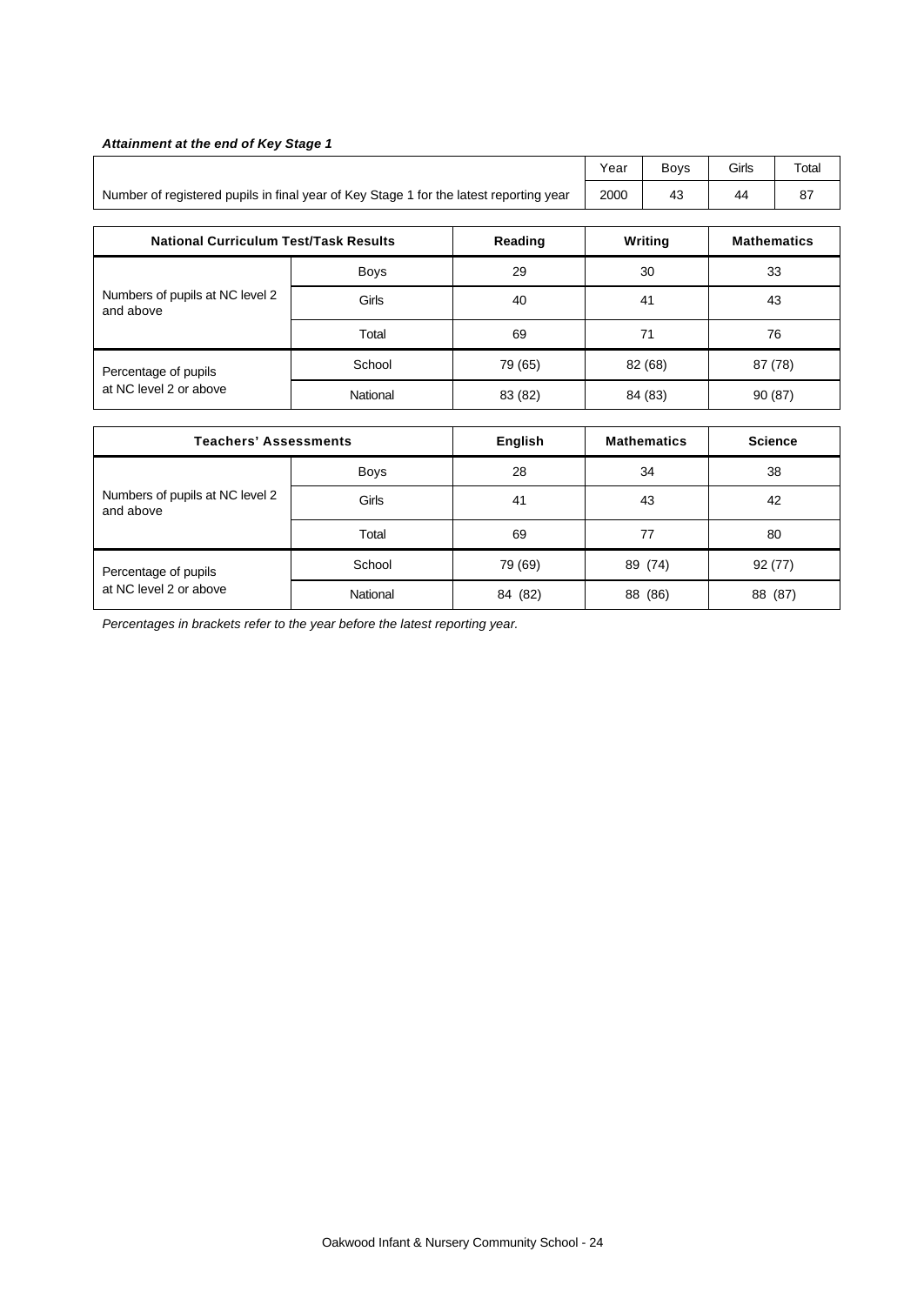|                                 | No of pupils |                              | Fixed period | Perma |
|---------------------------------|--------------|------------------------------|--------------|-------|
| Black - Caribbean heritage      |              | Black - Caribbean heritage   | 0            | 0     |
| Black - African heritage        | $\Omega$     | Black - African heritage     | 0            | 0     |
| $Black - other$                 | 0            | $Black - other$              | 0            | 0     |
| Indian                          |              | Indian                       | 0            | 0     |
| Pakistani                       |              | Pakistani                    | 0            | 0     |
| Bangladeshi                     | $\Omega$     | Bangladeshi                  | 0            | 0     |
| Chinese                         | $\Omega$     | Chinese                      | 0            | 0     |
| White                           | 183          | White                        | 0            | 0     |
| Any other minority ethnic group |              | Other minority ethnic groups | 0            | 0     |

*This table refers to pupils of compulsory school age only.*

#### *Ethnic background of pupils Exclusions in the last school year*

| No of pupils |                              | Fixed period | Permanent |
|--------------|------------------------------|--------------|-----------|
|              | Black - Caribbean heritage   | Ω            |           |
|              | Black - African heritage     | 0            | Ω         |
| ი            | $Black - other$              | 0            | O         |
|              | Indian                       | 0            | 0         |
|              | Pakistani                    | 0            | O         |
| 0            | Bangladeshi                  | 0            | 0         |
| ი            | Chinese                      | 0            | 0         |
| 183          | White                        | 0            | Ω         |
| 0            | Other minority ethnic groups | $\Omega$     |           |

*This table gives the number of exclusions of pupils of compulsory school age, which may be different from the number of pupils excluded.*

#### **Qualified teachers and classes: YR – Y2**

| Total number of qualified teachers (FTE) |    | Financial year | 1999/ |
|------------------------------------------|----|----------------|-------|
| Number of pupils per qualified teacher   | 22 |                |       |
| Average class size                       | 24 |                | £     |

### **Education support staff: YR - Y2**

| Total number of education support staff | 5   |
|-----------------------------------------|-----|
| Total aggregate hours worked per week   | 102 |

#### **Qualified teachers and support staff: nursery**

| Total number of qualified teachers (FTE) |    |
|------------------------------------------|----|
| Number of pupils per qualified teacher   | 39 |

| Total number of education support staff (FTE) |    |
|-----------------------------------------------|----|
| Total aggregate hours worked per week         | 65 |
|                                               |    |

Number of pupils per FTE adult 13

*FTE means full-time equivalent.*

#### *Teachers and classes Financial information*

| Total number of qualified teachers (FTE) |  | <b>Financial vear</b> | 999/2000 |
|------------------------------------------|--|-----------------------|----------|
|------------------------------------------|--|-----------------------|----------|

| Average class size                      | 24  |                                            | £      |
|-----------------------------------------|-----|--------------------------------------------|--------|
|                                         |     | Total income                               | 478613 |
| Education support staff: YR - Y2        |     | Total expenditure                          | 486299 |
| Total number of education support staff | 5   | Expenditure per pupil                      | 1525   |
| Total aggregate hours worked per week   | 102 | Balance brought forward from previous year | 41267  |
|                                         |     | Balance carried forward to next year       | 33581  |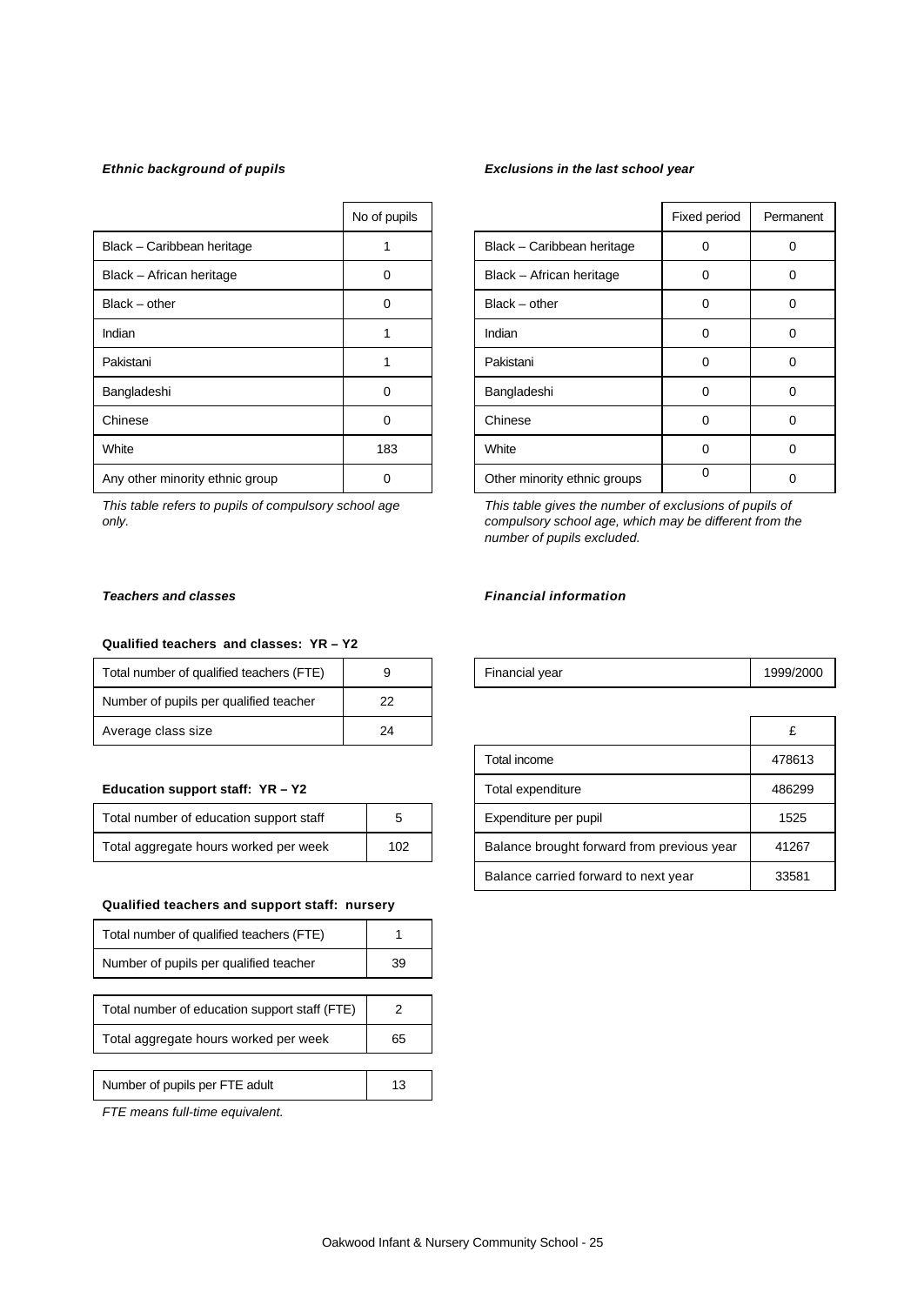### **Questionnaire return rate**

Number of questionnaires sent out

Number of questionnaires returned

### **Percentage of responses in each category**

### **Summary of parents' and carers' responses**

Parents raised no other significant issues and at the meeting with the registered inspector they were very supportive of the school.

| 322 |  |
|-----|--|
| 122 |  |

|                                                                                       | Strongly<br>agree | Tend to<br>agree | Tend to<br>disagree | Strongly<br>disagree | Don't<br>know  |
|---------------------------------------------------------------------------------------|-------------------|------------------|---------------------|----------------------|----------------|
| My child likes school.                                                                | 70                | 27               | 3                   | $\mathbf 0$          | $\mathbf 0$    |
| My child is making good progress in school.                                           | 55                | 41               | 1                   | 0                    | 3              |
| Behaviour in the school is good.                                                      | 47                | 43               | 5                   | $\mathbf 0$          | 5              |
| My child gets the right amount of work to do at<br>home.                              | 46                | 40               | 5                   | 1                    | 8              |
| The teaching is good.                                                                 | 64                | 32               | $\overline{2}$      | $\mathbf 0$          | $\overline{2}$ |
| I am kept well informed about how my child is<br>getting on.                          | 50                | 40               | $\overline{7}$      | 1                    | $\overline{2}$ |
| I would feel comfortable about approaching the<br>school with questions or a problem. | 75                | 22               | $\overline{2}$      | $\mathbf{1}$         | $\mathbf 0$    |
| The school expects my child to work hard and<br>achieve his or her best.              | 66                | 32               | 0                   | $\mathbf 0$          | 2              |
| The school works closely with parents.                                                | 48                | 46               | 3                   | 1                    | $\overline{2}$ |
| The school is well led and managed.                                                   | 57                | 39               | 1                   | $\mathbf 0$          | 3              |
| The school is helping my child become mature and<br>responsible.                      | 63                | 34               | $\overline{2}$      | $\mathbf 0$          | 1              |
| The school provides an interesting range of<br>activities outside lessons.            | 24                | 23               | 18                  | 4                    | 31             |
|                                                                                       |                   |                  |                     |                      |                |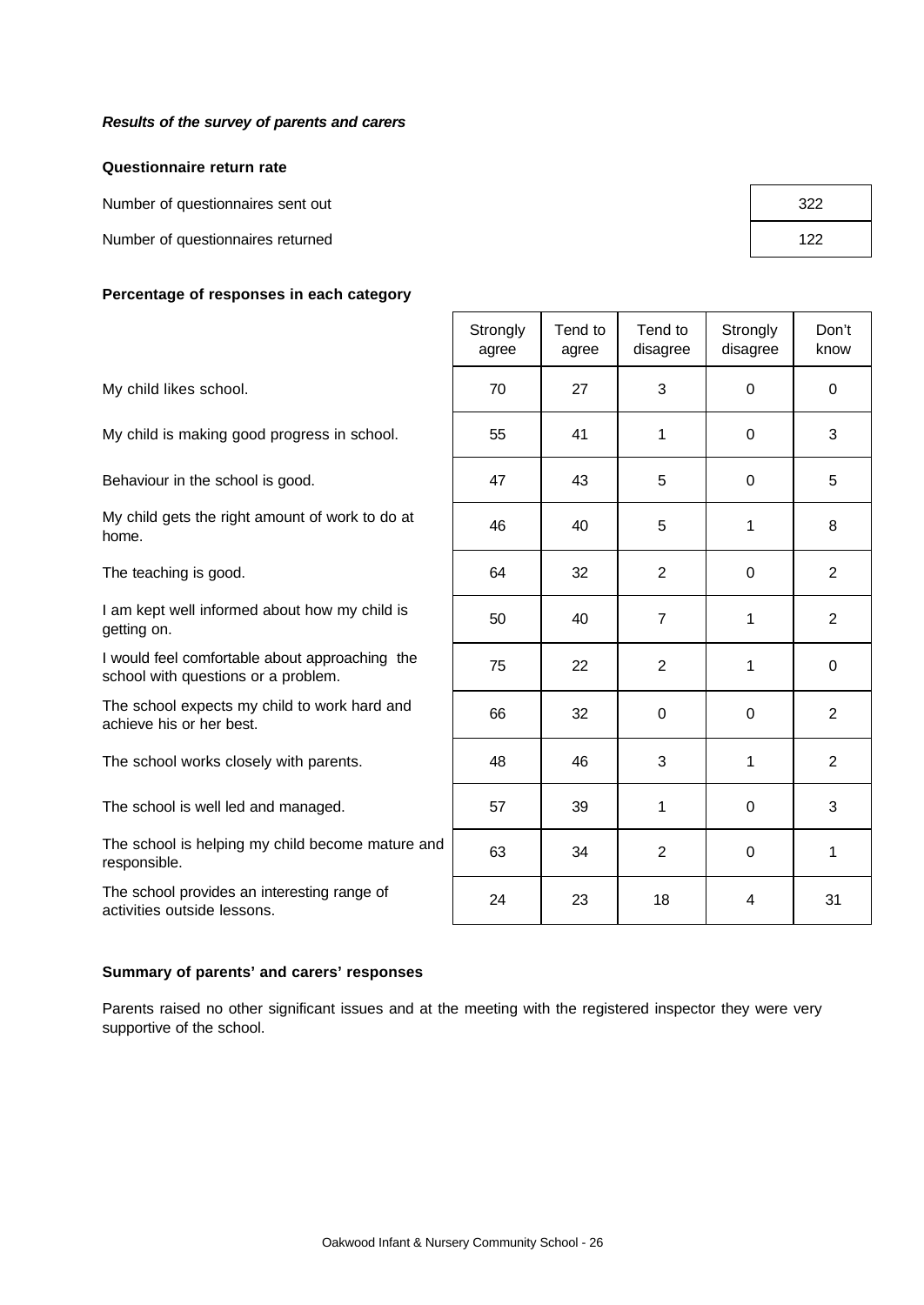### **PART D: THE STANDARDS AND QUALITY OF TEACHING IN AREAS OF THE CURRICULUM AND SUBJECTS**

### **AREAS OF LEARNING FOR PUPILS IN THE FOUNDATION STAGE**

55 Pupils enter the nursery with attainment which is below average in language, literacy and mathematics. By the time they leave the reception classes a substantial majority of pupils achieve the Early Learning Goals (ELGs) in personal, social and emotional development, knowledge and understanding of the world and physical and creative development. This represents an improvement since the previous inspection when attainment was below expectations in most areas of learning. Although most pupils make satisfactory progress in the Foundation Stage many do not achieve the levels expected for their age in language and literacy and in mathematics by the time they enter classes in Year 1.

### **Personal, social and emotional development**

56 Most pupils achieve the ELGs by the time they start Year 1 and this represents good progress. Pupils are keen to learn and their level of concentration improves as they move through the key stage. Their enthusiasm is visible, for example when listening to stories that are well read. Pupils are developing a sense of right and wrong. Adults provide good role models and offer opportunities for pupils to discuss the consequences of their actions. Pupils work and play together in a range of situations and treat each other well. Older pupils in reception classes are capable of working purposefully on their own. Regular *'show and tell'* sessions provide good opportunities for pupils to talk about things that are important to them. For example, pupils talk about *'the things I like best at home'* and *'my favourite colour is … because*…' or *'I feel proud because…'* but a significant number of pupils, particularly in the nursery, do not speak confidently.

### **Language and literacy**

.

57 Most pupils attain the ELGs but a significant number do not. In both the nursery and reception classes pupils enjoy listening to stories and also enjoy shared reading in literacy lessons. Pupils' speaking skills are generally insecure. Most can take turns in conversations and discussion, particularly when adults supervise them. Most show good manners by saying *'thank you'* and *'please'* but weaknesses in spoken language emerge clearly when pupils take on roles during independent play. Whilst they listen well, only a small number ask questions and make relevant comments about what they have heard.

58 Pupils in the reception classes recognise the initial sounds of words and can link them with the appropriate letter. Adults make letter and sound work meaningful by asking pupils to identify letters in their names. Most pupils understand the idea of sequence in a story, because adults repeatedly reinforce this. Pupils are becoming confident in looking at a story and predicting words that have been covered up. Towards the end of the Foundation Stage pupils are becoming aware that information can be found in non-fiction text. For example, in one reception class they looked up '*menus'* and found a range of useful information to make decisions later on when setting up a cafeteria. Some pupils can make phonetically recognisable attempts at spelling.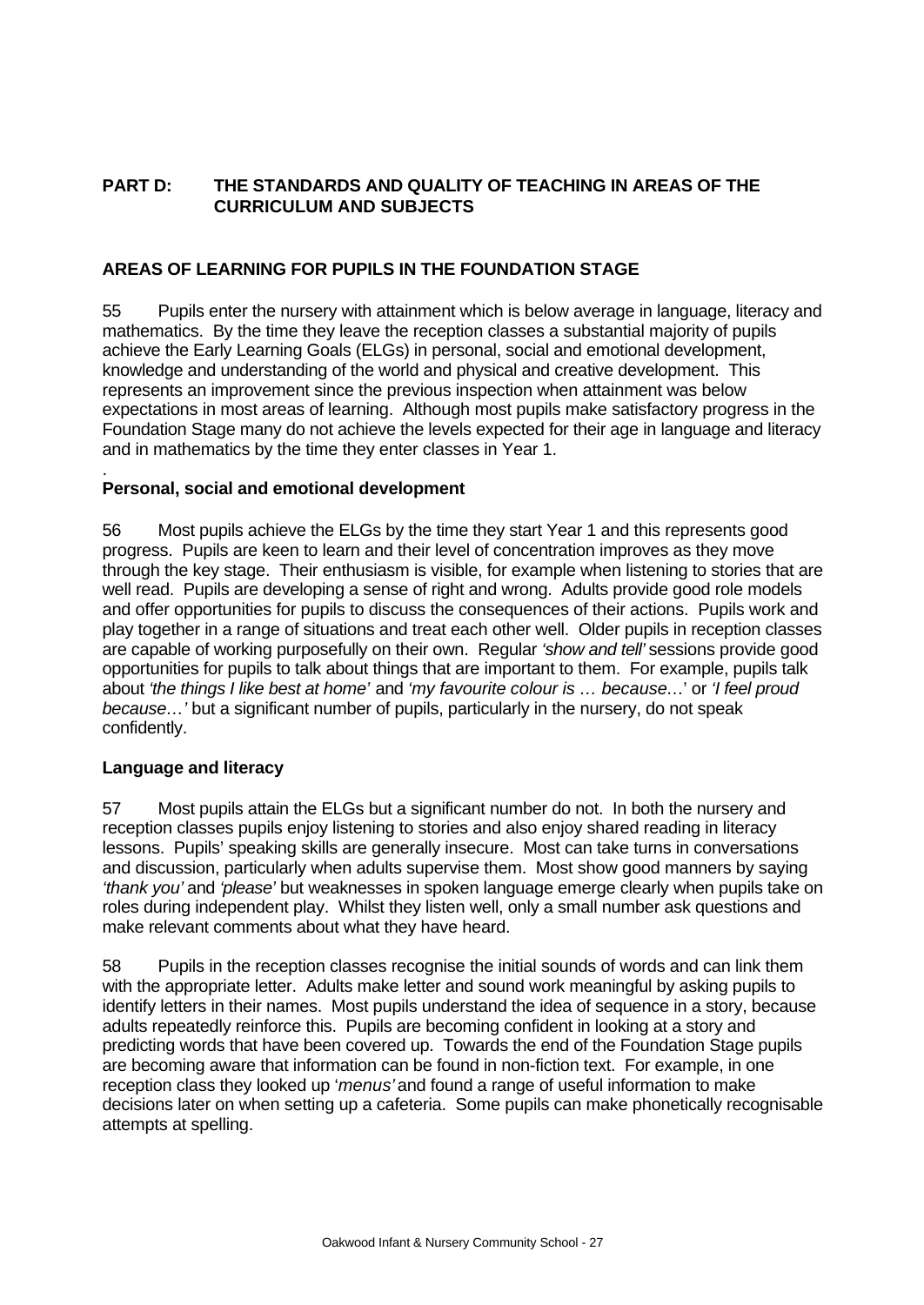### **Mathematical development**

59 Most pupils attain the ELGs by the time they start Year 1, but a significant number do not. Most enter the reception classes with a limited knowledge of number. They begin to count up to 10 and most can count beyond this. Most pupils' mathematical vocabulary is developing well because this is well taught. For example, in one reception class pupils were using *'more'* and *'less'* confidently and in most cases accurately. They were also demonstrating a sound grasp of counting forward and backwards. Pupils are introduced to subtraction and addition and they understand that adding two numbers together makes the number '*bigger*.'

### **Knowledge and understanding of the world**

60 Most pupils achieve the relevant ELGs by the end the Foundation Stage. Pupils are beginning to find out about their immediate environment in the nursery and adults build on this when older pupils are taken for walks in the local area. These walks provide good opportunities for pupils to talk about what they like or dislike. In both the nursery and reception classes pupils successfully learn about people in the community. For example, visits from a dentist and police officer provided practical opportunities for first-hand knowledge and understanding of the work that they do. Pupils learn about buildings of the past and how they differ from the buildings that they know. They are keen to look at their family photographs and make sense of their personal histories. Their work on Diwali helps them begin to know about other cultures and beliefs.

61 In both the nursery and in the reception classes pupils carry out a range of investigations. They look closely at a variety of leaves and are able to say something about the patterns they can see. They are able to identify some similarities and differences in human faces and have fun looking in mirrors. In the reception classes pupils find out which objects float and sink and most are able to explain why. They are also able to use a magnifying glass to look closely at materials. As they make models of their homes they are able to develop their cutting and joining skills.

62 The use of ICT is a growing strength in the Foundation Stage. Pupils use the computer regularly and adults ensure that all pupils gain confidence in handling the software. In the nursery and later in the reception year most pupils are gaining competence in controlling the mouse effectively. Most pupils are familiar with the use of listening stations and get excited when they follow the text of a story as it is being read.

### **Physical development**

63 By the end of reception year most pupils will have achieved the ELGs. They can run and jump and in the reception classes they learn how to move using different parts of their body. The control and coordination of movements improve as they progress through the Foundation Stage. The outdoor provision remains limited but the school has plans for adapting the available space in the near future. The school works hard to overcome the limitations, for example by ensuring that a range of small equipment is used regularly to enrich pupils' outdoor experiences.

### **Creative development**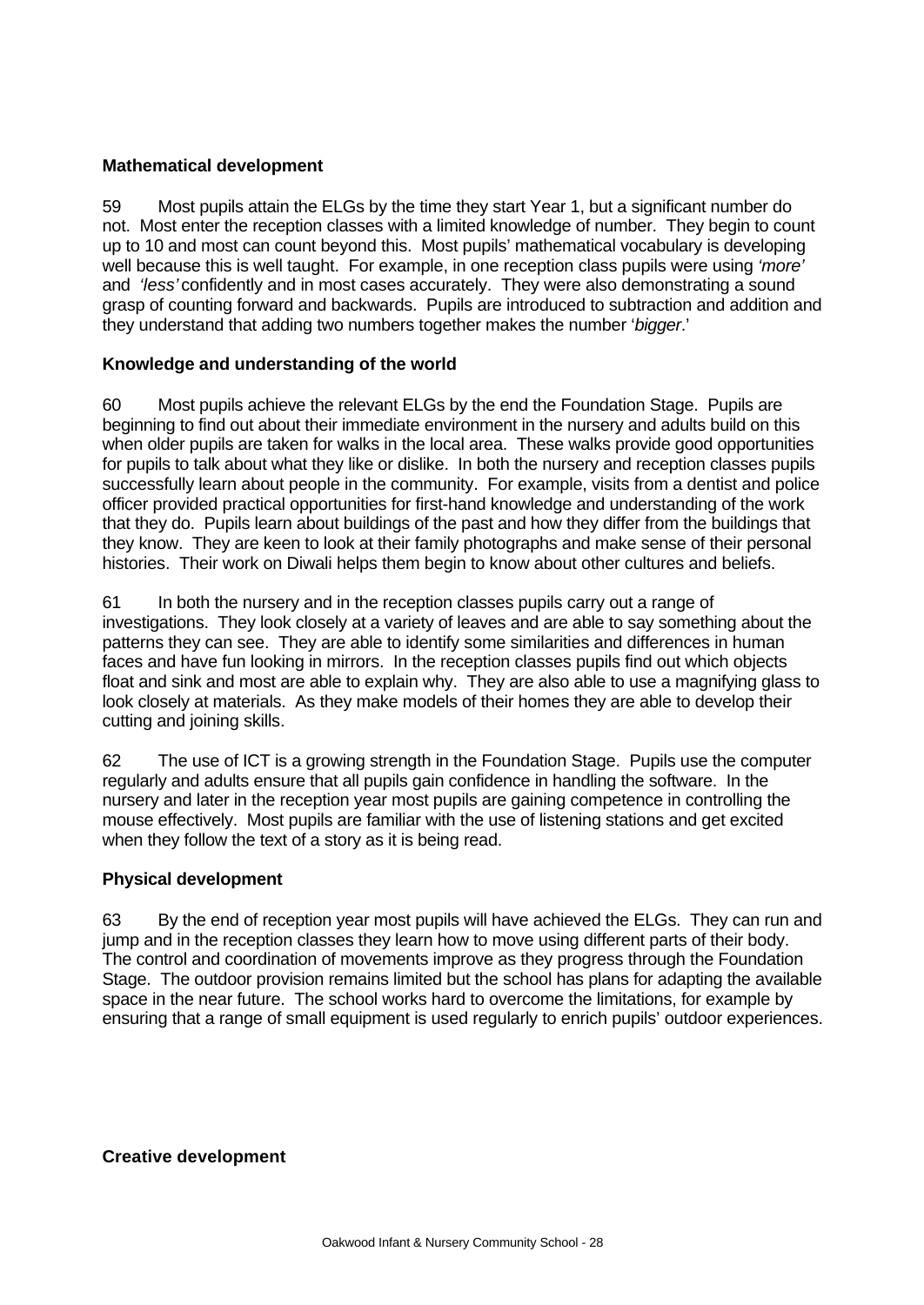64 Most pupils achieve the ELGs. Throughout the Foundation Stage pupils successfully explore a range of materials and media. Self-portraits show effective exploration of shape. Printing with a range of media, including natural and made objects is of good quality. Collage work reflects patience and attention to detail by pupils. Sometimes tightly set tasks and the lack of adult intervention and focused feedback restrict pupils' learning. Pupils can sing simple songs from memory. In one lesson in the nursery adults used singing effectively to reinforce pupils' counting.

### **Teaching**

65 Teaching in the Foundation Stage is satisfactory overall. This represents an improvement since the previous inspection when one in five lessons was judged to be unsatisfactory. In the nursery and in one reception class almost all the teaching is satisfactory. In another reception class teaching is always good or better. In the reception year both teachers have successfully adapted their planning to accommodate the National Literacy and Numeracy Strategies. Some lessons have clear objectives, although for structured play they are less clear. However, planning in the nursery focuses too much on activities and not sufficiently on the ELGs. It does not take sufficient account of the 'stepping stones' linked to each component of these goals. As a result adults in the nursery are not always sufficiently focused on what pupils should learn and opportunities are missed. All adults manage pupils well and enjoy good relationships with them, which means pupils stay on task and work at a good pace.

### **Curriculum provision**

66 The curriculum takes into account all six areas of learning and the school's emphasis on pupils' personal and social development is appropriate because it is helping them to become better learners. The introduction of the Foundation Stage and the ELGs in September 2000 provided a significant challenge to staff. Staff are beginning to tackle this challenge through joint planning and there is a strong commitment to improve provision but there is not yet a sufficiently clear overview about what is required to be able to plan a coherent range of experiences for pupils. The Foundation Stage would benefit from a stronger emphasis on the monitoring and evaluation of standards and teaching. The school is aware of these issues and is making the Foundation Stage a priority in the next school improvement plan.

### **ENGLISH**

67 Attainment in English is broadly in line with the national average. The results of the 2000 National Curriculum tests indicate that although attainment in English was below the national average in both reading and writing, standards were just below in reading and in writing they were very close to the national average. The number of pupils achieving the higher level 3 in writing was in line with the national average. Teacher assessments of listening indicate that attainment is in line with the national average and the evidence from the inspection confirms this. The school's results in English match those of similar schools. Over time, boys have made better progress in writing than they have in reading although in both they generally do less well than girls. In 2000, girls significantly out-performed the boys in both reading and writing.

68 Standards in English, in particular in writing, were judged to be below national averages in the last inspection but have since improved. Whilst there has not been a gradual upward trend there has been a very noticeable improvement between 1999 and 2000. Inspection evidence indicates that this improvement is likely to be maintained because of the successful introduction of the Literacy Hour and the effective action that the school is taking to address identified weaknesses. These measures are supported by the school's planned approach to improving pupils' self-esteem and confidence. This is helping pupils manage their own behaviour so that they can become more effective learners. This is particularly true of the pupils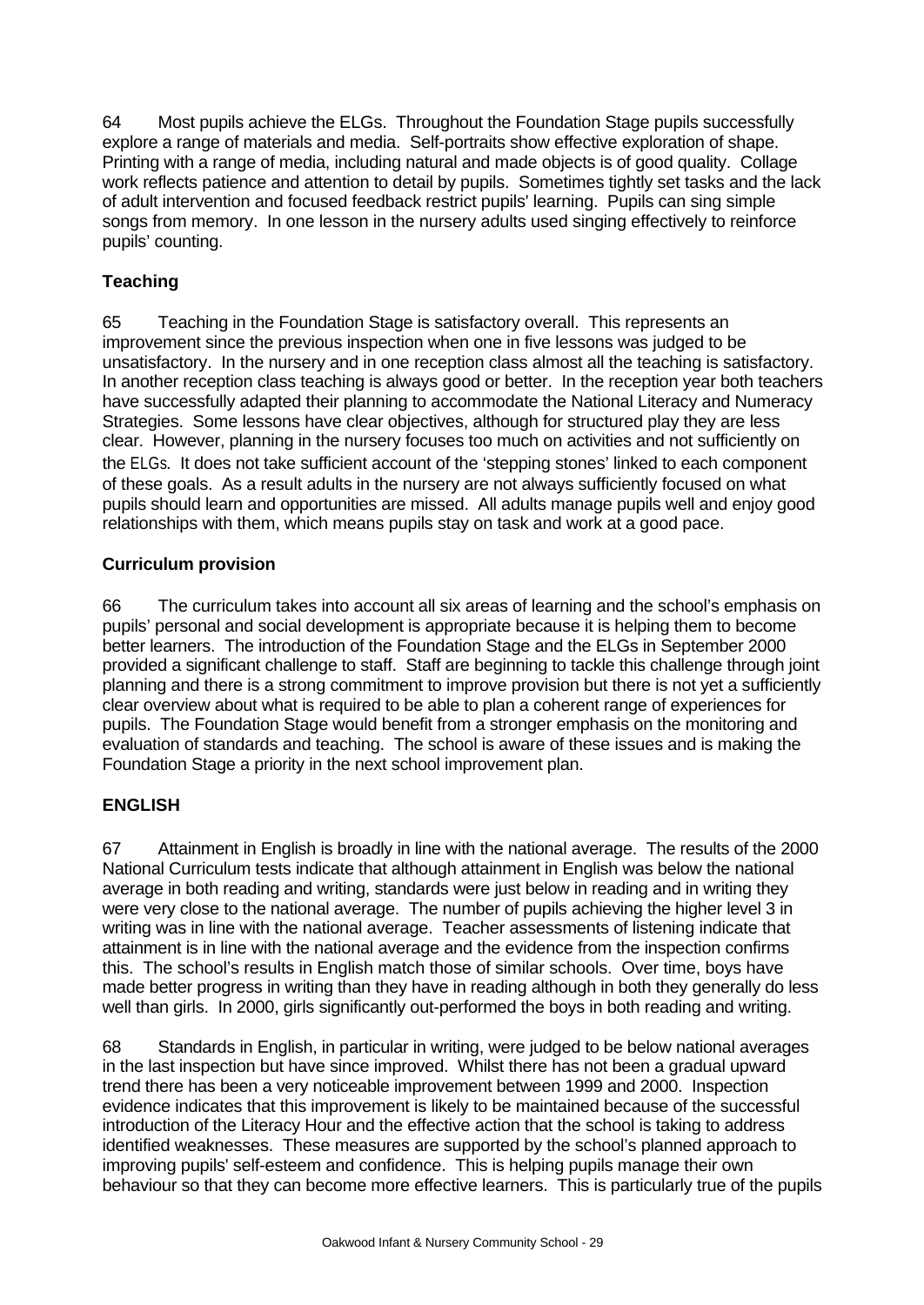with SEN who flourish in the withdrawal groups. There is a purposeful, working atmosphere in the school that encourages pupils to do their best. They listen attentively and work well.

69 Most pupils have weak speaking and listening skills when they enter the nursery. By the end of the Foundation Stage they have made good progress in listening but still have a limited vocabulary. Good progress continues in Key Stage 1 so pupils become more confident and active listeners. The vast majority of pupils have good listening skills and are able to talk about things that interest them and show some awareness of audience. There is less evidence of pupils attaining the higher levels and using language to question and explore ideas. Good progress is made because teachers have a clear focus on what pupils need to do to improve and they plan opportunities across the curriculum for paired and collaborative work. The school has identified the need to further develop purposeful opportunities for speaking and for assessment criteria to track progress. This is a sensible priority.

70 Pupils make very sound progress in reading. They are developing skills which enable them to use a library and gain information from books. Most are very positive about books and enjoy the shared reading sessions. They know how books are organised and talk about the features of books with confidence. Teachers know how to teach phonics effectively and pupils are developing a good awareness of how words are structured so that they can divide up words for both spelling and reading. Spelling is developing well. Successful reading is supported by a systematic approach to the acquisition of a sight vocabulary. Teachers are good at helping pupils to be explicit about their strategies. The choice of books for guided reading is effective because the level of the text is well matched to the group. Most pupils make appropriate choices in these sessions although some, particularly the less able, select books which look simple but are beyond their abilities and prevent them practising their emerging skills. Pupils who have difficulty learning to read do not always get the reinforcement and repetition that they need to make good progress.

71 Since the last inspection standards in writing have improved very gradually, but in the last two years the rate of improvement has risen markedly. Pupils are now making better progress because teachers demonstrate what to do, share writing with pupils and provide them with frameworks to structure their own attempts. They write in a wide range of styles that includes poetry. Good progress has been made in re-telling stories, writing instructions and in characterisation. The generation of word lists works well to increase pupils' vocabulary and supports them in other curriculum areas. Pupils know about the use of full stops and capital letters but use them inconsistently. The most able pupils are beginning to use speech marks and commas. The range of strategies to teach handwriting lacks coherence and is ineffective so that standards in handwriting are not good enough. Few pupils have a fluent script when writing independently. Pupils use ICT to present their work but presentation of work in books is sometimes untidy and older pupils and more able pupils are not always encouraged to take sufficient care.

72 Teaching is good. This represents an improvement since the last inspection when many weaknesses were identified. Teachers are clear about what they want pupils to learn and this is closely linked to the requirements of the Literacy Hour. Teachers use resources that are motivating and methods that engage the pupils. As part of characterisation work based on *"Jack and the Beanstalk"* pupils in Year 2 were delighted to welcome *"Jack's mum"* to answer some questions. Teachers use terminology confidently and accurately so that the pupils are beginning to acquire this for themselves. In the best lessons teachers provide a rich experience for pupils by integrating information about genre, text conventions and reading strategies without detracting from the main point of the lesson. Tasks are generally well matched to the ability levels in the class although in some lessons tasks could be made more open-ended in order to encourage pupils to achieve more highly. Literacy skills are well taught and teachers encourage their use across the curriculum. The phonic work undertaken by pupils in Year 2 with SEN is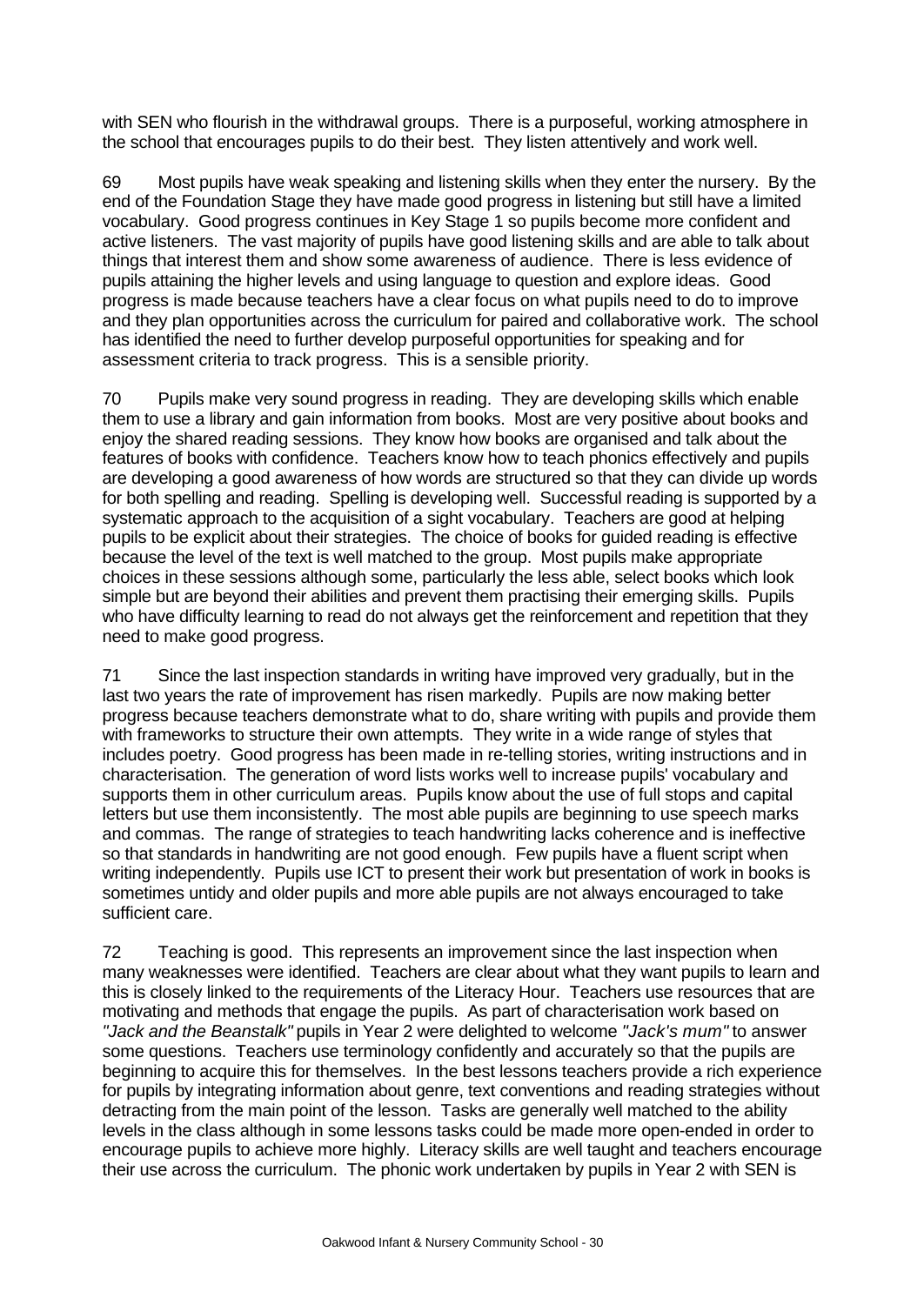too demanding and does not relate well to the programme those pupils undertake with the special needs support teacher.

73 Pupils with SEN receive carefully planned support in class and in withdrawal groups. Work is closely matched to the targets on the IEPs. These targets are well known to all those working with the pupils and to the pupils themselves. In classes, teaching assistants help pupils to think for themselves through good questioning and discussion. Teaching in the withdrawal groups is good and enables the pupils to make progress and gain in confidence. For some pupils the progress is slow but appropriate. Good records are kept and liaison between the teaching assistants and class teachers is effective. Resources for pupils with SEN are good because they help them to learn through tactile and visual experiences. There are some promising developments in the use of ICT for pupils with SEN.

74 Coordination of English is good and ensures consistency throughout the school. There is a shared sense of purpose. The school has set targets for attainment at the end of the Key Stage 1. In 2000 these targets were exceeded and have been raised for the current year. The school has a good understanding of what it does well and what needs to be improved and appropriate actions are identified. Regular formal and informal assessment of pupils is undertaken and this is used to set targets for groups and for individuals. Pupils and parents know what these targets are and provision is made to help pupils meet these targets. Teachers have a very good knowledge of the levels at which the pupils are currently working, and marking tells pupils what they need to do to improve. The school is establishing a monitoring process and has been well supported by the LEA's literacy consultant who has monitored and evaluated teaching and prepared the coordinators to take on this role. The curriculum is enhanced by regular visits from a professional storyteller and by the school's enthusiastic participation in national initiatives such as World Book Day and National Poetry Day.

### **MATHEMATICS**

75 Standards for pupils in Year 2 at the time of the last inspection were below national averages with significant numbers not reaching the expected level. Standards since then have remained low except in 2000 when the results in the national tests improved significantly. The school's rate of improvement between 1999 and 2000 was better than the national rate, although standards remained well below the national average and below those of similar schools. The 2000 test results also indicate that the number of pupils achieving the higher level 3 was also well below the expected level and below those of similar schools. However standards are improving and the inspection evidence indicates that although they are still below the national average, in lessons they are now closer to the expected levels. This is because of the implementation of the National Numeracy Strategy (NNS) and improvements to planning and teaching. The school is well placed to continue this improvement. Most pupils make satisfactory progress. Pupils with SEN make good progress because they are well supported, but more able pupils could do better with more open-ended and challenging tasks.

76 By the time they are seven most pupils are beginning to solve problems involving money and time, and use standard measures with reasonable accuracy, for example in measuring length. This is an improvement since the last inspection. They can describe the properties of two-dimensional mathematical shapes. Some can recognise, sequence and count numbers to 100 and a few can go well beyond this. Some can add and subtract numbers to 40 quickly and confidently, which is an improvement since the last inspection when this was restricted to numbers below 10. Most pupils can count on and back in twos, threes, fives and tens from different starting points and most have a sound understanding of place value when working with two digit numbers. Some more able pupils understand the place value of three digit numbers and are beginning to understand inverse operations when adding and subtracting.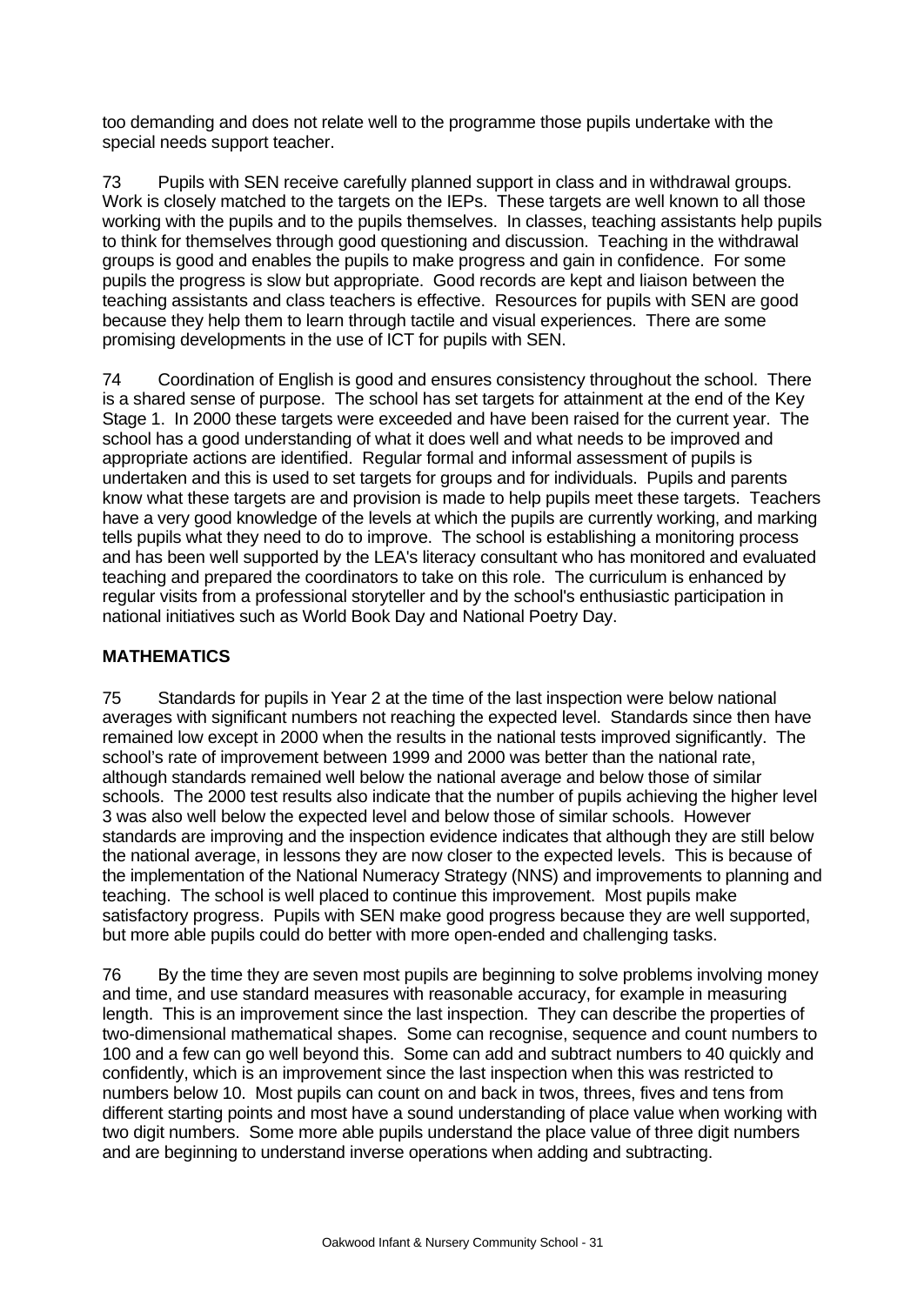77 Teachers' assessments in 2000 accurately identified number as being the weakest aspect of pupils' mathematics. Pupils' range of methods for working out calculations mentally is improving, for example in doubling or halving numbers although the range is not as wide as it should be. Too often pupils do not have the confidence to use the methods they have been taught and revert to counting on their fingers beginning at zero. This slows their progress in lessons and their confidence in using number in other subjects. Throughout the school pupils' ability to estimate and to check their own work is developing and more opportunities are provided for them to solve problems. This is an improvement since the last inspection.

78 The quality of teaching is satisfactory. Teachers are becoming more familiar with the NNS and this has resulted in a higher proportion of direct teaching of mathematics although there is still too much reliance on worksheets. This reliance restricts the way in which pupils' use written methods to help them develop their mathematical understanding. Planning is detailed, of good quality and takes into account the different ability of pupils. Teachers provide good explanations about tasks and as a result pupils know what is expected of them and settle down to work quickly. Time is generally well managed and the pace of lessons is good. Teaching in the main part of the lesson is satisfactory although in some lessons the proportion of direct teaching is lower and too much time is taken in supervising pupils rather than teaching them.

79 Teachers' expectations of pupils' attainment and of their behaviour are high but could be higher for more able pupils. More able pupils have been withdrawn for work on 'thinking skills' which involves some mathematical tasks and this provides useful challenge. In lessons, although more difficult work is given to them, tasks could be harder and the use of more openended questions would provide greater challenge. Teachers use a good range of strategies, for example in demonstrating ideas or in using resources including number lines and grids. Teachers are careful to explain and encourage pupils to use appropriate mathematical vocabulary. In most lessons teachers use a good range of questions to assess what pupils know but often miss opportunities to encourage pupils to explain their methods. When this does happen pupils sometimes struggle to explain themselves clearly because they are restricted by their speaking skills. The end of most lessons is used well to assess pupils' progress and to correct any mistakes.

80 Pupils respond well to their mathematics lessons and their interest levels remain high. Most work independently in pairs or small groups, handle resources sensibly and are keen to answer questions. They behave well and particularly enjoy practical work although they do not always make use of the resources available to help them. Pupils use mathematics well in other subjects, for example when collecting information about birthdays in topic work to produce block graphs using a computer. Numeracy skills are soundly taught but pupils do not always make the best use of them in other subjects.

81 Leadership and management of the subject is good and there is a strong commitment to improve standards. Training has been provided for the staff and this has improved their subject knowledge. The school is following the National Framework for Teaching Mathematics and this is helping to improve progression. Teachers work well together in planning teams to share their knowledge and expertise. This supports teachers well but at times greater confidence is needed to go beyond the lesson plan when suitable opportunities arise. The school has made effective use of external support. Demonstration lessons by the LEA's numeracy consultants and visits to classrooms by the coordinator and head teacher have improved teachers' confidence and knowledge. A designated governor has also visited the school to observe mathematics lessons and parents have valued the opportunity to attend a curriculum evening. The school has made good use of individual target setting for pupils and sets non-statutory targets for the school. In 2000 the school exceeded its target for pupils attaining level 2 or above and has set an appropriately higher target for 2001 including a target for pupils achieving the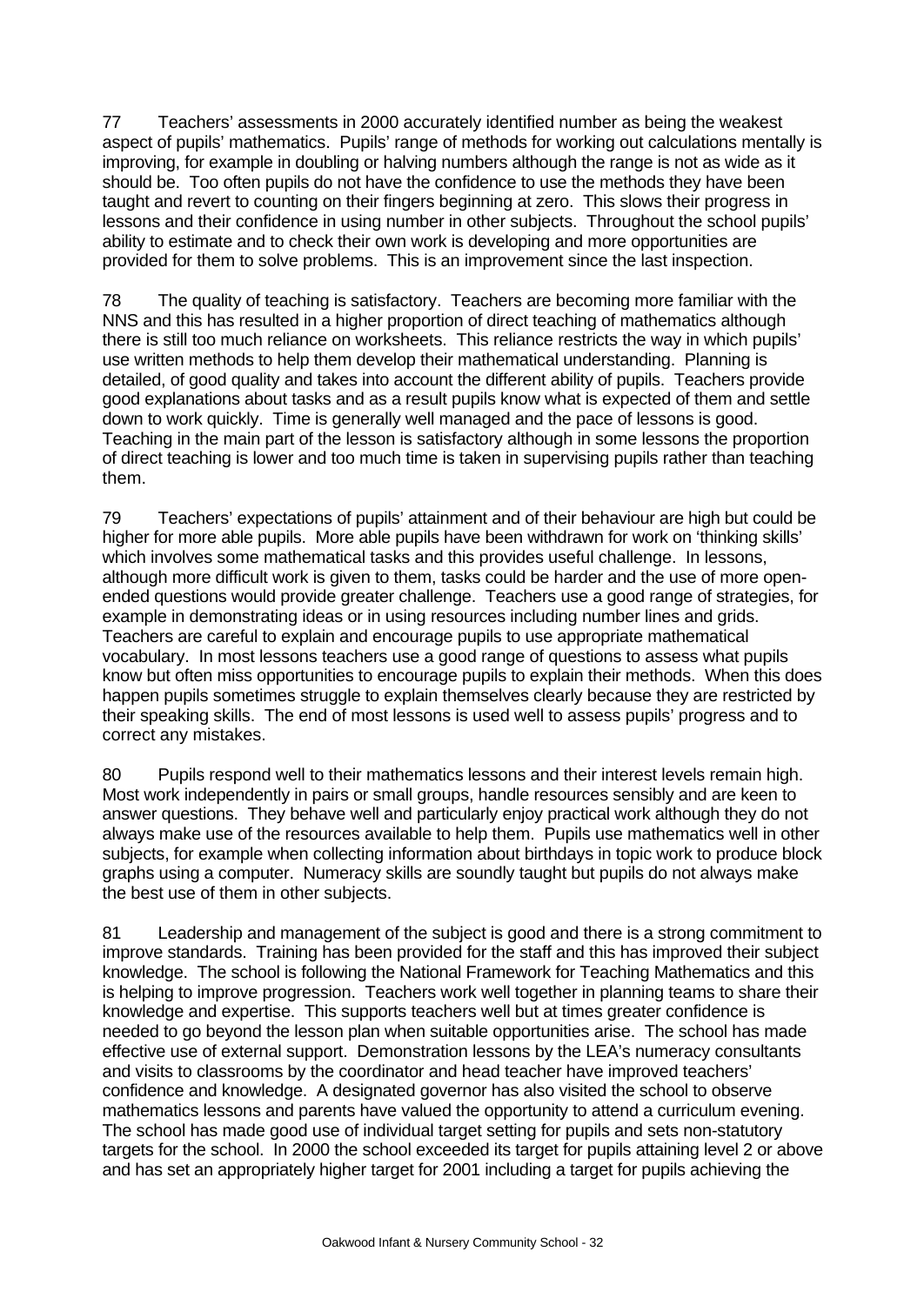higher level 3. Overall the school has made satisfactory progress since the last inspection in this subject.

### **SCIENCE**

82 In the last inspection pupils' standards in science were judged to be satisfactory. Teachers' assessments in 2000 judged pupils' attainment to be close to the national average and above this for similar schools. Teachers assessed the number of pupils attaining the higher level to be well above the national average for similar schools. Standards seen during the inspection in lessons and in pupils written work match this assessment. The school has been successful in improving pupils' skills in investigative work, because the coordinator has been influential in stressing its importance.

83 Most pupils, including those with SEN, make at least satisfactory progress. Progress in investigative work is good. By the age of seven, pupils have a good understanding of similarities and differences. They have examined a range of materials and are able to sort them out by their properties including textures. Most pupils know what '*transparent'*, *'opaque'* and *'translucent'* mean and they can explain these terms accurately and with confidence. Pupils know that squashing, bending, twisting and stretching can alter the shape of some materials. They test the properties of a range of materials and are able to predict what will happen. They can name everyday appliances that use mains electricity and they are aware of its potential dangers.

84 In practical work, pupils undertake a number of experiments. For example they investigate a variety of fabrics to find out which one would be the hardest wearing. They work well together in small groups to conduct a test by rubbing materials with sandpaper to find out what will happen. They learn how to conduct a fair test by taking into account the number of rubs attempted and the grade of sandpaper used. In another investigation pupils made predictions about which ball would roll the furthest and they recorded their findings on a block graph. A recent visit by a theatre company enabled pupils to learn more about the properties of solids, liquids and gases. Pupils thoroughly enjoyed this experience which made a significant contribution to their knowledge and understanding.

85 The quality of teaching is satisfactory and sometimes better and this is an improvement since the last inspection. Planning has been improved, builds on previous teaching and learning and ensures a broad coverage of the programme of study. Teachers have good knowledge and effectively promote the use of correct scientific vocabulary. Introductions to lessons are well planned and this enables pupils to engage with their work but sometimes they are too long and this restricts the time that pupils have to complete the task. Teachers' questioning skills are effective in extending pupils' scientific thinking and have been influential in improving pupils' attainment, particularly in investigations.

86 Science is well led and managed. The coordinator is well aware of the strengths and weaknesses of the subject and provides good support to teachers, for example in their planning. This enables teachers who lack confidence and expertise in science to teach effectively. The coordinator has meticulously organised the resources so that staff are aware of what is available to them and use them well.

### **ART AND DESIGN**

87 Only two lessons were observed during the inspection but a wide range of work was seen. Pupils' attainment in making and recording first-hand observations is above national expectations and their skills in using a variety of materials and processes to express ideas match the expected levels. The school has maintained its standards since the last inspection. Pupils, including those with SEN make at least satisfactory progress.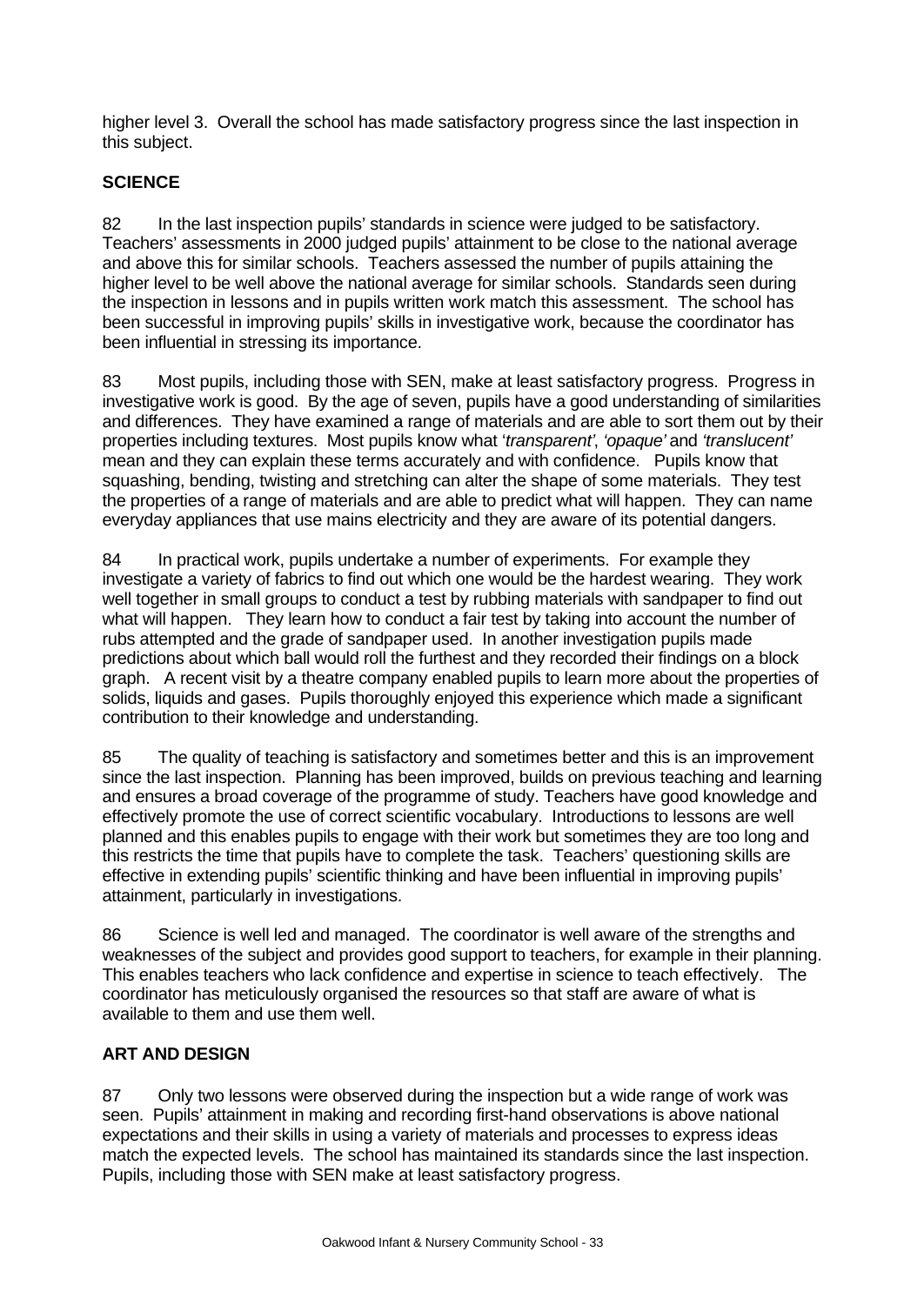88 In lessons pupils look closely at the shape of objects and use their observations to represent them accurately in their drawings. Some pupils have used viewfinders to assist their observations. Self-portraits drawn by six and seven year olds are of high quality and show their developing skills in observation. By the age of seven most pupils have learnt how to mix colours successfully. They work with chalk and charcoal to create images which show an understanding of light and dark tones. Pupils thoroughly enjoy their work. For example when talking about their observational drawings of leaves collected from the local environment they explained the processes they went through to create the drawings and talked about the enjoyment they experienced in completing their work. Pupils apply themselves well because the tasks they are given capture their imagination. In Year 2 pupils have effectively extended their learning in art and design by using the local environment as a source of inspiration for first-hand observation and record line, shape, colour and texture. Little three-dimensional work was seen during the inspection. Pupils use computers and learn how to use the menu bar to select pencil or paint functions and manipulate a mouse to create pictures.

89 Teaching was satisfactory with some good features in the two lessons seen during inspection. Planning is clear and linked to the National Curriculum requirements. This is an improvement since the previous inspection. Pupils now use sketchbooks regularly and this helps teachers to track their progress. Their drawing shows a developing maturity in pencil control and greater confidence in expressing their ideas with clarity.

90 The coordinator provides enthusiastic leadership and management of the subject. A policy and a scheme of work now ensure full coverage of the programme of study. The collection of pupils' work has helped the coordinator monitor the range of work undertaken in classrooms. It has also provided the coordinator with a view of the quality and standards of work being produced across the school. Long-standing links with artists in residence are proving very beneficial to the school because pupils are able to develop an understanding of the work of artists by working alongside them. This has also increased teachers' confidence.

### **DESIGN AND TECHNOLOGY**

91 Pupils' attainment in D&T is broadly in line with national expectations. Although only three lessons were observed during the inspection, a substantial amount of photographic evidence, displays of work and pupils' finished products were scrutinised. The school has improved since the last inspection when attainment was satisfactory, but only in a restricted range of areas of the subject. Pupils, including those with SEN, make the expected progress. Although higher attaining pupils undertake the same work, they are expected to produce work of higher quality.

92 Work seen in lessons related to the use of construction kits to find different ways of making vehicles with wheels that turn. Pupils are used to handling construction kits and can manipulate, select and fit together the components which best fit their imagined or drawn designs. They examine different mechanisms, for example wheels and axles, to find out how they work. In designing and making with kits some pupils spend too much time on fixing decorative additions to their models and too little time on the real purpose of the activity. This reduces the time needed for evaluation. Nevertheless most pupils are able to develop and talk about their ideas. They are also able to communicate their ideas by drawing the components that they used to complete their assignment. Pupils have begun to undertake evaluations of what they have made but this is sometimes limited by their ability to articulate ideas.

93 By the age of seven most pupils have had the opportunity to make products of good quality with Lego and models of houses from boxes. They are developing a range of practical skills, for example when making fabric pictures from a drawn design. Food technology also now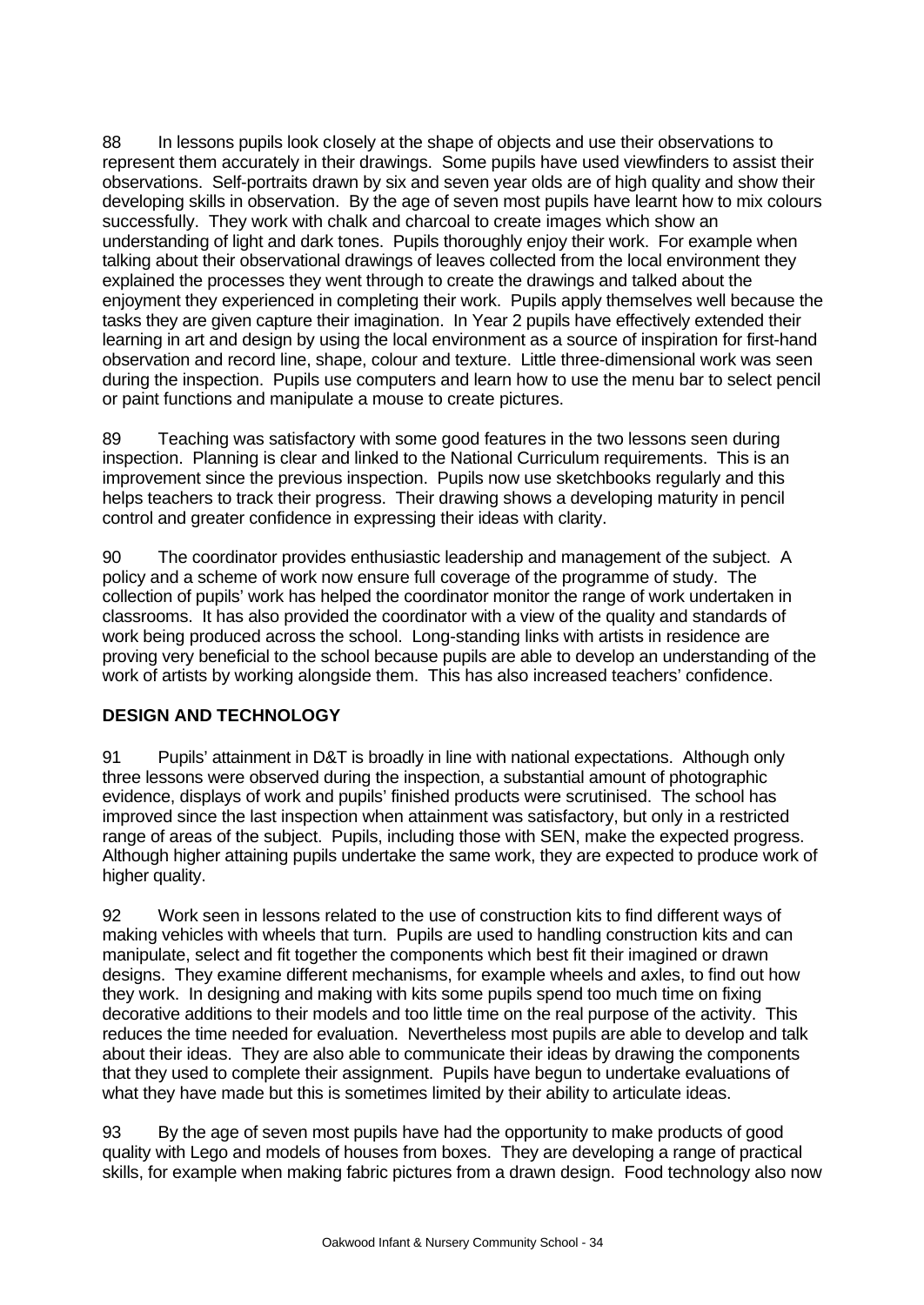features in the curriculum, for example pupils designed and made a pizza.

94 In the two lessons observed teaching was satisfactory or better. Generally teachers make their intentions clear to pupils. Teachers' questioning skills are good and draw out meaningful responses from pupils which demonstrate the extent of pupils' understanding. The coordinator helps with planning so that it is effective, and provides practical help and guidance to teachers.

95 Leadership and management of the subject are sound. The coordinator has completed a scheme of work to ensure continuity and progression across the school. The teaching of design skills are planned for and systematically developed. The school has begun to collect work and photographic evidence as well as talking to pupils about their finished work. This has enabled the coordinator to develop a general view of strengths and weakness and the school now needs to evaluate this.

### **GEOGRAPHY**

96 By the end of Key Stage 1 standards in geography are in line with those expected nationally. Only one lesson was observed but on the basis of the work submitted for analysis and that displayed around the school pupils make sound progress, particularly in their mapping skills. In the nursery, experiences with carpet road maps and tabletop buildings and road lay outs help pupils to develop a sense of plan view and small-scale representation. In later years they draw simple classroom diagrams and by the end of the key stage most pupils can construct simple maps using symbols to identify physical features such as roads, lakes and buildings. They can make comparisons between their own environment and contrasting areas such as Katie Morag's fictional Scottish island home and nearby Barrow-on-Trent. Younger pupils can make sensible observations about local shops, the appropriate routes to reach them and the range of goods they sell. A few pupils can express opinions about the advantages and disadvantages of living in a very different environment, how land and buildings serve different purposes and how forms of transport differ in other communities.

97 The evidence drawn from pupils' work indicates that standards are better than at the time of the last inspection. A significant reason for this is the improvement in curriculum provision, which is now closely linked to the National Curriculum programme of study and provides a more coherent experience for pupils as they move up the school.

98 Teachers make good use of the school's extensive guidance on lesson planning and the established system of planning in year groups. This enables those with particular expertise to have a strong influence over provision and also supports continuity between year groups. Teachers plan effectively and assessment is used well, both informally, and through the assessment systems which are built into each unit of work. These are used well to inform the next phase of planning. Marking is effective. It is positive in tone and often gives pupils guidance on how to improve their work. The analysis of pupils' work indicates that often the same written tasks are given to almost all pupils in the class. While pupils with SEN are supported well and helped to succeed, the highest attainers are capable of writing more freely and contributing more of their own ideas. The school needs to review the way tasks are framed to ensure they do not act as a limitation on the attainment of some pupils. Since only one lesson was observed no overall judgement can be made on the quality of teaching.

99 The school makes good use of local visits, for example to a nearby rural village and to the East Midlands Airport. These enrich the curriculum and deepen pupils' understanding of contrasting environments and human influences upon land use. The coordination of geography is good and the inspection evidence indicates that significant improvements have been made since the time of the last inspection.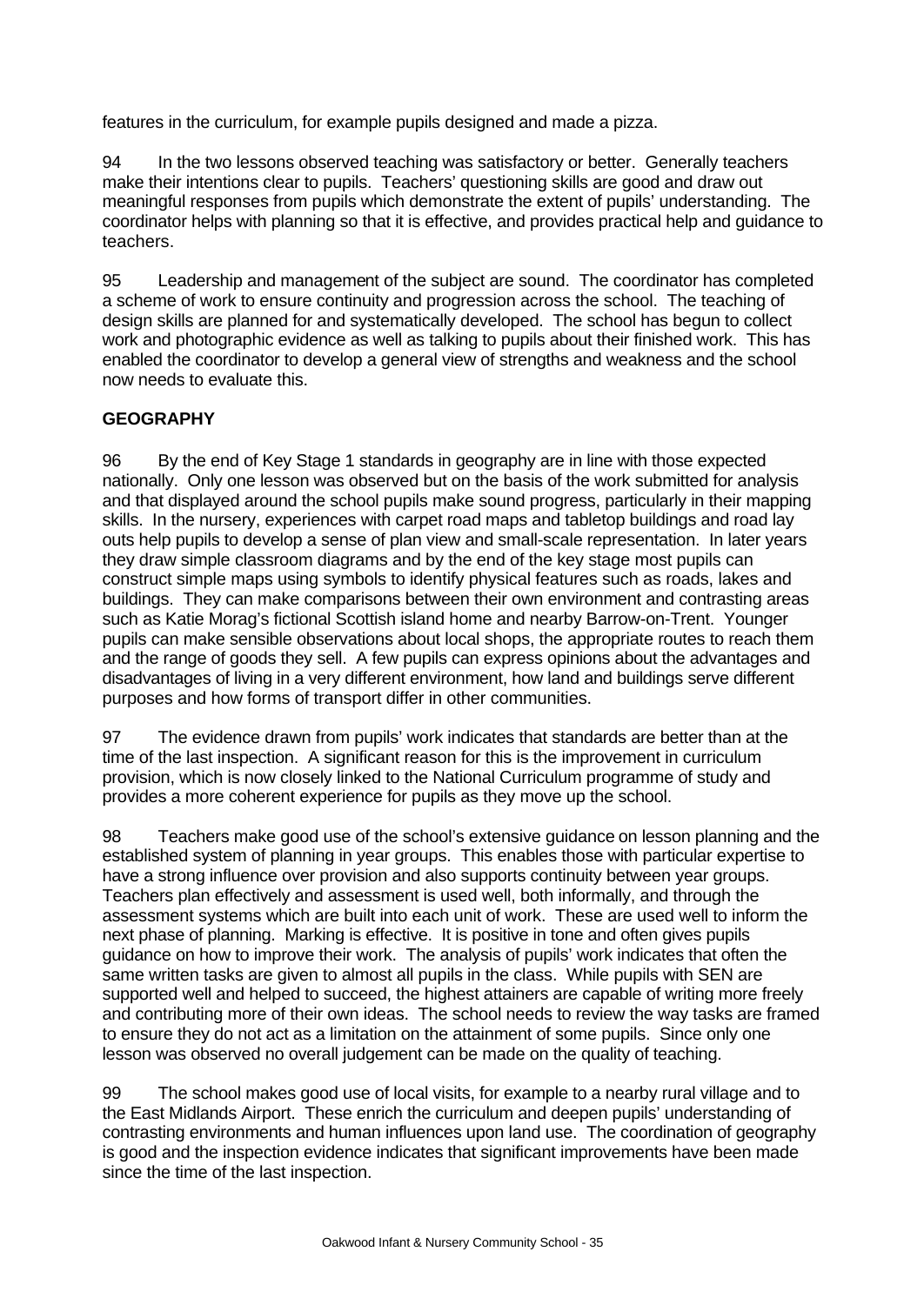### **HISTORY**

100 By the end of Key Stage 1 standards in history are in line with those expected nationally. Most pupils are developing a sense of the passage of time by sequencing events such as those leading to the execution of Guy Fawkes. They show an understanding of differences in their own lives from those of an earlier period, for example, when making suggestions about what the Pilgrim Fathers would have taken with them on their long sea journey, and when comparing Victorian kitchen equipment with that used in their own homes. Most pupils can raise sensible questions when handling or being shown artefacts from the past. A few pupils can use their understanding of an earlier period to write with insight about it. For example, they can imagine crossing stormy seas in a sailing boat and what life would have been like working in a Victorian kitchen. A few pupils can suggest appropriate sources from which they can gather information about different periods, such as books, photographs, the Internet and talking to the elderly. Standards are broadly similar to those reported in the last inspection.

101 Pupils make good progress because of the interest they show, particularly when looking at artefacts, and because of their good behaviour. Pupils with SEN also make good progress as a result of the help they receive from teachers and support staff. Higher attainers are sometimes limited by the restrictive nature of some tasks.

102 Pupils have positive attitudes to history. They raise interesting questions, for example, about shopping now and in an earlier period when looking at artefacts. Pupils work well on written tasks, faltering only when they are uncertain about what is expected of them.

103 No overall judgement can be made about the quality of teaching because too few lessons were observed. However, planning is good. Generally teachers have clear purposes for lessons and ensure that pupils have opportunities to record their ideas both through drawing and writing. This is an improvement since the last inspection when pupils had few opportunities to record so that the teachers' assessments of progress were less secure. Teachers manage pupils' behaviour well. The working atmosphere is good and all pupils can work undisturbed. The scrutiny of pupils' work indicates that some written tasks, although appropriate for most, do not offer higher attainers the opportunity to express their own ideas in greater detail. In the lessons observed resources were of good quality and were used well, generating pupils' interest and deepening their understanding.

104 The school has recently adapted the history curriculum to take account of the national guidelines. This ensures that, in contrast to what was reported at the last inspection, the curriculum is now firmly embedded in the statutory programme of study. The subject is well coordinated. Planning and pupils' progress is monitored carefully and assessments are used to indicate how teaching needs to be adapted to remedy weaknesses. For example, recent assessments revealed a weakness in pupils' questioning skills. Teaching styles have been adapted as a result and the school has devised the means to check whether the changes do lead to improved standards.

105 At present there is little link between the experiences provided in the Early Years and the curriculum for history in Key Stage 1. To raise standards further the school needs to establish good coordination and coherent provision throughout all year groups.

### **INFORMATION AND COMMUNICATION TECHNOLOGY**

106 Standards in ICT are in line with national expectations. This is an improvement since the last inspection when standards were judged to be broadly satisfactory but with some weaker aspects. Most seven year olds attain what is expected of them and most are able to save and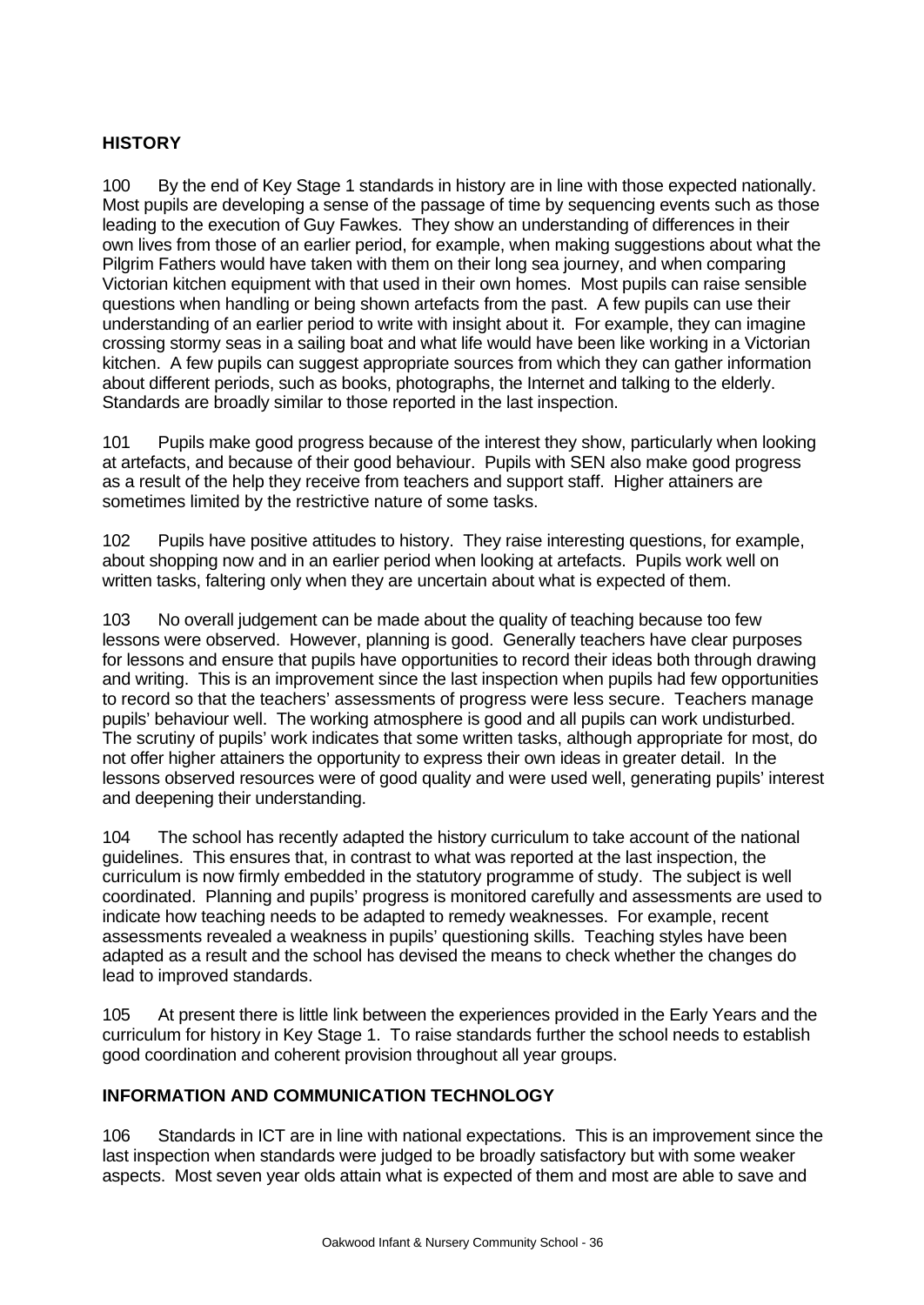retrieve their work. Pupils' skills have also improved in using computers to collect information and present findings. For example they produce block graphs of a survey of birthdays. Throughout the school pupils use computers with growing confidence and enthusiasm. By the time pupils are seven most can control a mouse effectively and use it to access menus and use toolbars. They use computers to draft text in shared poetry writing and to construct a newspaper about a teddy bears' picnic and include pictures.

107 In the two lessons observed teaching was good. Teachers have good subject knowledge and give helpful demonstrations when revising or introducing new software to pupils. This enables pupils to recall what they already know and to develop new skills. Teachers' demonstrations include the saving and retrieving of work, which is an improvement since the last inspection. Teachers plan in year group teams which is very helpful in increasing their confidence and providing consistency. The feedback from visits to classrooms and of teachers' planning by the ICT coordinators is also effective in improving confidence.

108 Pupils have good attitudes when learning to use ICT. During whole class demonstrations they behave well, listen attentively and ask sensible questions to help their understanding. This was particularly the case when Year 2 pupils learned how to use a CD-ROM. They also draw on their own experiences, for example when reviewing the paint spray function of a graphics programme, pupils commented, "*I remember that from last time*" and *"I have used that on my computer at home*." Pupils in Year 1 are developing a portfolio of their work by saving selected examples on the computer. This will be continued when they are in Year 2.

109 The management and leadership of ICT is very good. Two teachers, who work in different year group teams share the role. Leadership is characterised by an energetic, enthusiastic and shared commitment to improvement. Both coordinators have attended training to improve their own skills and confidence and have encouraged other teachers to do the same with some success. Coordinators have visited classrooms to provide guidance and help. The school's ICT curriculum plan is helpfully broken down into units of work for each year group and this is helping teachers' termly planning. As a result, pupils have a broad range of ICT experiences and they make good progress. For example pupils use a digital camera to take photographs, download them into a computer and combine the images with text which they write. At present the link in planning between the Foundation Stage and Years 1 and 2 does not provide for sufficient continuity and progression. To raise standards further the school needs to establish coherent provision throughout all the year groups. Some progress has been made on using the Internet, for example in accessing information to help pupils find out about materials including metals.

110 The school has carried out an audit of ICT and used the results to construct a detailed action plan. The audit has identified strengths and weakness and the action plan has improved resources and pupils' access to computers. Further training is planned and will include teaching assistants to increase their skills and expertise. The weaknesses identified include planning for ICT in the Foundation Stage and pupils' use of the Internet. The implementation of the action plan is carefully monitored but the school's evaluation of the impact on pupils' standards is weak.

### **MUSIC**

111 Standards in music are in line with those expected nationally by the of Key Stage 1. Pupils in the nursery can sing simple action songs tunefully, matching the words and patterns in movement. By the end of the key stage most pupils understand terms such as 'pitch' and how instruments can produce a variety of sounds when played in different ways. They know and use a wide range of tuned and untuned percussion instruments and can suggest the broad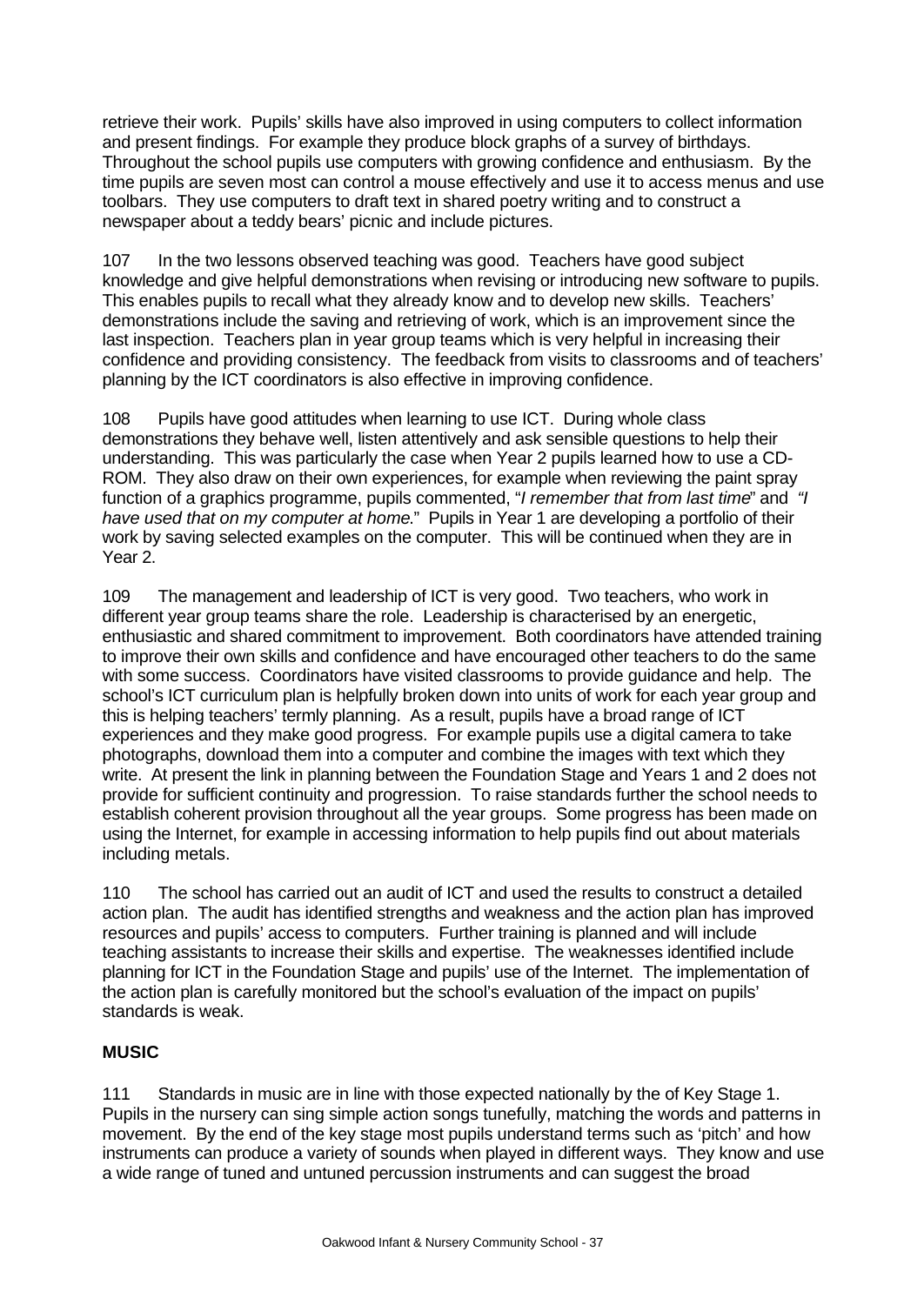groupings to which each one belongs, according to whether it is blown, plucked, beaten or shaken. Pupils sing tunefully in assemblies. Over half the pupils in Year 2 choose to attend a weekly lesson on recorders in school time and almost all can produce clean notes when playing simple melodies. A few pupils have a very good sense of pitch and can repeat accurately the shape of a sung melody, sometimes involving difficult changes of pitch. Standards in music and the sound progress pupils make are similar to those reported in the last inspection.

112 Pupils have positive attitudes to music. They listen attentively to teachers and respond very well when, for the sake of neighbouring classes, the open plan nature of the school requires them to moderate their exploration of sounds when using percussion instruments. They cooperate well, taking turns to play and handle instruments with care. Behaviour is good.

113 The quality of teaching is satisfactory and often good. Some teachers have a good knowledge and understanding and those who are less confident make good use of the shared planning so that their teaching is effective and pupils make sound progress. Teachers' explanations are clear. Lessons are purposeful and pupils understand what is expected of them. The very good management of behaviour makes an important contribution to pupils' progress. In a few lessons pupils take turns to explore the range of sounds which can be made by an instrument. This slows the pace of learning and lessens pupils' interest as many have to wait a considerable time for their turn. In lessons which take place in the small hall and where the disturbance to other classes is less of a problem, pupils should be encouraged to find a space and explore the range of sounds in a structured way without waiting turns. The high quality of relationships and pupils' good and considerate behaviour ensure profitable exploration, interest and progress.

114 The coordination of music is good. Expertise is shared through the provision of lesson materials, joint planning and the monitoring of provision. Pupils' musical experience is broadened by the planned programme of music used in assemblies, live music played by visitors to the school and the contribution music makes to the two concerts per year which are given for parents.

### **PHYSICAL EDUCATION**

115 It was possible to observe only a limited range of PE lessons during the inspection. These included several gymnastics lessons, one of dance with younger pupils but no games lessons. It is not possible therefore, to make an overall judgement about standards in PE. By the end of the key stage most pupils can create and repeat simple sequences involving jumping and landing, travelling using different parts of the body and balancing. They can extend these sequences into climbing, balancing and jumping using fixed and portable apparatus. They show understanding of some of the bodily changes that take place at the onset of exercise. Younger pupils can respond in dance to changes in the dynamics of a musical stimulus, listening and thinking carefully so as to match the changing patterns. A few pupils are adept at linking gymnastic sequences skilfully and finishing them with control. In the activities observed standards are in line with those expected nationally. This represents a similar picture to that in the previous inspection in which all the observations were of games.

116 Pupils make sound progress as they move up the school. They develop a greater range of movement and an increasing control over the transitions in movement sequence. Pupils thoroughly enjoy their PE lessons. They cooperate well and share the space during floor work. They also share the fixed and portable apparatus unselfishly. Behaviour is good and pupils can make independent decisions, within the task set, when creating sequences of gymnastic movements.

117 The quality of teaching is satisfactory and often good. This is a significant improvement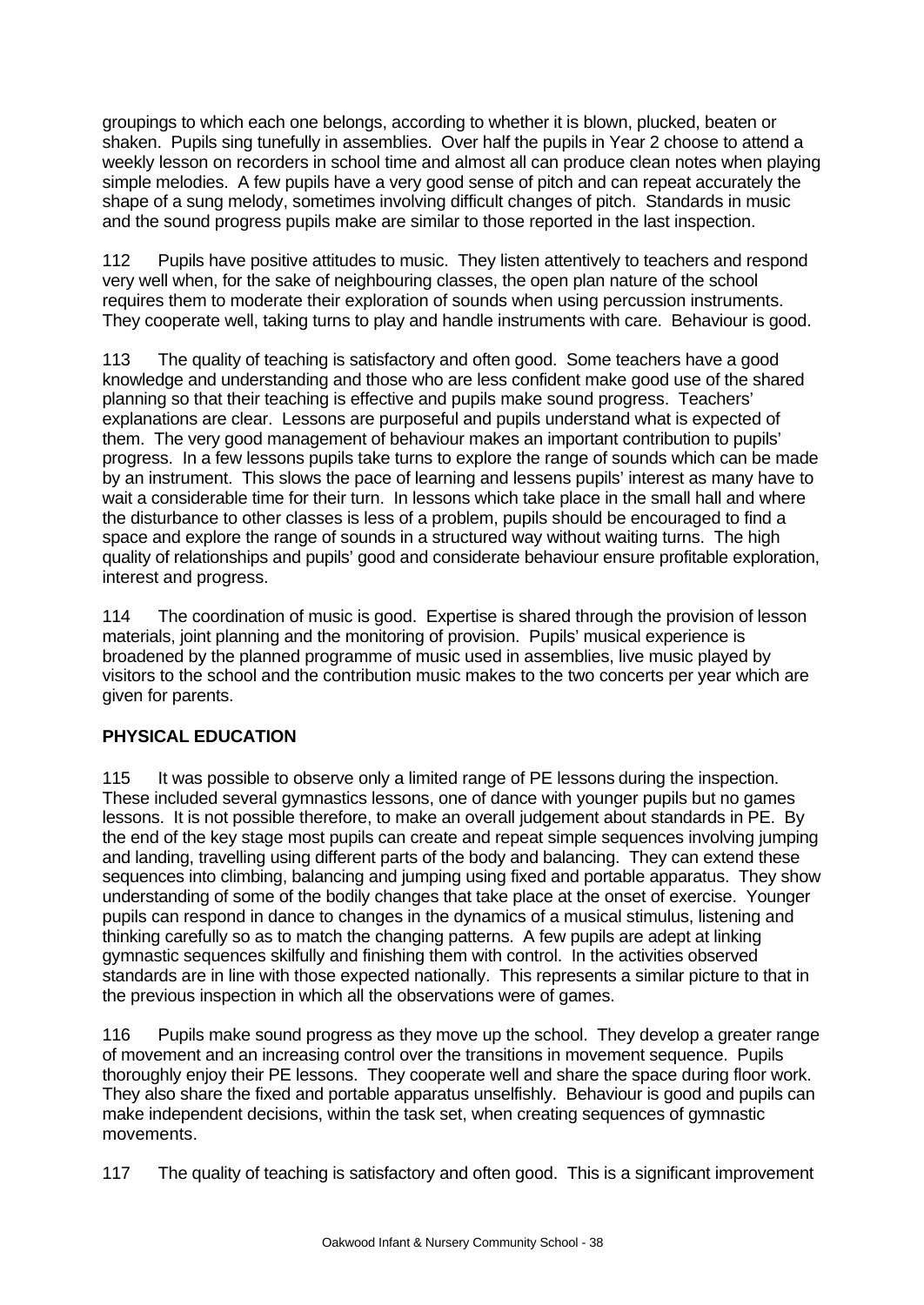since the last inspection. In part this results from the improved planning systems which ensure that expertise is shared. Teachers have clear objectives for lessons and their explanations are clear so that pupils know what is expected of them. Very good relationships and good behaviour management ensure that pupils work hard and think carefully when inventing movement patterns within the task set by the teacher. In some lessons the tasks are too teacher-directed so that pupils do not have sufficient opportunity to explore possibilities for themselves.

118 Most teachers use informal assessment well. They make specific comments to pupils about the quality of their work, which helps them to improve it, and they involve other pupils effectively in offering thoughtful evaluations on one another's performance. For example one pupil who was unable to participate was asked by the teacher to observe and report back to the class on the quality of their work. His observations were picked up and developed both by the teacher and other pupils, helping to improve the quality of landings and the range of pupils' responses.

119 Recently the school has been supplied with a full range of new fixed and portable apparatus. Teachers and pupils are still getting used to it and at present the time taken to erect it is too long in some lessons. Teaching time is lost and pupils cool down again after their active floorwork. The school needs to establish safe means, taught and implemented consistently, by which pupils can erect and dismantle the apparatus themselves with minimal teacher intervention.

120 The coordination of PE is good. Clear guidance is given to teachers on the content of lessons, which is based on the national guidelines. Liaison with teachers is good so that planning is adapted according to strengths and weaknesses in pupils' work. Resources are plentiful, in good condition and are labelled using both words and symbols. This helps pupils who may not be able to read well to access and return resources independently.

### **RELIGIOUS EDUCATION**

121 There is insufficient evidence to make an overall judgement about standards in RE because of the few lessons observed and the limited work sample. In the previous inspection standards were judged to be broadly in line with the Derby City LEA Agreed Syllabus. Inspection evidence from displays, discussion, photographs and a scrutiny of planning indicates that the school is very well-placed to promote good standards in RE and that coverage is good. Pupils have learnt about the practices of people from different faith traditions, in particular Hindus and Christians. Pupils can recount or re-tell religious stories, such as the Christmas story. They understand that some places are special and that particular artefacts are special to religious communities. In the lessons observed pupils showed a developing respect for the artefacts that they handled. The pupils have been able to think about moral issues, such as playing fairly, and older pupils have learnt about rules that are important to religious groups.

122 Teaching in RE is good. A particular strength is the way in which teachers help pupils to learn by engaging all their senses using excellent resources. Pupils in Year 2 had a rich experience of Hindu artefacts because they were able to see, smell and feel them whilst listening to Indian music which created an atmosphere of reflection. This method is effective because it enables all pupils, and especially those with SEN, to participate fully. Knowledge of the special needs of individual pupils enables teachers to plan carefully for their inclusion. Teachers are good at encouraging pupils to remember what they have previously learnt in order to understand their new experiences but some pupils find this very difficult. Teachers show sensitivity in their teaching, both in their response to what the pupils say and in the way in which they talk about different faith practices. The effect of this is to encourage similar attitudes in the pupils who respond positively and work cooperatively.